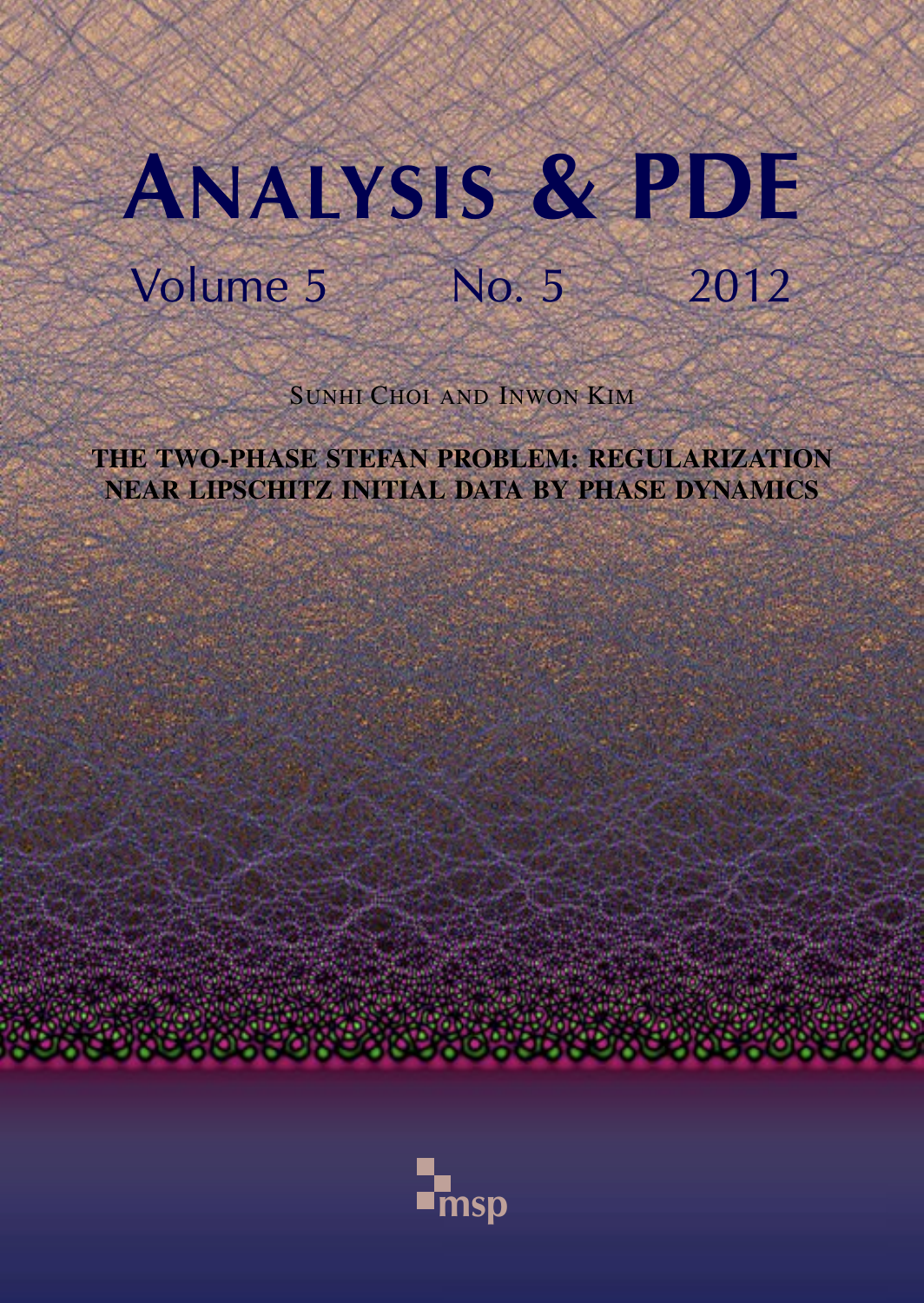

#### <span id="page-1-0"></span>THE TWO-PHASE STEFAN PROBLEM: REGULARIZATION NEAR LIPSCHITZ INITIAL DATA BY PHASE DYNAMICS

SUNHI CHOI AND INWON KIM

In this paper we investigate the regularizing behavior of two-phase Stefan problem near initial Lipschitz data. A description of the regularizing phenomena is given in terms of the corresponding space-time scale.

#### 1. Introduction

Consider  $u_0(x): B_R(0) \to \mathbb{R}$  with  $R \gg 1$  and  $u_0 \ge -1$ ,  $|\{u_0 = 0\}| = 0$  and  $u_0(x) = -1$  on  $\partial B_R(0)$  (see [Figure 1\)](#page-1-1). The two-phase Stefan problem can be formally written as

<span id="page-1-2"></span>
$$
\begin{cases}\n u_t - \Delta u = 0 & \text{in } \{u > 0\} \cup \{u < 0\}, \\
 u_t / |Du^+| = |Du^+| - |Du^-| & \text{on } \partial\{u > 0\}, \\
 u(\cdot, 0) = u_0, & \text{on } \partial B_R(0).\n\end{cases}
$$
\n(ST2)

<span id="page-1-1"></span>Here *Du* denotes the spatial derivative of *u*, and  $u^+$  and  $u^-$  respectively denote the positive and negative parts of *u*, i.e,

 $u^+ := \max(u, 0)$  and  $u^- := -\min(u, 0)$ .



Figure 1. Initial setting of the problem.

I. Kim is partially supported by NSF grant number 0970072.

*MSC2010:* 35K55, 35R35, 76D27.

*Keywords:* free boundary problem, Stefan problem, phase transition, regularity near initial data, viscosity solutions.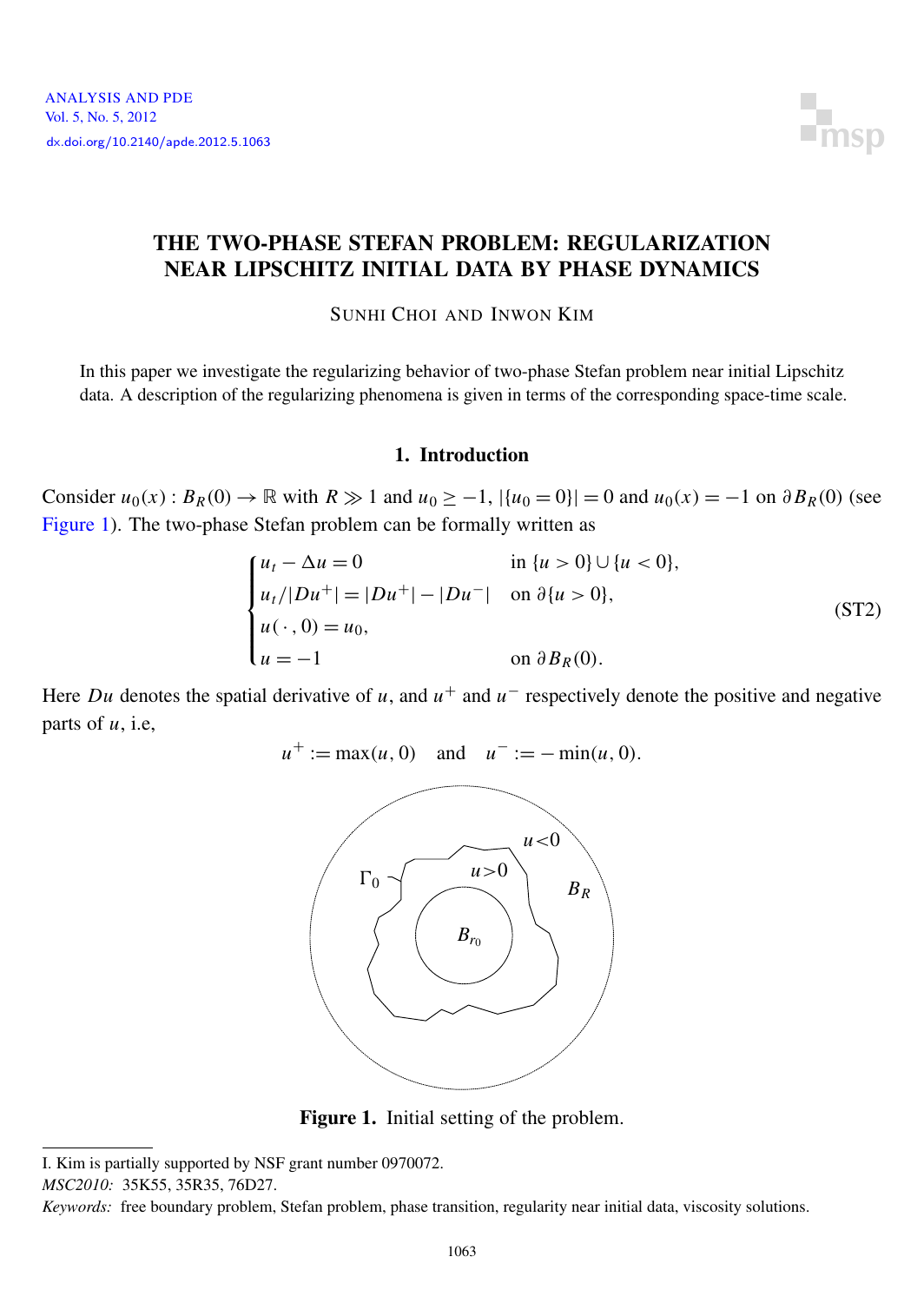The classical Stefan problem describes the phase transition between solid/liquid or liquid/liquid interface (see [\[Meirmanov 1992;](#page-41-0) [Oleinik et al. 1993\]](#page-41-1)). In our setting, we consider a bounded domain  $\Omega_0 \subset B_R(0)$ and initial data  $u_0(x)$  such that

$$
{u_0 > 0} = \Omega_0
$$
 and  ${u_0 < 0} = B_R(0) - \overline{\Omega}_0$ .

To avoid complications at infinity, we consider the problem in the domain  $Q = B_R(0) \times [0, \infty)$ . For simplicity we have set  $u = -1$  on  $\partial B_R(0)$ ; our analysis presented in this paper applies to [\(ST2\)](#page-1-2) with the generalized Dirichlet condition

$$
u = f(x, t) < 0 \quad \text{on } \partial B_R(0),
$$

where  $f(x, t)$  is smooth.

Since our initial data will be only locally Hölder continuous, we employ the notion of viscosity solutions to discuss the evolution of the problem. Viscosity solutions for [\(ST2\)](#page-1-2) were originally introduced by [Athanasopoulos et al.](#page-40-0) [1996] (see also [\[Caffarelli and Salsa 2005\]](#page-40-1)). As for existence and uniqueness of viscosity solutions for [\(ST2\),](#page-1-2) we refer to [\[Kim and Požár 2011\]](#page-40-2).

Note that the second condition of [\(ST2\)](#page-1-2) states that the normal velocity  $V_{x,t}$  at each free boundary point  $(x, t) ∈ ∂{u > 0}$  is given by

$$
V_{x,t} = (|Du^+| - |Du^-|)(x,t) = (Du^+(x,t) - Du^-(x,t)) \cdot v_{x,t},
$$

where  $v_{x,t}$  denotes the spatial unit normal vector of  $\partial \{u > 0\}$  at  $(x, t)$ , pointing inward with respect to the *positive phase*  $\{u > 0\}.$ 

In this paper we investigate the regularizing behavior of the *free boundary* ∂{*u* > 0}. Our main result states that when  $\Gamma_0 := \partial \{u_0 > 0\}$  is locally a Lipschitz graph with small Lipschitz constant, then the free boundary immediately regularizes and becomes smooth after  $t = 0$ . Moreover we provide a natural space-time scale for such regularization. More precisely, for  $x_0 \in \Gamma_0$ , we show that the free boundary regularizes in  $B_d(x_0)$  by the time  $t(x_0, d)$  given in [\(1-3\)](#page-4-0) (see [Theorem 1.1,](#page-4-1) and also the heuristic discussion below  $(1-3)$ ). Corresponding results have been obtained in recent studies on the one-phase free boundary problems [\[Choi et al. 2007;](#page-40-3) [2009;](#page-40-4) [Choi and Kim 2010\]](#page-40-5), but the presence of two phases poses new challenges in the analysis. For example there is no generic class of global solutions other than radial solutions where topological changes are ruled out. In the one-phase setting we relied on the fact that solutions with star-shaped initial data stay star-shaped over time: this is no longer true in the two-phase setting (see [Remark 3.2\)](#page-14-0). More importantly, the interface motion is no longer monotone and competition between positive and negative fluxes across the free boundary necessitates additional localization procedure (see the remarks below [Theorem 1.1\)](#page-4-1).

The celebrated results of [\[Athanasopoulos et al. 1996;](#page-40-0) [1998\]](#page-40-6) state that if the solution of [\(ST2\)](#page-1-2) stays close to a Lipschitz profile in the unit space-time neighborhood  $B_1(0) \times [0, 1]$ , then the solution is indeed smooth in half of the neighborhood, that is, in  $B_{1/2}(0) \times [1/2, 1]$ . The main step in our analysis is to prove that the free boundary ∂{*u* > 0} stays close to a locally Lipschitz profile in any given scale. Proving this step corresponds to the derivation of several Harnack-type inequalities for our problem, which are of independent interest.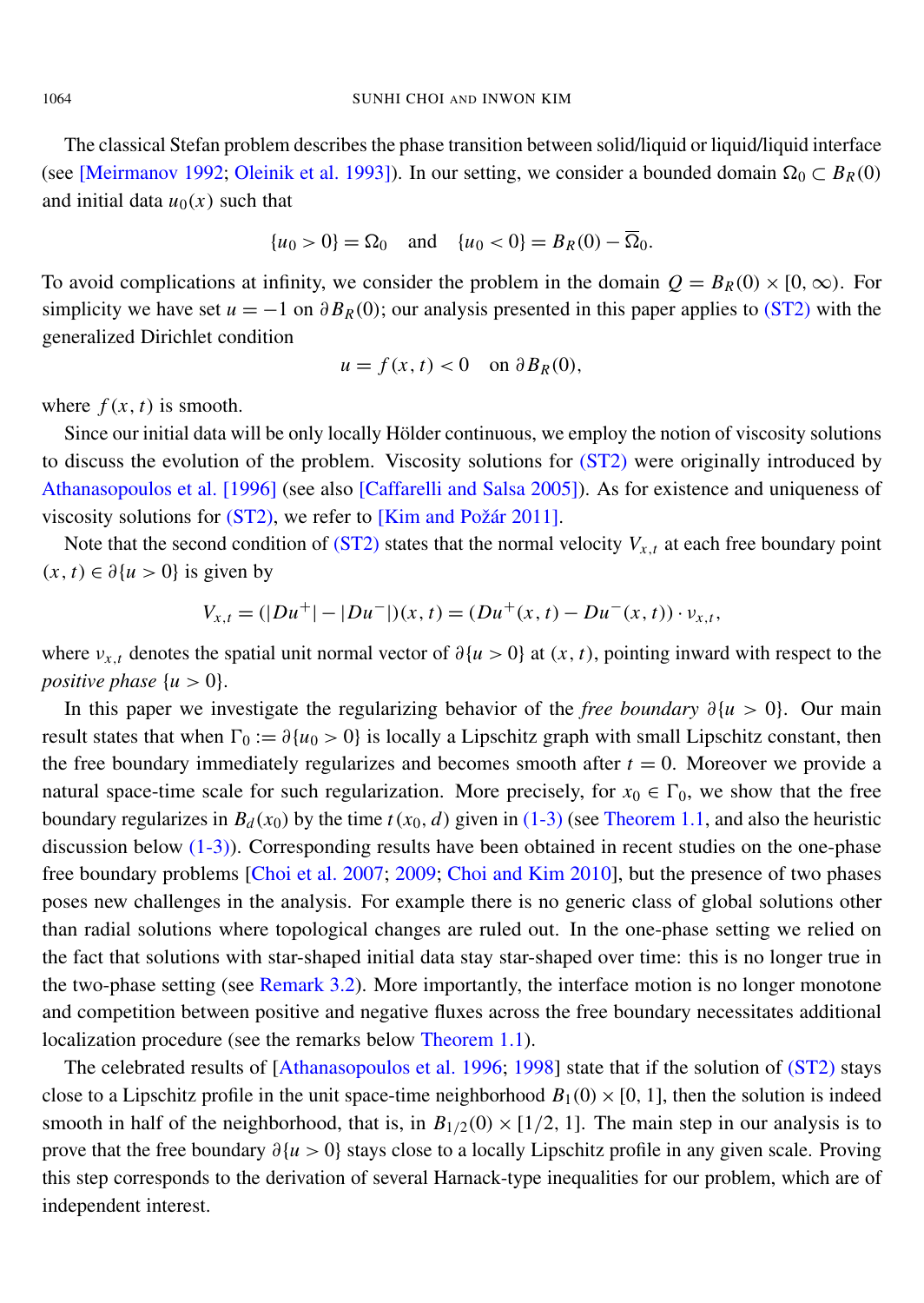Before discussing our result in detail, let us introduce precise conditions on the initial data.

(I-a)  $\Omega_0$  and  $u_0$  are star-shaped with respect to a ball  $B_{r_0}(0) \subset \Omega_0$ .

Observe that then the *Lipschitz constant L* of  $\partial \Omega_0$  is determined by  $r_0$  and  $d_0$ , where

<span id="page-3-1"></span>
$$
d_0 := \sup\{\text{dist}(x, B_{r_0}(0)) : x \in \partial \Omega_0\}.
$$

In other words, there exist  $h = h(r_0)$  and  $L = L(r_0, d_0)$  such that for any  $x_0 \in \partial \Omega_0$ , after rotation of coordinates, one has the representation

$$
B_h(x_0) \cap \Omega_0 = \{ (x', x_n) : x' \in \mathbb{R}^{n-1}, x_n \le f(x) \},\tag{1-1}
$$

where *f* is a Lipschitz function with Lip  $f \leq L$ . For simplicity, we set  $h = 1$ .

For a locally Lipschitz domain such as  $\Omega_0$ , there exist growth rates  $0 < \beta < 1 < \alpha$  such that the following holds: Let *H* be a positive harmonic function in  $\Omega_0 \cap B_2(x)$ ,  $x \in \partial \Omega_0$ , with Dirichlet condition on  $\partial \Omega_0 \cap B_2(x)$ , and with value 1 at  $x - e_n$ . (Here  $e_n$  is the direction of the axis for the Lipschitz graph near *x*.) Then for  $x - se_n \in \Omega_0 \cap B_1(x)$ ,

<span id="page-3-0"></span>
$$
s^{\alpha} \le H(x - s e_n) \le s^{\beta}.
$$
 (1-2)

Below we list conditions on the range of the Lipschitz constant *L* of the initial positive phase  $\Omega_0$ .

(I-b)  $L < L_n$  for a sufficiently small dimensional constant  $L_n$  so that

$$
5/6 \leq \beta < \alpha \leq 7/6.
$$

The remaining conditions are on the regularity of  $u_0$ .

 $(I-c)$  −*N*<sub>0</sub> ≤  $\Delta u_0$  ≤ *N*<sub>0</sub> in  $\Omega_0 \cup (B_R(0) - \overline{\Omega}_0)$ , where *N*<sub>0</sub> is some constant.

(I-d) For  $x \in \partial \Omega_0$ , we may let  $e_n = x/|x|$  after a rotation. Then for small  $s > 0$  (for  $0 < s < 1/10$ ),

$$
|Du_0(x \pm s e_n)| \geq Cs^{\alpha-1}.
$$

Note that (I-c) and (I-d) hold for  $u_0$  which is smooth in its positive and negative phases and is harmonic near the initial free boundary, that is,  $-\Delta u_0 = 0$  in the set  $({u_0 > 0} \cup {u_0 < 0}) \cap {x : dist(x, \partial \Omega_0) \le 1}.$ 

We mention that, roughly speaking, the series of the hypothesis (Ia)–(Id) suggests that we have in mind an initial positive phase  $\Omega_0$  whose boundary is "almost"  $C^1$  (that is, a small perturbation of a  $C^1$  boundary in its Lipschitz norm), and initial data  $u_0$  whose rescaled profile is "almost" harmonic near  $\partial \Omega_0$ . The smallness assumption on *L* given in (I-b) is to avoid waiting time phenomena (see [\[Athanasopoulos et al.](#page-40-0) [1996;](#page-40-0) [Choi and Kim 2006\]](#page-40-7)), and is most natural in the spirit of previous results [\[Athanasopoulos et al.](#page-40-0) [1996;](#page-40-0) [1998\]](#page-40-6). The assumption on  $u_0$  is introduced to ensure that the initial data does not perturb the initial geometry of  $\Omega_0$  too much (see the discussion in [\[Choi and Kim 2010\]](#page-40-5)). We expect that regularization of the interface over time should hold for general continuous initial data  $u_0$ .

For a function  $u(x, t)$ :  $\mathbb{R}^n \times [0, \infty) \to \mathbb{R}$ , let us write

$$
\Omega(u) := \{u > 0\}, \quad \Omega_t(u) := \{u(\cdot, t) > 0\},\
$$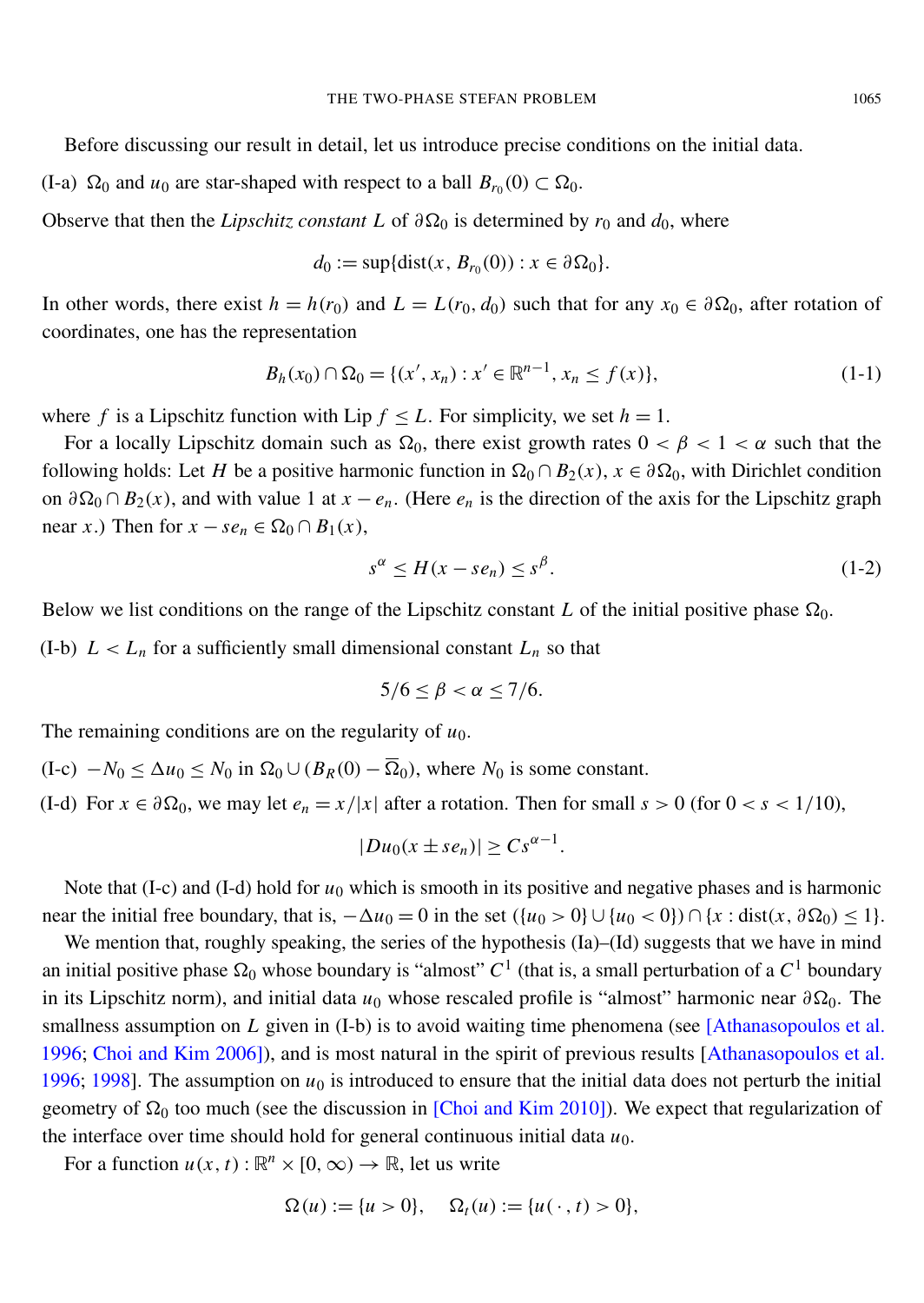and

$$
\Gamma(u) := \partial\{u > 0\}, \quad \Gamma_t(u) := \partial\{u(\cdot, t) > 0\}.
$$

Since  $\Gamma_0 = \partial \{u(\cdot, 0) > 0\} = \partial \{u(\cdot, 0) < 0\}$  in our setting, this property is preserved for later times, i.e.,

$$
\Gamma_t(u) = \partial\{u(\cdot, t) > 0\} = \partial\{u(\cdot, t) < 0\} \quad \text{for all } t > 0;
$$

see [\[Rogers and Berger 1984;](#page-41-2) [Götz and Zaltzman 1991;](#page-40-8) [Kim and Požár 2011\]](#page-40-2).

For  $x_0 \in \Gamma_0 = \Gamma_0(u)$ , we may let  $e_n = x_0/|x_0|$  after a rotation. Then we define

$$
t(x_0, r) := \min\left\{\frac{r^2}{u^+(x_0 - r e_n, 0)}, \frac{r^2}{u^-(x_0 + r e_n, 0)}\right\}.
$$
 (1-3)

Some remarks concerning  $t(x_0, r)$  are in order. In one-phase case (where  $u^- \equiv 0$ ), it was shown in [\[Choi et al. 2007\]](#page-40-3) that

<span id="page-4-0"></span>
$$
t(x_0, r) \sim \sup\{t > 0 : u(x_0 + re_n, t) = 0\},\
$$

i.e.,  $t(x_0, r)$  is the time it takes for the free boundary to reach  $x_0 + r e_n$ . In our (two-phase) case  $t(x_0, r)$ is the time it takes for the free boundary to reach  $x_0 + r e_n$  if we evolve the free boundary only according to the dominant phase with bigger size of *u*. In particular  $\Gamma(u)$  moves at most by distance *r* by the time  $t(x_0, r)$ . It turns out that  $t(x_0, r)$  is the correct time scale for the solutions in *r*-neighborhood of  $x_0$  to "mix" and regularize the interface [\(Theorem 1.1\(](#page-4-1)3)). See the paragraph below [Theorem 1.1](#page-4-1) for further heuristics based on scaling properties of our problem.

Suppose *u* is a solution of [\(ST2\)](#page-1-2) with initial data *u*<sub>0</sub> satisfying (Ia)–(Id) with  $\Omega_0(u) \subset B_R(0)$ . Due to (Ia)–(Ib), for sufficiently small *r* and given  $x_0 \in \Gamma_0$  the initial free boundary  $\Gamma_0$  is given by the graph of a Lipschitz function in  $B_r(x_0)$ . After a rotation if necessary, we may assume that

$$
\Omega_0 \cap B_r(x_0) = \{x + x_0 : x = (x', x_n), x_n \le f(x')\},\
$$

where *f* is a Lipschitz function with Lipschitz constant  $L < L_n$ . We summarize our main results:

<span id="page-4-1"></span>**Theorem 1.1** (cf. [Theorem 5.6,](#page-37-0) [Theorem 5.7](#page-37-1) and [Corollary 5.8\)](#page-37-2). Let  $u$ ,  $\Omega_0$ ,  $r$  and  $f$  be as above. There *exists*  $d_0 > 0$  *depending only on n and N*<sup>0</sup> *such that the following holds for*  $r \leq d_0$ *:* 

(1) *In*  $\Sigma_r := B_{2r}(x_0) \times [t(x_0, r)/2, t(x_0, r)]$ , we have

$$
\Gamma(u) = \{ (x + x_0, t) : x = (x', x_n), x_n \le f(x', t) \},
$$

where  $f(x', t)$  is a  $C^1$  function of space and time. Moreover, there exists a positive dimensional *constant*  $c_0$  *and*  $1 < m < 2$  *such that* 

$$
|D_{x'}f(x',t) - D_{x'}f(y',t)| \le c_0 \left( -\log \left| \frac{x'}{r} - \frac{y'}{r} \right| \right)^{-m},
$$
  

$$
|\partial_t f(x',t) - \partial_t f(x',s)| \le c_0 \left( -\log \left| \frac{t}{t(x_0,r)} - \frac{s}{t(x_0,r)} \right| \right)^{-1/3}.
$$

(2) *u* is a classical solution of  $(ST2)$  in  $\Sigma_r$  in the sense that

(i)  $Du^+$  *exists in*  $\Omega(u)$  *and is continuous up to*  $\overline{\Omega}(u)$ ;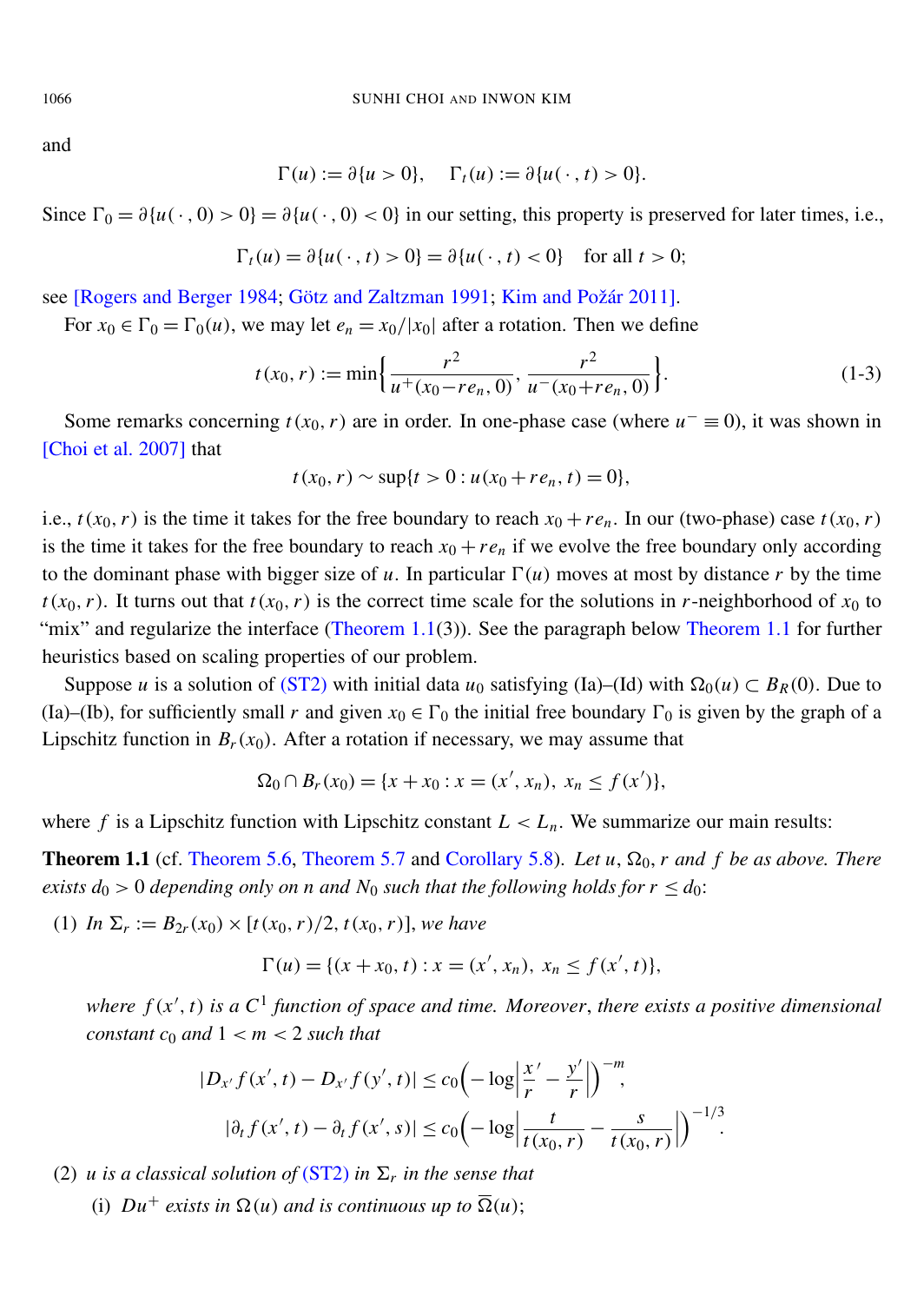- (ii)  $Du^-$  *exists in*  $\Omega(u)$  *and is continuous up to*  $\Sigma_r \cap (\mathbb{R}^n \Omega(u));$
- (iii) *the free boundary condition is satisfied in the classical sense*, *i.e.*,

$$
V_{x,t} = (|Du^+| - |Du^-|)(x,t) \quad on \ \Gamma(u) \cap \Sigma_r.
$$

(3) *There exists a positive dimensional constant M such that*

$$
M^{-1}\frac{u^+(x_0-re_n,0)}{r} \le |Du^+|(x,t) \le M\frac{u^+(x_0-re_n,0)}{r}
$$

*and*

$$
M^{-1}\frac{u^-(x_0+re_n,0)}{r} \le |Du^-|(x,t) \le M\frac{u^-(x_0+re_n,0)}{r}
$$

*in*  $\Sigma_r$ .

Remark 1.2. Our result extends to the case where the star-shaped condition (I-a)–(I-b) is replaced by: (I-ab)  $\Omega_0$  is locally Lipschitz with a sufficiently small Lipschitz constant.

See the discussion in [Section 6.](#page-37-3)

The one phase version of the above result was proved in [\[Choi and Kim 2010\]](#page-40-5) (see [Theorem 2.16](#page-11-0) in [Section 2\)](#page-7-0). Let us briefly motivate our result below in the context of the existing literature.

For a given reference point  $(x_0, t_0) \in \mathbb{R}^n \times [0, \infty)$  and positive constants *r* and *c*, one can rescale the solution  $u$  of  $(ST2)$  as

<span id="page-5-3"></span>
$$
\tilde{u} := \frac{1}{c} u \left( x_0 + rx, t_0 + \frac{r^2}{c} t \right).
$$
\n(1-4)

Then  $\tilde{u}$  satisfies the free boundary problem

$$
\begin{cases}\n r\tilde{u}_t - \Delta \tilde{u} = 0 & \text{in } \{\tilde{u} > 0\} \cup \{\tilde{u} < 0\}, \\
 V = |D\tilde{u}^+| - |D\tilde{u}^-| & \text{on } \partial\{\tilde{u} > 0\},\n\end{cases} \tag{P}
$$

in a corresponding neighborhood of the origin. Let  $e_1, \ldots, e_n$  be an orthonormal basis of  $\mathbb{R}^n$ , so that  $x \in \mathbb{R}^n$  can be written as  $x = (x', x_n)$ , with  $x_n = x \cdot e_n$ . Choose  $(x_0, t_0) = (x_0, 0)$  with  $x_0 \in \Gamma_0(u)$ . By our hypothesis, after a change of coordinates if necessary, there exists a Lipschitz function  $f : \mathbb{R}^{n-1} \to \mathbb{R}$ with a small Lipschitz constant such that

$$
\Omega_0(u) \cap B_{2r}(x_0) = \{x : x_n \le f(x')\}.
$$

<span id="page-5-2"></span>Let us choose

$$
c = \max\{u^+(x_0 - re_n, 0), u^-(x_0 + re_n, 0)\}\tag{1-5}
$$

so that one of  $\tilde{u}^+(-e_n, 0)$  and  $\tilde{u}^-(+e_n, 0)$  equals 1, and the other is less than 1.

Now suppose that we can show the following two conditions:

- <span id="page-5-1"></span>(A)  $|\tilde{u}|(x, t) \leq C$  in  $B_1(0) \times [0, 1]$  with a constant  $C > 0$  independent of  $x_0$  and  $r$ .
- <span id="page-5-0"></span>(B) The level sets of  $\tilde{u}$  are Lipschitz graphs in space and time with small Lipschitz constant in  $B_1(0) \times [0, 1].$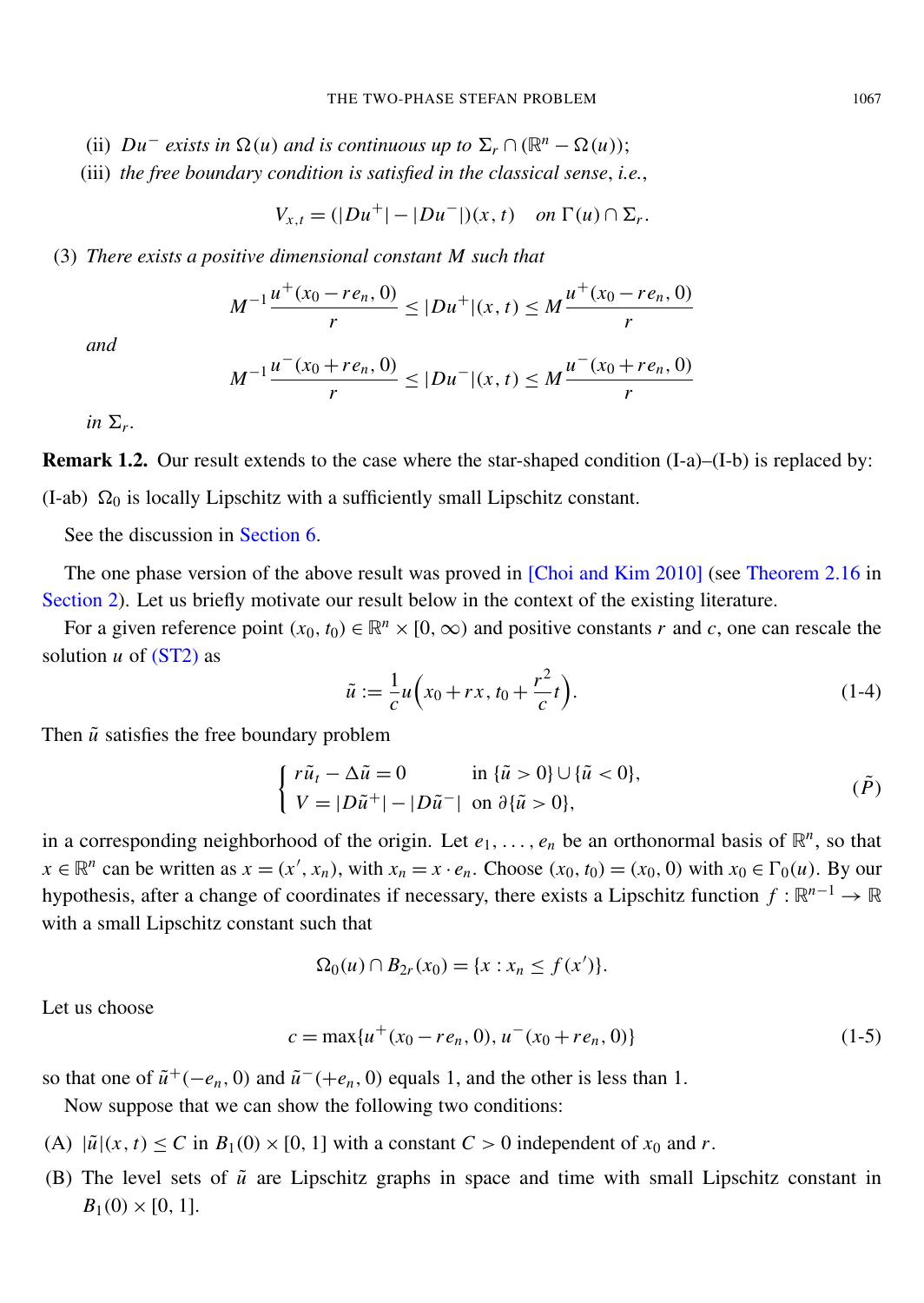Then [Theorem 1.1](#page-4-1) follows from the results of [\[Athanasopoulos et al. 1996\]](#page-40-0) applied to  $\tilde{u}$ . Indeed, [\(B\)](#page-5-0) can be replaced by a relaxed version  $(B')$  $(B')$  as stated below, which is sufficient to derive [Theorem 1.1](#page-4-1) due to the results of [\[Athanasopoulos et al. 1998\]](#page-40-6).

<span id="page-6-0"></span>(B<sup>'</sup>) The level sets of  $\tilde{u}$  are  $\epsilon$ -monotone with respect to cones of directions  $W_x(\theta^x, e)$  and  $W_t(\theta^t, v)$  with  $v \in \text{span}(e_n, e_t)$ , and  $\pi/2 - \theta^x$  and  $\epsilon$  sufficiently small.

(For the meaning of  $\epsilon$ -monotonicity and the space and time cones  $W_x$  and  $W_t$ , see [Definition 2.1.](#page-8-0))

In our case [\(A\)](#page-5-1) can be verified using previously known results in the one-phase Stefan problem [\(Lemma 3.3](#page-15-0) and [Lemma 3.4\)](#page-15-1). Unfortunately, as shown in [\[Choi and Kim 2010\]](#page-40-5), verifying [\(B](#page-6-0)') for all scales *r* turns out to be as difficult as showing [\(B\)](#page-5-0) or the full regularity of *u*. Since  $\tilde{u}$  no longer satisfies the heat equation, one loses control of the change of *u* over time. For this reason it is necessary to show [\(B](#page-6-0)<sup>'</sup>) for all level sets of  $\tilde{u}$ , not just for the free boundary  $\Gamma(\tilde{u})$ . Indeed, in this article we will first show that  $\tilde{u}$  (scaled correspondingly for the two-phase) is  $\epsilon$ -monotone in the space variable [\(Lemma 3.1\)](#page-12-0), and then we show that  $\Gamma(\tilde{u})$  is  $\epsilon$ -monotone in the space-time variables [\(Corollary 4.4](#page-29-0) and [Lemma 4.7\)](#page-32-0). Then in [Section 5](#page-33-0) we use the  $\epsilon$ -monotonicity obtained from previous sections, the almost-harmonicity of  $\tilde{u}$ [\(Lemma 3.6\)](#page-17-0), as well as the iteration methods originating from [\[Athanasopoulos et al. 1996;](#page-40-0) [1998\]](#page-40-6) to show directly that  $\tilde{u}$  is a classical solution and *u* satisfies [\(B\)](#page-5-0) and [\(B](#page-6-0)<sup>'</sup>) [\(Section 5\)](#page-33-0). The arguments in [Section 5](#page-33-0) are mostly drawn from [\[Athanasopoulos et al. 1996;](#page-40-0) [1998\]](#page-40-6) as well as [\[Choi et al. 2007;](#page-40-3) [2009\]](#page-40-4).

Let us now illustrate the underlying ideas in the analysis in [Section 4,](#page-27-0) where we show the  $\epsilon$ -monotonicity of the solution over time. In terms of the original solution  $u$ , verifying  $(A)$  and  $(B')$  $(B')$  corresponds to analyzing *u* over the time interval [0,  $t(x_0, r)$ ], where  $t(x_0, r)$  is given by

$$
t(x_0,r):=r^2/c,
$$

and *c* is as given in [\(1-5\).](#page-5-2) Note that  $t(x_0, r)$  coincides with the one given by [\(1-3\).](#page-4-0)

Heuristically speaking, there are two possible scenarios for interface regularization, depending on its initial configuration in the local neighborhood:

(1) One of the phases has much bigger flux than the other, i.e.,

$$
u^+(x_0 - s e_n, 0) \gg u^-(x_0 + s e_n, 0)
$$
 or  $u^-(x_0 - s e_n, 0) \ll u^-(x_0 + s e_n, 0)$ 

for *s* comparable to *r*.

In this case one-phase-like phenomena (regularization by the dominant phase as obtained in [Theorem 2.16\)](#page-11-0) are expected. As mentioned above, in this case the time interval for regularization of the free boundary in *r*-neighborhood is proportional to the distance it has traveled.

(2) Both phases are in balance, i.e.,

<span id="page-6-1"></span>
$$
u^+(x_0 - s e_n, 0) \sim u^-(x_0 + s e_n, 0) \tag{1-6}
$$

for *s* comparable to *r*.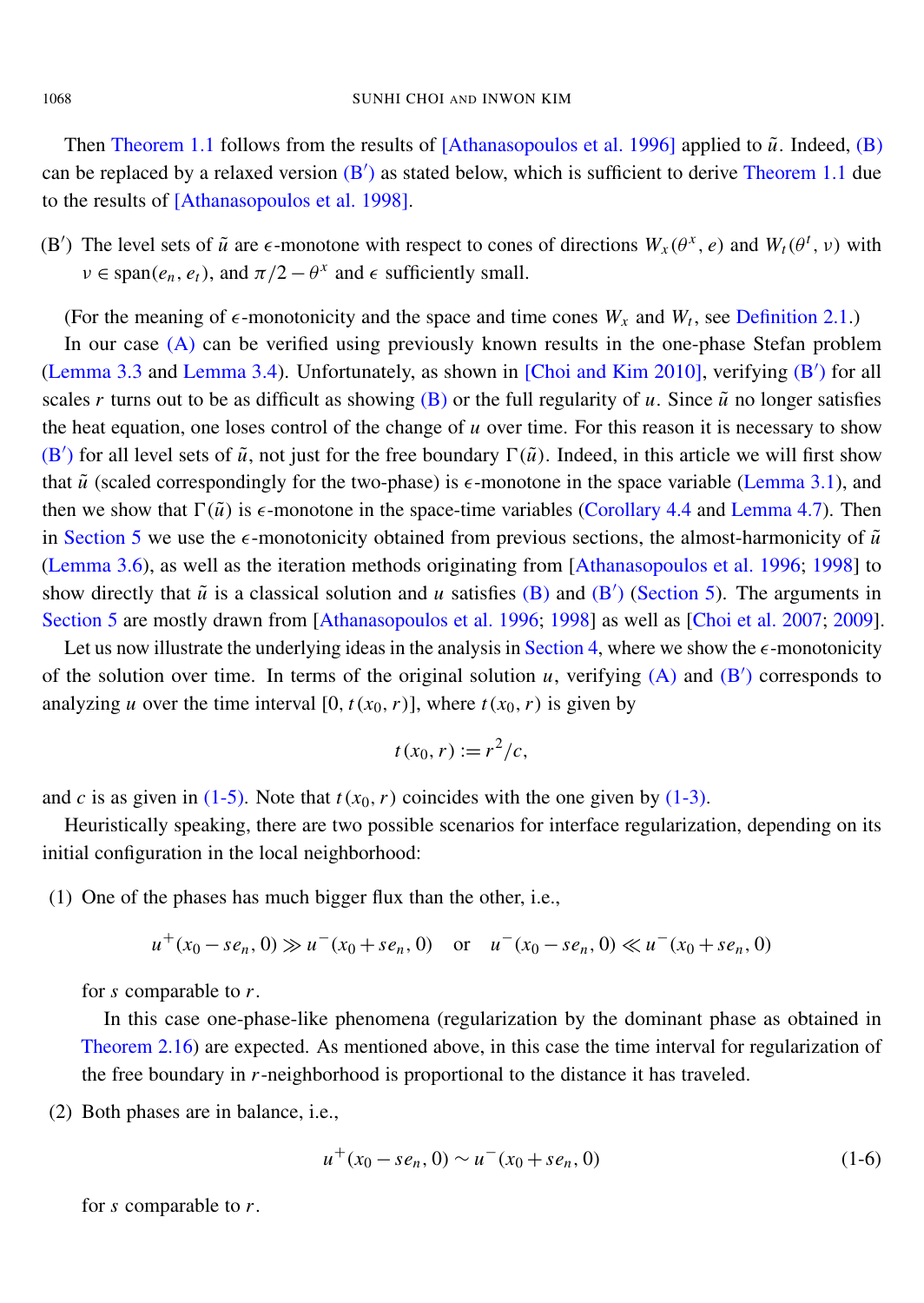In this case one expects regularization due to competition between two phases, resulting in Lipschitz-like behavior over time. Again the corresponding time interval for regularization amounts to  $t(x_0, r)$  given in [\(1-3\).](#page-4-0)

To make the above heuristics rigorous, in [Section 4](#page-27-0) we will introduce a decomposition procedure based on Harnack-type inequalities, which illustrates local dynamics near the free boundary: roughly speaking, for a given  $r > 0$  we divide  $B_r(x_0) \times \{t = 0\}$  into regions where [\(1-6\)](#page-6-1) holds for  $0 < s \ll r$  (*balanced* region) and the rest of domain (*unbalanced* region). (See detailed definitions of these regions in [Section 4.](#page-27-0)) Of course the main issue is whether the dynamics of one region affect the other, in particular whether the one-phase-type dynamics of the unbalanced region breaks the property [\(1-6\)](#page-6-1) in the balanced region for future times. We will show that this does not happen [\(Proposition 4.3\)](#page-29-1), due to a fast regularization property in the unbalanced region [\(Proposition 3.7](#page-22-0) and [Lemma 4.7\)](#page-32-0) as well as Harnack-type inequalities (Lemmas [4.5](#page-30-0) and [4.6\)](#page-31-0) in the balanced region.

Let us finish this section with an outline of the paper. In [Section 2](#page-7-0) we introduce preliminary results and notation, including the regularity results in the one-phase Stefan problem [\(Theorem 2.16\)](#page-11-0). Sections [3](#page-12-1) to [5](#page-33-0) consist of the proof of [Theorem 1.1;](#page-4-1) in [Section 3](#page-12-1) we prove some properties on the evolution of solutions of [\(ST2\)](#page-1-2) with star-shaped data. In addition to Harnack inequalities, we show that the solution stays near the star-shaped profile for a unit time [\(Lemma 3.1\)](#page-12-0), which in turn yields that the solution stays very close to harmonic functions [\(Lemma 3.6\)](#page-17-0). This establishes that  $(B')$  $(B')$  holds in the space variable. Making use of the results in [Section 3,](#page-12-1) we perform a decomposition procedure in [Section 4,](#page-27-0) to show that [\(A\)](#page-5-1) holds for  $\tilde{u}$  [\(Proposition 4.3\)](#page-29-1) and that [\(B](#page-6-0)<sup>'</sup>) holds for  $\Gamma(\tilde{u})$  [\(Corollary 4.4\)](#page-29-0). This completes the main step in our analysis. In [Section 5](#page-33-0) we describe the rather technical iteration procedure leading to further regularization, and we complete the proof of [Theorem 1.1](#page-4-1) by combining arguments from [\[Athanasopoulos et al. 1996;](#page-40-0) [1998;](#page-40-6) [Choi et al. 2007;](#page-40-3) [2009\]](#page-40-4) [\(Theorem 5.7](#page-37-1) and [Corollary 5.8\)](#page-37-2). In [Section 6](#page-37-3) we discuss a generalized proof of the corresponding regularization result [\(Theorem 6.1\)](#page-37-4) when the star-shapedness of the initial data (I-a) and (I-b) are replaced by the local version (I-ab).

#### 2. Preliminary lemmas and notation

<span id="page-7-0"></span>We introduce some notation.

- For  $x \in \mathbb{R}^n$ , denote by  $x = (x', x_n) \in \mathbb{R}^{n-1} \times \mathbb{R}$ , where  $x_n = x \cdot e_n$ .
- Let  $B_r(x)$  be the space ball of radius *r*, centered at *x*.
- Let  $Q_r := B_r(0) \times [-r^2, r^2]$  be the parabolic cube and let  $K_r := B_r(0) \times [-r, r]$  be the hyperbolic cube.

• A caloric function in  $\Omega \cap Q_r$  will denote a nonnegative solution of the heat equation, vanishing along the lateral boundary of  $\Omega$ .

• For  $x_0 \in \Gamma_0$  and  $e_n = x_0/|x_0|$ , define

$$
t(x_0, d) := \min\left\{\frac{d^2}{u^+(x_0 - de_n, 0)}, \frac{d^2}{u^-(x_0 + de_n, 0)}\right\}.
$$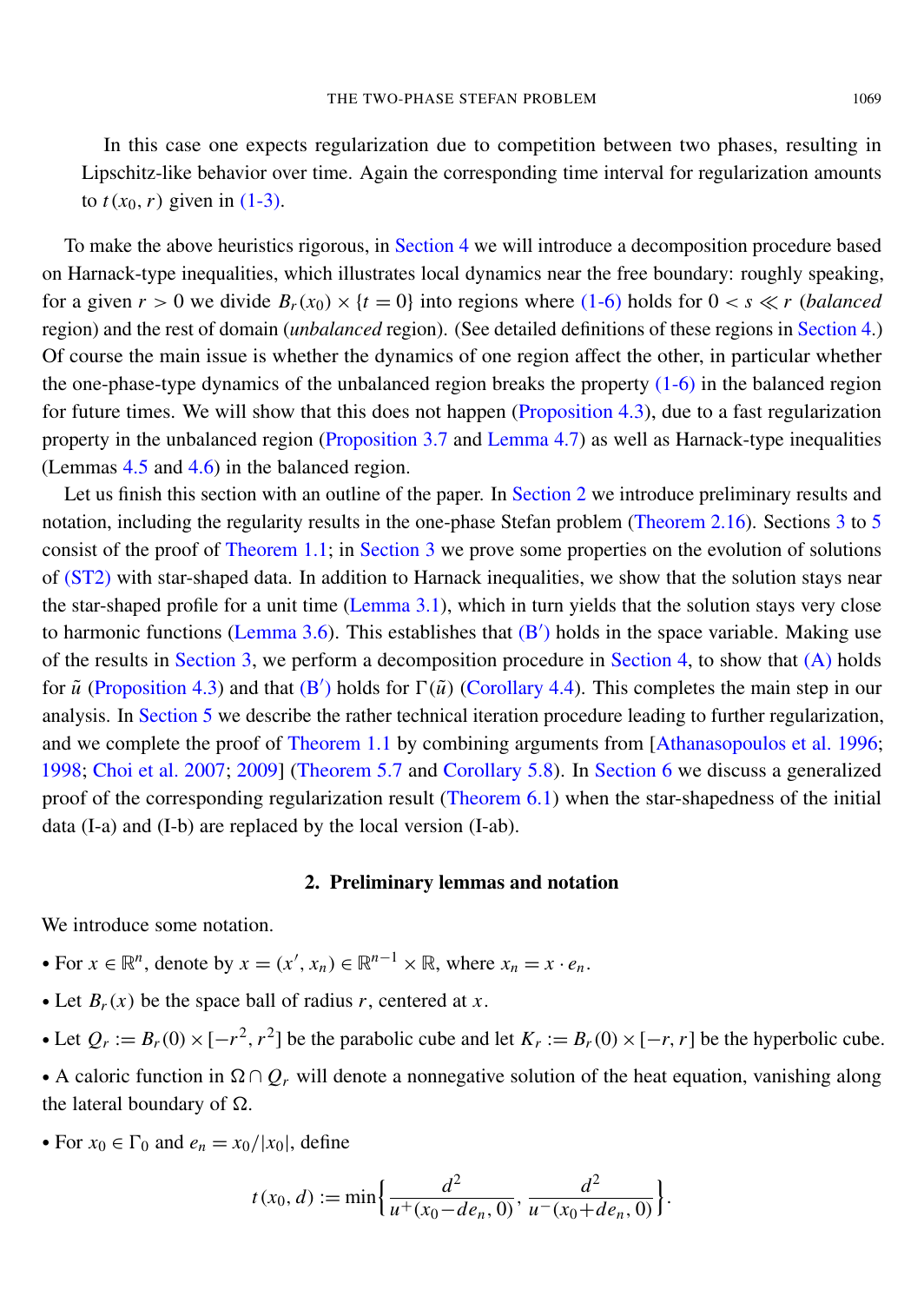• *C* is called a universal constant if it depends only on the dimension *n* and the regularity constant  $N_0$ of *u*0.

• We say  $a \sim b$  if there exists a dimensional constant  $C > 0$  such that  $C^{-1}b \le a \le Cb$ .

• Lastly let us recall the definition of  $\epsilon$ -monotonicity. Let  $W_x(\theta^x, e)$  and  $W_t(\theta^t, v)$  with  $e \in \mathbb{R}^n$  and  $v \in \text{span}(e_n, e_t)$ , respectively, denote a spatial circular cone of aperture  $2\theta^x$  and axis in the direction of *e*, and a two-dimensional space-time cone in  $(e_n, e_t)$  plane of aperture  $2\theta^t$  and axis in the direction of  $\nu$ .

<span id="page-8-0"></span>**Definition 2.1.** (a) Given  $\epsilon > 0$ , a function w is called  $\epsilon$ -monotone in the direction  $\tau$  if

$$
u(p + \lambda \tau) \ge u(p)
$$
 for any  $\lambda \ge \epsilon$ .

(b) w is  $\epsilon$ -monotone in a cone of directions  $W_x(\theta^x, e)$  or  $W_t(\theta^t, v)$  if w is  $\epsilon$ -monotone in every direction in the cone.

Next we state preliminary results that are important in our analysis. The first lemma is a direct consequence of the interior Harnack inequalities proved in [\[Caffarelli and Cabré 1995\]](#page-40-9).

**Lemma 2.2.** *Suppose*  $w(x): \mathbb{R}^n \to \mathbb{R}$  *has bounded Laplacian. Then* w *is Hölder continuous with its constant depending on the Laplacian bound.*

**Lemma 2.3** [\[Fabes et al. 1984,](#page-40-10) Theorem 3]. Let  $\Omega$  be a domain in  $\mathbb{R}^n \times \mathbb{R}$  such that  $(0, 0)$  is on its lateral *boundary. Suppose*  $\Omega$  *is a* Lip<sup>1,1/2</sup> *domain, i.e.,* 

$$
\Omega = \{(x', x_n, t) : |x'| < 1, |x_n| < 2L, |t| < 1, x_n \le f(x', t)\},
$$

where f satisfies  $|f(x',t) - f(y',s)| \le L(|x'-y'| + |t-s|^{1/2})$  If u is a caloric function in  $\Omega$ , then there *exists*  $C = C(n, L)$ , *where L is the Lipschitz constant for*  $\Omega$ , *such that* 

$$
\frac{u(x,t)}{v(x,t)} \le C \frac{u(-Le_n, \frac{1}{2})}{v(-Le_n, -\frac{1}{2})}
$$

*for*  $(x, t) \in Q_{1/2}$ *.* 

<span id="page-8-1"></span>**Lemma 2.4** [\[Athanasopoulos et al. 1996,](#page-40-0) Theorem 1]. Let  $\Omega$  be a Lipschitz domain in  $\mathbb{R}^n \times \mathbb{R}$ , i.e.,

$$
Q_1 \cap \Omega = Q_1 \cap \{(x, t) : x_n \le f(x', t)\},\
$$

where f satisfies  $|f(x, t) - f(y, s)| \le L(|x - y| + |t - s|)$ . Let u be a caloric function in  $Q_1 \cap \Omega$  with  $(0, 0) ∈ ∂Ω$  *and*  $u(-e_n, 0) = m > 0$  *and*  $\sup_{Q_1} u = M$ . Then there exists a constant *C*, *depending only on n*, *L*, *m*/*M such that*

$$
u(x, t + \rho^2) \le C u(x, t - \rho^2)
$$

*for all*  $(x, t) \in Q_{1/2} \cap \Omega$  *and for*  $0 \le \rho \le d_{x,t}$ *.* 

<span id="page-8-2"></span>Lemma 2.5 [\[Athanasopoulos et al. 1996,](#page-40-0) Lemma 5]. *Let u and be as in [Lemma 2.4.](#page-8-1) Then there exist*  $a, \delta > 0$  *depending only on n, L, m/M such that* 

$$
w_+ := u + u^{1+a}
$$
 and  $w_- := u - u^{1+a}$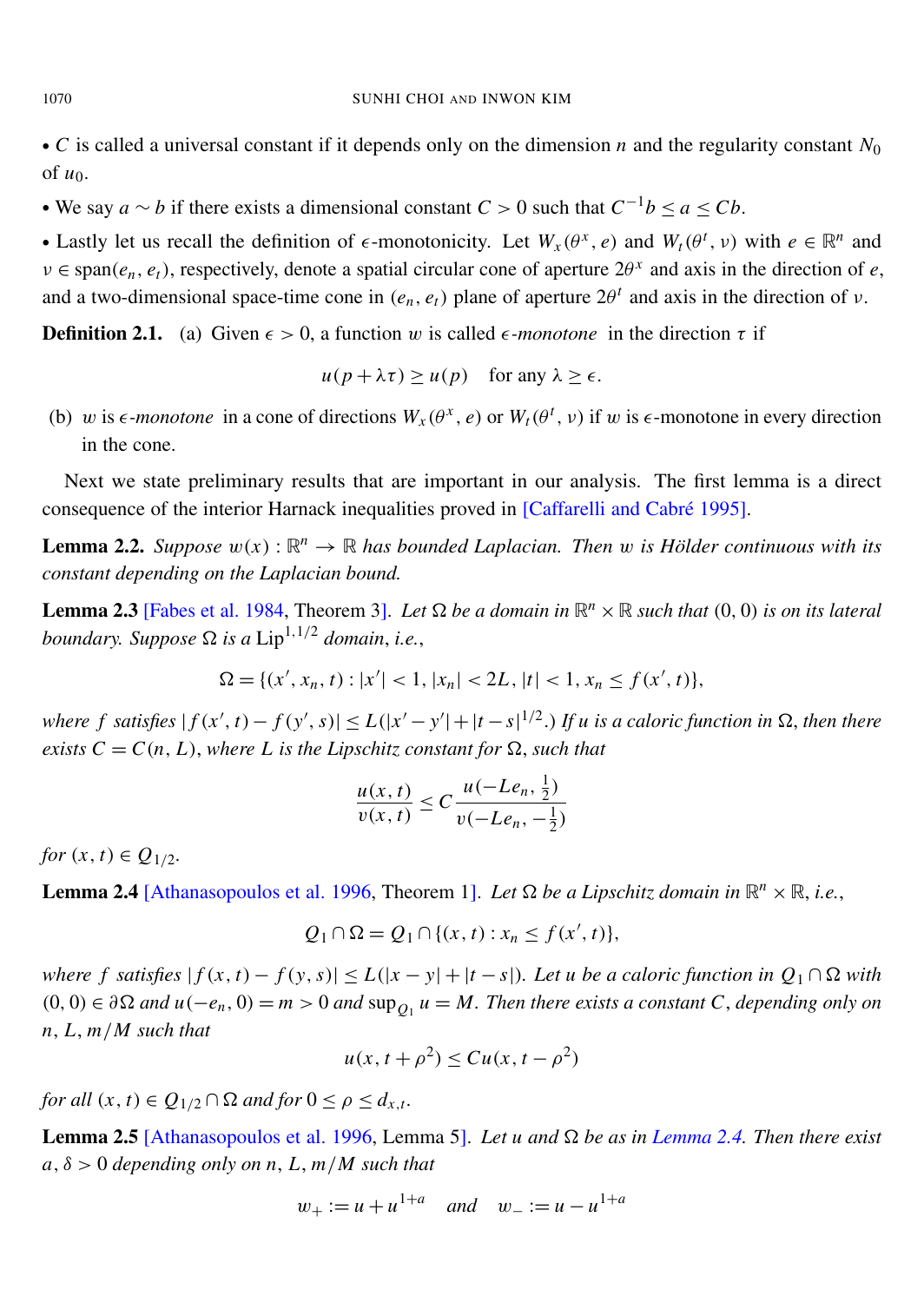*are subharmonic and superharmonic, respectively, in*  $Q_{\delta} \cap \Omega \cap \{t = 0\}$ *.* 

Next we state several properties of harmonic functions:

<span id="page-9-0"></span>**Lemma 2.6** [\[Dahlberg 1979\]](#page-40-11). Let  $u_1, u_2$  be two nonnegative harmonic functions in a domain D of  $\mathbb{R}^n$  of *the form*

$$
D = \{(x', x_n) \in \mathbb{R}^{n-1} \times \mathbb{R} : |x'| < 2, |x_n| < 2L, x_n > f(x')\},
$$

*with f a Lipschitz function with constant less than L and*  $f(0) = 0$ *. Assume further that*  $u_1 = u_2 = 0$ *along the graph of f . Then in*

$$
D_{1/2} = \{ |x'| < 1, |x_n| < L, x_n > f(x') \}
$$

*we have*

$$
0 < C_1 \le \frac{u_1(x', x_n)}{u_2(x', x_n)} \cdot \frac{u_2(0, L)}{u_1(0, L)} \le C_2,
$$

*with*  $C_1$ ,  $C_2$  *depending only on L.* 

<span id="page-9-1"></span>Lemma 2.7 [\[Jerison and Kenig 1982\]](#page-40-12). *Let D*, *u*<sup>1</sup> *and u*<sup>2</sup> *be as in [Lemma 2.6.](#page-9-0) Assume further that*

$$
\frac{u_1(0, L/2)}{u_2(0, L/2)} = 1.
$$

*Then,*  $u_1(x', x_n)/u_2(x', x_n)$  is Hölder continuous in  $\overline{D}_{1/2}$  for some coefficient  $\alpha$ , both  $\alpha$  and the  $C^{\alpha}$  norm *of u*1/*u*<sup>2</sup> *depending only on L.*

**Lemma 2.8** [\[Caffarelli 1987\]](#page-40-13). Let *u* be as in *[Lemma 2.6.](#page-9-0)* Then there exists  $c > 0$  depending only on *L such that for*  $0 < d < c$ ,  $\frac{\partial}{\partial x}$  $\frac{\partial}{\partial x_n} u(0, d) \geq 0$  and

$$
C_1 \frac{u(0, d)}{d} \le \frac{\partial u}{\partial x_n}(0, d) \le C_2 \frac{u(0, d)}{d},
$$

*where*  $C_i = C_i(M)$ .

**Lemma 2.9** [\[Jerison and Kenig 1982,](#page-40-12) Lemma 4.1]. Let  $\Omega$  be Lipschitz domain contained in  $B_{10}(0)$ . There *exists a dimensional constant*  $\beta_n > 0$  *such that for any*  $\zeta \in \partial \Omega$ ,  $0 < 2r < 1$  *and positive harmonic function u* in  $\Omega \cap B_{2r}(\zeta)$ , *if u vanishes continuously on*  $B_{2r}(\zeta) \cap \partial \Omega$ , *then for*  $x \in \Omega \cap B_r(\zeta)$ ,

$$
u(x) \leq C \left(\frac{|x-\zeta|}{r}\right)^{\beta_n} \sup \{u(y): y \in \partial B_{2r}(\zeta) \cap \Omega\},\
$$

*where C depends only on the Lipschitz constants of*  $\Omega$ .

Next, we point out that we use the notion of viscosity solutions for our investigation. When  $\{u_0 = 0\}$  is of zero Lebesgue measure, it was proved in [\[Kim and Požár 2011\]](#page-40-2) that the viscosity solution of [\(ST2\)](#page-1-2) is unique and coincides with the usual weak solutions. (See [\[Kim and Požár 2011\]](#page-40-2) for the definition as well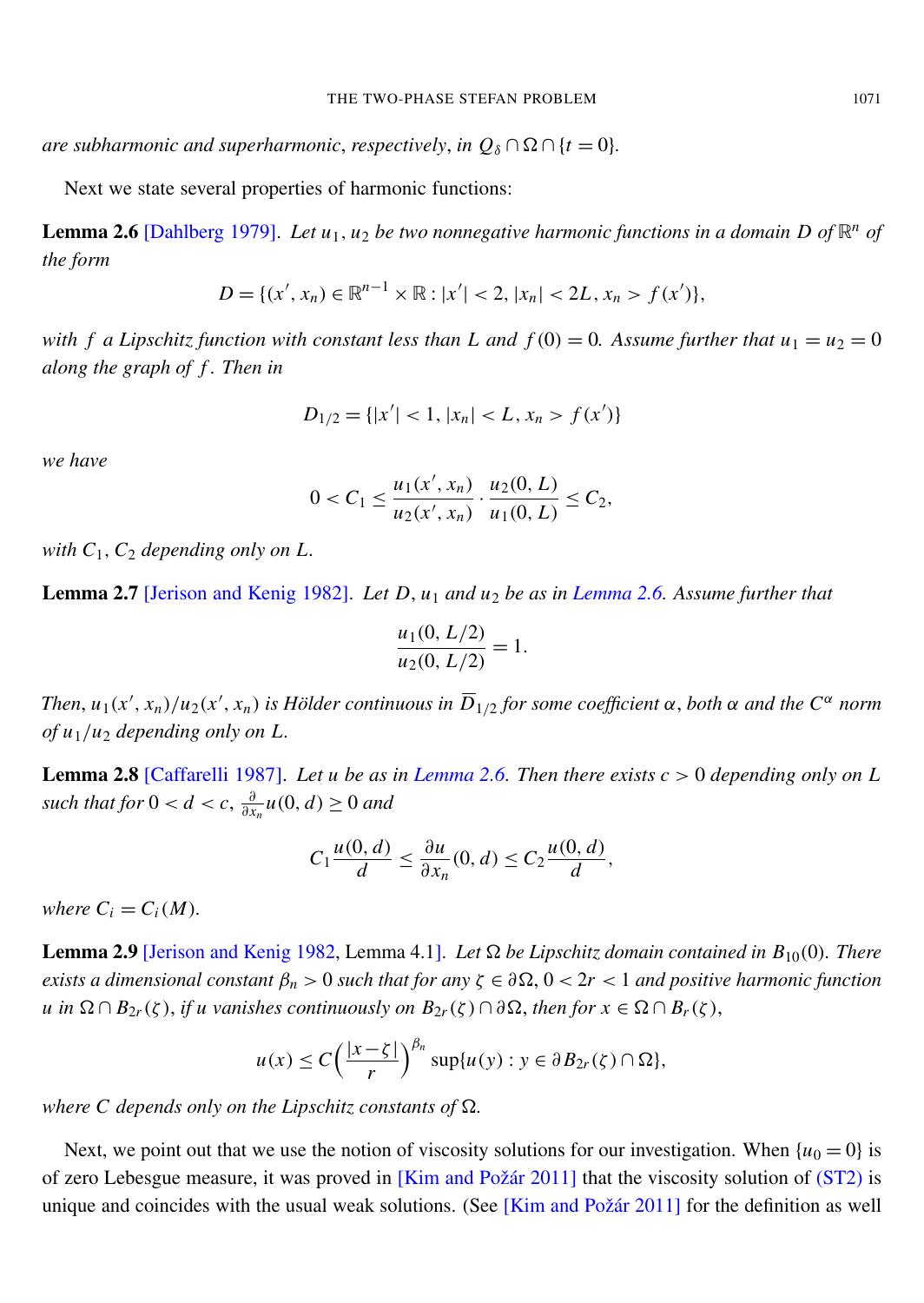as other properties of viscosity solutions.) Below we state important properties of viscosity solutions for [\(ST2\)](#page-1-2) that relate our solutions to the one-phase version of our problem,

<span id="page-10-0"></span>
$$
\begin{cases}\n u_t - \Delta u = 0 & \text{in } \{u > 0\}, \\
 u_t / |Du| = |Du| & \text{on } \partial\{u > 0\}, \\
 u(\cdot, 0) = u_0 \ge 0.\n\end{cases} \tag{ST1}
$$

<span id="page-10-2"></span>Lemma 2.10. *Suppose u is a viscosity solution of* [\(ST2\)](#page-1-2)*. Then*:

- (a) *u is caloric in its positive and negative phases.*
- (b) −*u is also a viscosity solution of* [\(ST2\)](#page-1-2) *with boundary data* −*g.*
- (c)  $u^+ = \max(u, 0)$  (or  $u^- = -\min(u, 0)$ ) is a viscosity subsolution of [\(ST1\)](#page-10-0) with initial data  $u_0^+$  $_{0}^{+}$  (or  $u_{0}^{-}$ 0 )*.*

We say that a pair of functions  $u_0$ ,  $v_0$ :  $\overline{D}$   $\rightarrow$  [0,  $\infty$ ) are (strictly) separated (denoted by  $u_0 \prec v_0$ ) in  $D \subset \mathbb{R}^n$  if:

- (i) The support of  $u_0$ , supp $(u_0) = \overline{\{u_0 > 0\}}$ , restricted to  $\overline{D}$  is compact.
- (ii)  $u_0(x) < v_0(x)$  in supp $(u_0) \cap \overline{D}$ .

<span id="page-10-3"></span>Lemma 2.11 [\[Kim and Požár 2011,](#page-40-2) Comparison principle]. *Let u*, v *be*, *respectively*, *viscosity sub- and supersolutions of* [\(ST2\)](#page-1-2) *in*  $D \times (0, T) \subset Q$  *with initial data*  $u_0 \prec v_0$  *in*  $D$ *. If*  $u \le v$  *on* ∂ *D and*  $u < v$  *on*  $\partial D \cap \overline{\Omega}(u)$  *for*  $0 \le t < T$ , *then*  $u(\cdot, t) \prec v(\cdot, t)$  *in*  $D$  *for*  $t \in [0, T)$ *.* 

Below we state a distance estimate for the free boundary and Harnack inequality for the one-phase solution  $u$  of  $(ST1)$ .

<span id="page-10-4"></span>Lemma 2.12 [\[Choi and Kim 2010,](#page-40-5) Lemma 2.2]. *Let u be given as in [Theorem 2.16.](#page-11-0) There exists*  $t_0 = t_0(N_0, M_0, n) > 0$  *such that if*  $x_0 \in \Gamma_0$  *and t*  $\le t_0$ *, then* 

$$
\frac{1}{C}t^{1/(2-\alpha)} \le d(x_0, t) \le Ct^{1/(2-\beta)},\tag{2-1}
$$

*where*  $\alpha$  *and*  $\beta$  *are* given *in* [\(1-2\),](#page-3-0) *C depends on*  $N_0$ ,  $M_0$  *and*  $n$ , *and*  $d(x_0, t)$  *denotes the distance that*  $\Gamma$ *moved from the point*  $x_0$  *during the time t, i.e.,* 

$$
d(x_0, t) := \sup\{d : u(x_0 + de_n, t) > 0\}.
$$

Lemma 2.13 [\[Choi and Kim 2010,](#page-40-5) Lemma 2.3]. *Let u be given as in [Theorem 2.16.](#page-11-0) There exists d*<sup>0</sup> *depending on*  $N_0$ ,  $M_0$  *and n such that if*  $x_0 \in \Gamma_0$  *and*  $d \leq d_0$ *, then* 

$$
u(x_0 - de_n, t) \le Cu(x_0 - de_n, 0) \quad \text{for } 0 \le t \le t(x_0, d),
$$

*where C depends on N*0, *M*<sup>0</sup> *and n.*

<span id="page-10-1"></span>The following monotonicity formula by Alt–Caffarelli–Friedman prevents the scenario that both phases compete with large pressure in our problem.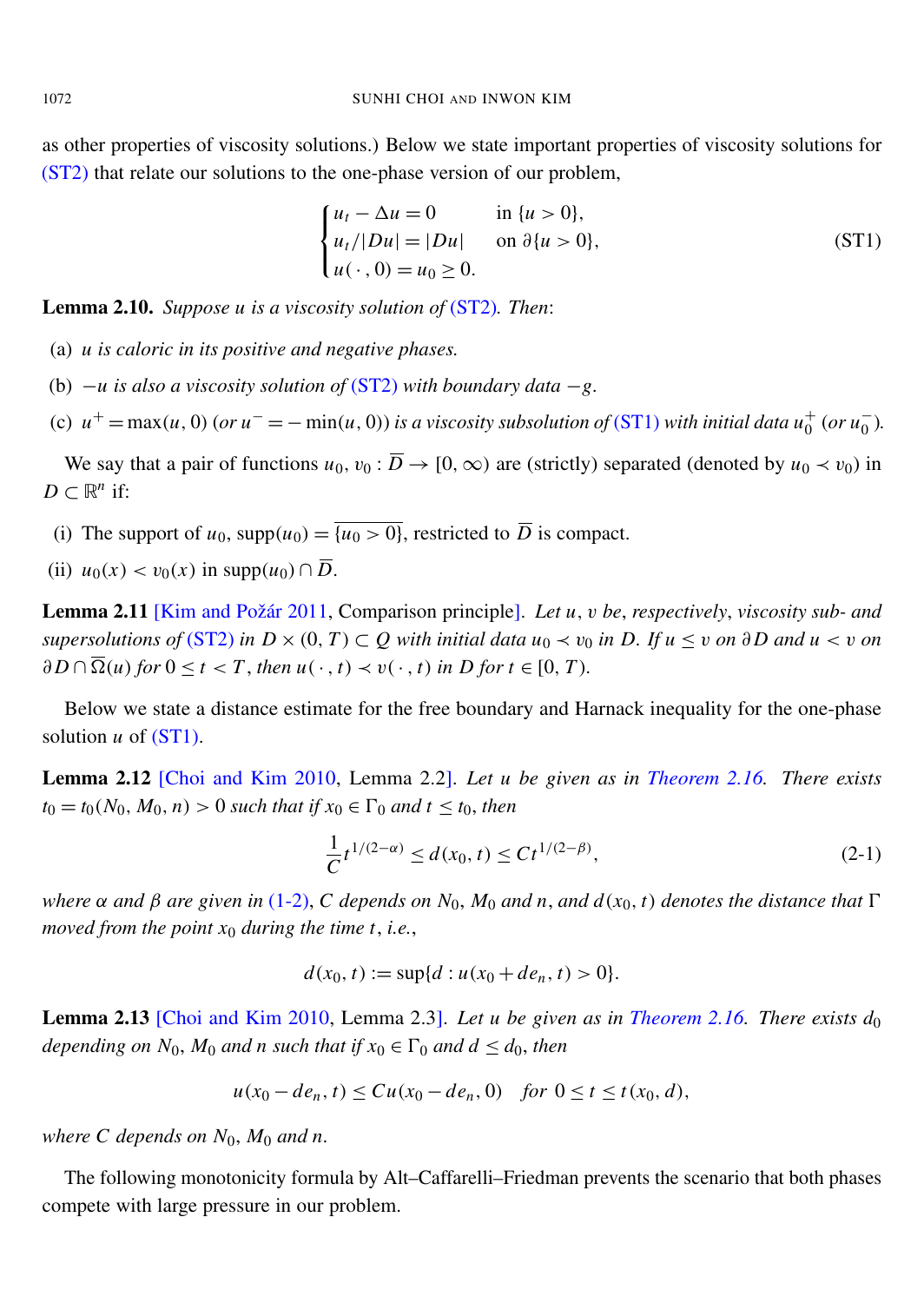Lemma 2.14 [\[Alt et al. 1984\]](#page-40-14). *Let h*<sup>+</sup> *and h*<sup>−</sup> *be nonnegative continuous functions in B*1(0) *such that*  $\Delta h_{\pm} \geq 0$  and  $h_{+} \cdot h_{-} = 0$  in  $B_1(0)$ . Then the functional

$$
\phi(r) = \frac{1}{r^4} \int_{B_r(0)} \frac{|Dh_+|^2}{|x|^{n-2}} dx \int_{B_r(0)} \frac{|Dh_-|^2}{|x|^{n-2}} dx
$$

*is monotone increasing in r,*  $0 < r < 1$ *.* 

<span id="page-11-1"></span>**Corollary 2.15.** Let  $\partial \Omega_0 \subset \mathbb{R}^n$  be star-shaped with respect to the ball  $B_1(0) \subset \Omega_0$  and suppose that  $B_{4/3}(0) \subset \Omega_0 \subset B_{5/3}(0)$ *. Let*  $h_+$  *be the harmonic function in*  $\Omega_0 - B_1(0)$  *with boundary values*  $h_+ = 0$ *on*  $\partial \Omega_0$ , and  $h_+ = 1$  *on*  $\partial B_1(0)$ *. Let*  $h_$  *be the harmonic function in*  $B_2(0) - \Omega_0$  *with boundary values*  $h_$  = 0 *on*  $\partial\Omega_0$ , *and*  $h_$  = 1 *on*  $\partial B_2(0)$ *. Then there exists a sufficiently large dimensional constant M* > 0 *such that*

$$
\frac{h_+(x_0-re_n)}{r} \ge M \implies h_-(x_0+re_n) \le 1
$$

*for*  $x_0 \in \partial \Omega_0$ ,  $e_n = x/|x|$  *and*  $0 \le r \le 1/6$ .

*Proof.* This follows from [Lemma 2.14,](#page-10-1) since

$$
\left(\frac{h_{+}(x_{0}-re_{n})}{r}\cdot\frac{h_{-}(x_{0}+re_{n})}{r}\right)^{2} \sim \frac{1}{(2r)^{4}} \int_{B_{r/2}(x_{0}-re_{n})} \frac{|Dh_{+}|^{2}}{|x-x_{0}|^{n-2}} dx \cdot \int_{B_{r/2}(x_{0}+re_{n})} \frac{|Dh_{-}|^{2}}{|x-x_{0}|^{n-2}} dx
$$

$$
\leq \frac{1}{(2r)^{4}} \int_{B_{2r}(x_{0})} \frac{|Dh_{+}|^{2}}{|x-x_{0}|^{n-2}} dx \cdot \int_{B_{2r}(x_{0})} \frac{|Dh_{-}|^{2}}{|x-x_{0}|^{n-2}} dx
$$

$$
= \phi(2r) \leq \phi(1/3) \leq C_{n}.
$$

Lastly, let us finish this section by stating the results obtained in [\[Choi and Kim 2010\]](#page-40-5) for the one-phase version of our problem in the local setting:

<span id="page-11-0"></span>**Theorem 2.16** [\[Choi and Kim 2010,](#page-40-5) Theorem 0.1]. *Suppose a nonnegative function*  $u(x, t)$  *is a solution of* [\(ST1\)](#page-10-0) *in*  $B_2(0) \times [0, 1]$ ,  $0 \in \Gamma_0(u)$ , *with the initial data*  $u_0 \ge 0$  *satisfying* (*I-b*), (*I-c*) *and* (*I-d*) *in*  $B_2(0)$ . *Suppose the initial data satisfies*

$$
\{u(x, 0) \ge 0\} = \{x + x_0 : x_n \le f(x')\}
$$

*in*  $B_1(0)$ , where f is a Lipschitz function with Lipschitz constant  $L < L_n$ . Further, suppose  $u_0(-e_n) = 1$ *and*  $\sup_{B_2(0) \times [0,1]} u \leq M_0$ *.* 

*For given*  $r > 0$ *, let us define* 

$$
t(x_0, r) := \frac{r^2}{u(x_0 + r e_n, 0)}
$$

.

*Then there exists a small*  $c_0 > 0$  *depending on*  $M_0$  *and n* such that in  $\Sigma_r = B_r(x_0) \times [t(x_0, r)/2, t(x_0, r)]$ *for*  $r \leq c_0$ *, we have:* 

(1) *[Theorem 1.1](#page-4-1)*(1) *holds for u.*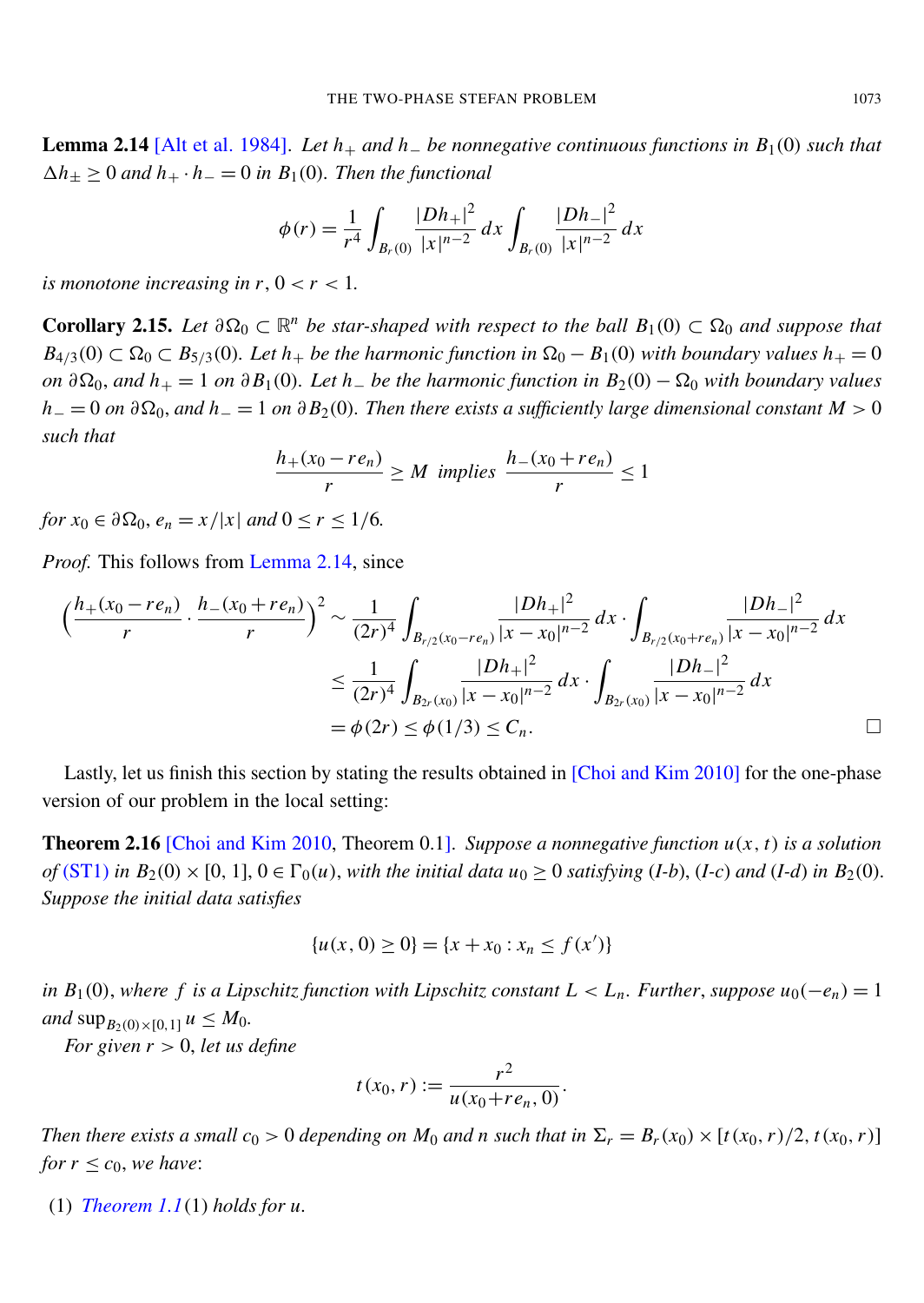(2) *u is a classical solution of* [\(ST1\)](#page-10-0) *in*  $\Sigma_r$  *in the sense that the spatial derivative Du exists in*  $\Omega(u)$  *and is continuous up to*  $\overline{\Omega}(u)$ , and the free boundary condition is satisfied in the classical sense, i.e.,

$$
V_{x,t} = |Du|(x,t) \quad on \ \Gamma(u) \cap \Sigma_r.
$$

(3) *There exists a positive constant M depending on M*<sup>0</sup> *and n such that*

$$
M^{-1}\frac{u(x_0-re_n, 0)}{r} \le |Du|(x, t) \le M\frac{u(x_0-re_n, 0)}{r}.
$$

 $(4)$  *If*  $x \in \Gamma_0(u) \cap B_{c_0}(0)$  *and*  $x + re_n \in \Gamma_t(u) \cap B_{c_0}(0)$ , *then* 

$$
M^{-1}\frac{u(x-re_n, 0)}{r} \le |Du(x+re_n, t)| = V_{x+re_n, t} \le M\frac{u(x-re_n, 0)}{r},
$$

*where M depends on n and M*0*. In particular*,

$$
\frac{r}{t} \sim |Du(x+re_n,t)| \sim \frac{u(x-re_n,0)}{r}.
$$

[Theorem 2.16](#page-11-0) states that the free boundary regularizes in a scale proportional to the distance it has traveled. Note that the regularity results hold up to the initial time and all the regularity assumptions are imposed only on the initial data.

#### 3. Properties of solutions with star-shaped initial data

<span id="page-12-1"></span><span id="page-12-0"></span>**Lemma 3.1.** If  $\Omega_0$  and  $u_0$  are star-shaped with respect to the ball  $B_{r_0}(0) \subset \Omega_0$ , then  $\Omega_t(u)$  and  $u(\cdot, t)$ *stays*  $\sigma$ -close to star-shaped for all  $0 \le t \le \frac{1}{3}$ 3 σ 1/5 (*see [Figure 2](#page-12-2)*)*.*

<span id="page-12-2"></span>*Proof.* Step 1. For any  $a > 0$ , the parabolic scaling  $(x, t) \rightarrow (ax, a^2t)$  preserves both the heat operator



Figure 2. Approximation of the positive phase by a star-shaped domain.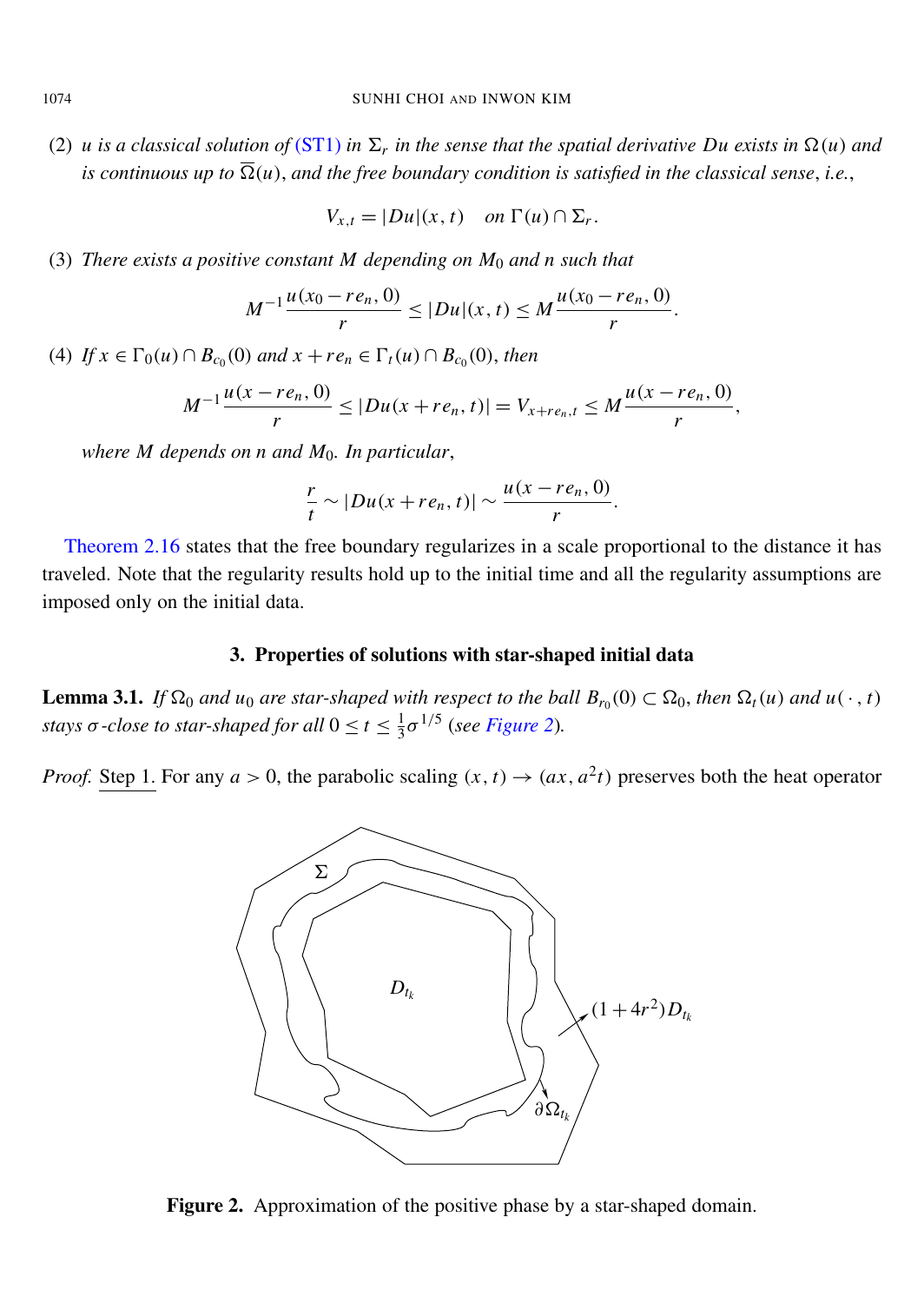and the boundary motion law in [\(ST2\).](#page-1-2) Therefore, for any  $\sigma > 0$  the function

$$
u_1(x, t) := u((1+\sigma)(x-x_0) + x_0, (1+\sigma)^2 t)
$$

is also a viscosity solution of [\(ST2\)](#page-1-2) with corresponding initial data.

Step 2. Choose  $x_0 \in B_{r_0}(0)$ . Take a small  $c_0 > 0$  such that  $B_{r_0+c_0}(0) \subset \Omega_0$ . We claim that for  $0 \le \delta \le \sigma^{6/5}$ ,

<span id="page-13-0"></span>
$$
u_1(x, 0) \le u(x, \delta) \quad \text{in } B_R(0) - B_{r_0 + c_0}(0) \tag{3-1}
$$

if  $\sigma$  is small enough. To show [\(3-1\),](#page-13-0) let us introduce another function

$$
\tilde{u}(x, 0) := u((1 + \frac{1}{2}\sigma)(x - x_0) + x_0, 0).
$$

Also let v<sup>\*</sup> be the solution of the one phase problem [\(ST1\)](#page-10-0) with initial data  $u_0^ \overline{0}$ , and with  $v^* = 1$  on  $\partial B_R(0)$ . Note also that, due to [Lemma 2.10,](#page-10-2)  $u^-$  is a subsolution of [\(ST1\)](#page-10-0) with initial data  $v^*(x, 0) = u^-(x, 0)$ .

Thus by [Lemma 2.11,](#page-10-3)  $v^* \le u^-$ . It follows that  $\Omega_t(v^*) \subset \Omega_t(u) \subset \Omega_t(u)$ . Hence by [Lemma 2.12](#page-10-4) applied to  $-v^*$ ,

$$
\Omega_0(\tilde{u}) \subset \Omega_t(u) \quad \text{for } 0 \le t \le \sigma^{7/6}.
$$

Moreover, due to our assumption,

$$
\tilde{u}(x,0) \le u_0(x).
$$

Therefore, the maximum principle for caloric functions implies

$$
w(x, t) \le u(x, t),
$$

where w solves the heat equation in the cylindrical domain  $D = \Omega_0(\tilde{u}) \times [0, \sigma^{7/6}]$  with initial data  $\tilde{u}(x, 0)$ and zero boundary data on  $\partial \Omega_0(\tilde{u}) \times [0, \sigma^{7/6}].$ 

Now w*<sup>t</sup>* solves the heat equation in *D*,

$$
w_t = \Delta w \ge -C
$$
 at  $t = 0$  and  $w_t = 0$  on  $\partial \Omega_0(\tilde{u})$ .

Therefore we conclude that  $w_t \geq -C$  in *D*. In particular

<span id="page-13-1"></span>
$$
w(x,\delta) \ge \tilde{u}(x,0) - C\delta. \tag{3-2}
$$

Next we compare  $u_1(x, 0)$  with  $w(x, \delta)$ . Observe that for  $x \in B_R(0) - B_{r_0+c_0}(0)$ ,

$$
u_1(x, 0) = \tilde{u}(x, 0) + \int_{\sigma/2}^{\sigma} \left( (x - x_0) \cdot Du((1 + s)(x - x_0) + x_0, 0) \right) ds \le \tilde{u}(x, 0) - c_0 \sigma^{7/6} \le \tilde{u}(x, 0) - C \sigma^{6/5} \le w(x, \delta) \le u(x, \delta)
$$

for  $0 \le \delta \le \sigma^{6/5}$ , where the first inequality follows from our assumption (I-d) on  $u_0$ , the second inequality follows if  $\sigma$  is sufficiently small, and the third inequality follows from [\(3-2\).](#page-13-1) Hence we conclude [\(3-1\).](#page-13-0) Step 3. Our goal is to prove that for  $0 \le \delta \le \sigma^{6/5}$ ,

<span id="page-13-2"></span>
$$
u_1(x, t) \le u_2(x, t) := u(x, t + \delta)
$$
\n(3-3)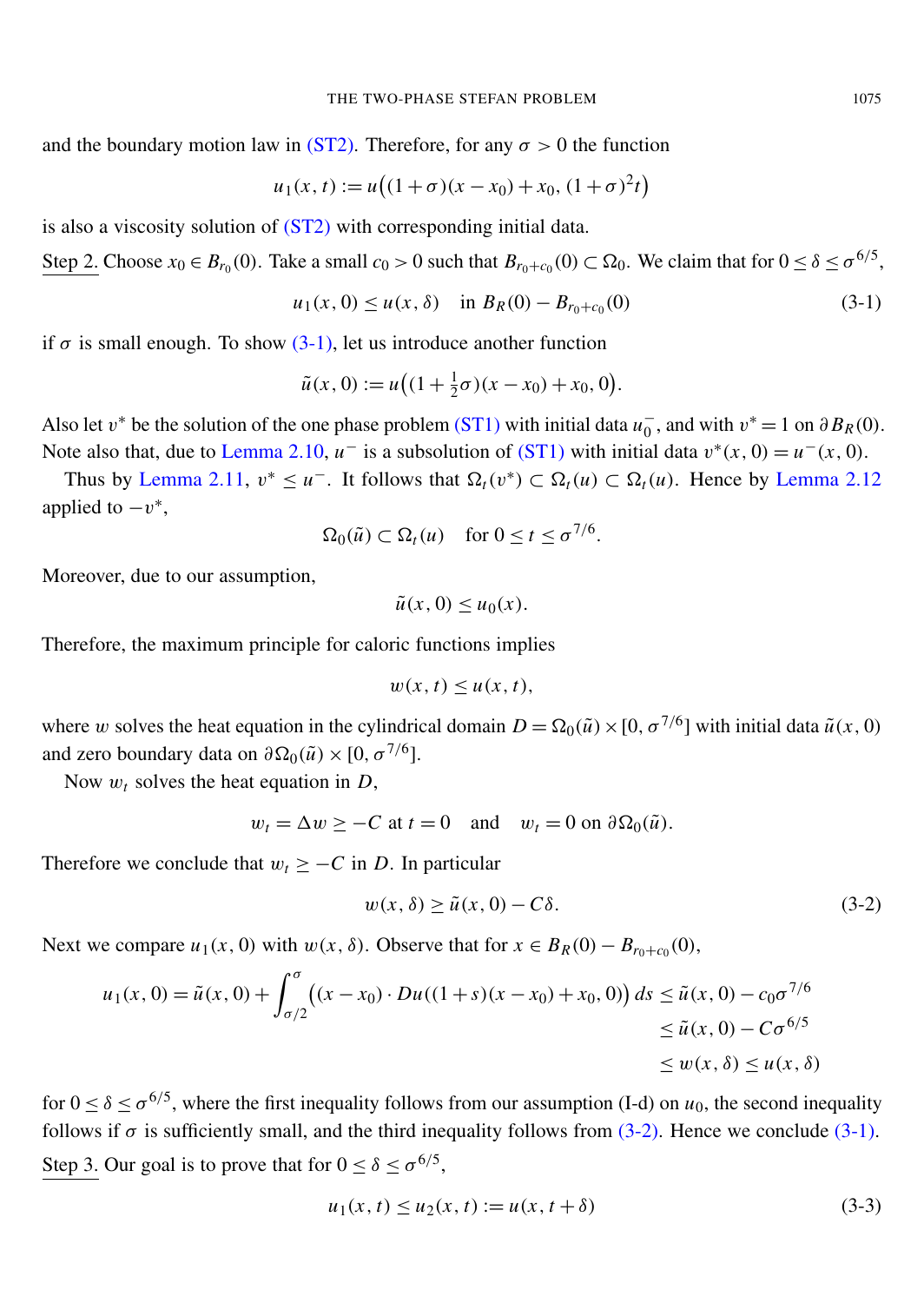in  $(B_R(0) - B_{r_0+c_0}(0)) \times [0, \sigma^{1/5}]$ . Note that the inequality holds at  $t = 0$  by Step 2. However, we need a few more arguments since we do not know yet if the lateral boundary data on  $\partial B_{r_0+c_0}(0)$  is properly ordered.

Suppose

$$
\Omega(u_1) \subset \Omega(u) \quad \text{for } 0 \le t \le t_0
$$

and  $\Omega(u_1)$  contacts  $\partial \Omega(u)$  for the first time at  $t = t_0$ . Observe then that

$$
f(x, t) := u(x, t + \delta) - u_1(x, t)
$$

solves the heat equation in  $\Omega(u_1)$  with nonnegative boundary data for  $0 \le t \le t_0$ , with

$$
f(x, 0) \ge 0
$$
 in  $B_R(0) - B_{r_0+c_0}(0)$ .

Indeed, following the computation given above, it follows that

$$
f(x, 0) \ge c_0 \sigma
$$
 in  $B_{r_0+c_0}(0) - B_{r_0+c_0/2}(0)$ .

On the other hand, due to the fact that  $w_t \geq -C$  and  $\delta \leq \sigma^{6/5}$ , we have

$$
f(x, 0) \ge (w(x, \delta) - w(x, 0)) + (w(x, 0) - u_1(x, 0)) \ge -C\sigma^{6/5} \quad \text{in } B_{r_0 + c_0/2}(0).
$$

Therefore we have

<span id="page-14-1"></span>
$$
f(x, t) > 0
$$
 on  $\partial B_{r_0+c_0}(0) \times [0, t_0]$ 

if *t*<sub>0</sub>  $\ll$  1. But then this contradicts [Lemma 2.11](#page-10-3) applied to the region  $(B_R(0) - B_{r_0 + c_0}(0)) \times [0, t_0]$ . Step 4. From  $(3-3)$  of Step 3, we obtain

$$
u((1+\sigma)(x-x_0)+x_0, (1+\sigma)^2t) \le u(x, t+\delta)
$$
\n(3-4)

in  $(B_R(0) - B_{r_0+c_0}(0)) \times [0, \sigma^{1/5}]$  for any  $x_0 \in B_{r_0}(0)$ , as long as  $\sigma$  and  $\delta$  are sufficiently small and satisfy  $0 \le \delta \le \sigma^{6/5}$ . As a result, for  $0 \le t \le \frac{1}{3}$  $\frac{1}{3}\sigma^{1/5}$ , we can choose  $\delta = \sigma(2+\sigma)t \leq \sigma^{6/5}$  such that

$$
(1+\sigma)^2 t = t + \delta.
$$

It follows then from [\(3-4\)](#page-14-1) that the function  $u(\cdot, t)$  is  $\sigma$ -monotone with respect to the cone of directions  $W_x$ in  $(B_R(0) - B_{r_0 + c_0}(0))$  for  $t \in [0, \frac{1}{3}]$  $\frac{1}{3}\sigma^{1/5}$ . (Here  $W_x = \{v \in S^n : v = (x - x_0) / |x - x_0| \text{ for some } x_0 \in B_{r_0}(0)\}.$ )  $\Box$ 

<span id="page-14-0"></span>**Remark 3.2.** For  $x \in \Gamma_0$ , we may let  $e_n = x/|x|$  after a rotation. Then, due to (I-b),

$$
t(x,d) := \min\left\{\frac{r^2}{u^+(x-re_n,0)}, \frac{r^2}{u^-(x+re_n,0)}\right\} \in [r^{7/6}, r^{5/6}] \ll r^{4/5},\tag{3-5}
$$

where  $t(x, r)$  is the time it takes for the free boundary to regularize in  $B_r(0)$ . Therefore, we have, for  $0 \le t \le t(x_0, r),$ 

 $u(\cdot, t)$  is  $r^4$ -monotone with respect to  $W_x$  in  $(B_R(0) - B_{r_0+c_0}(0))$ .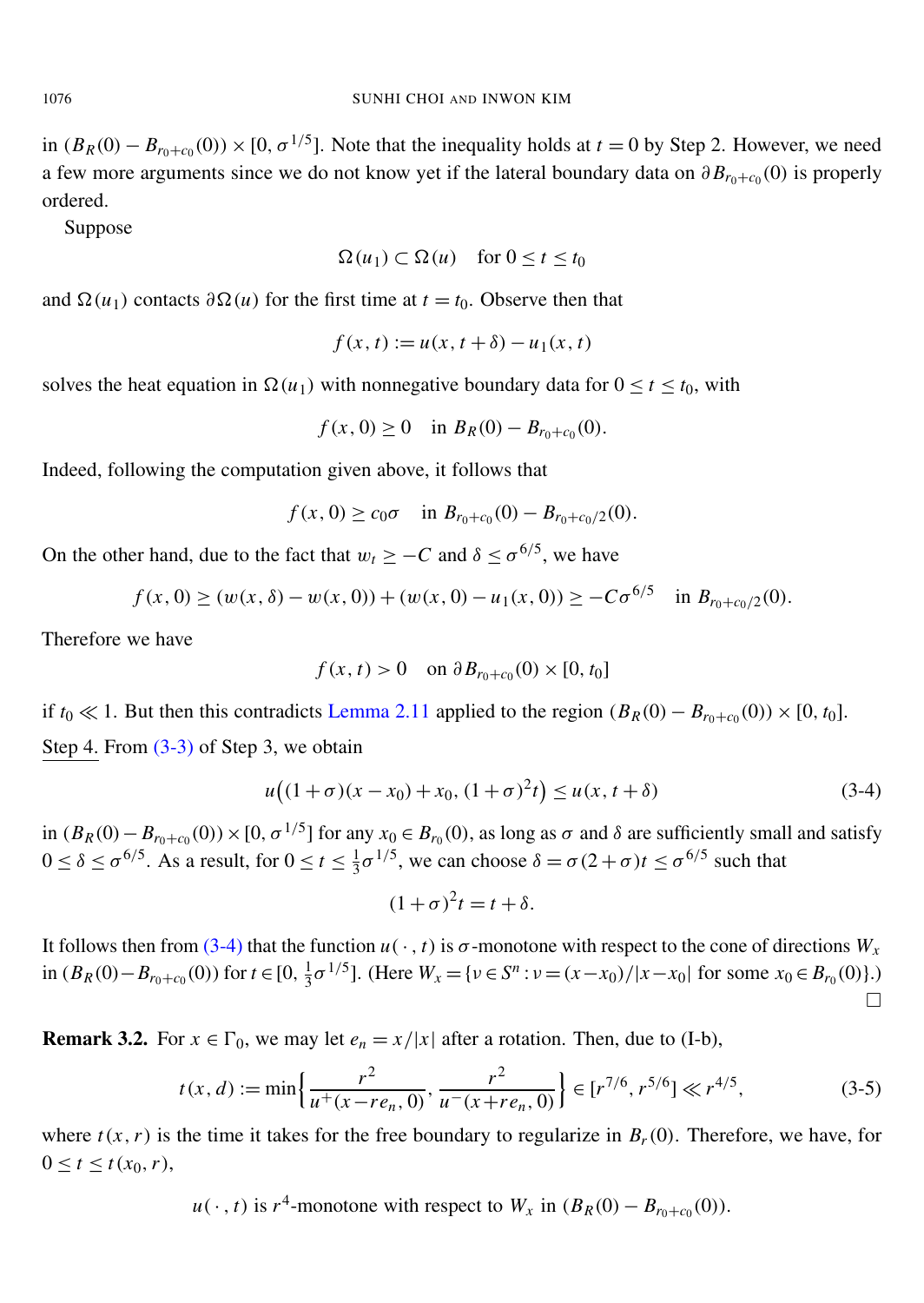This property will ensure that our solution *u* has its level sets close to Lipschitz graphs in the space variable in an appropriate scale, which serves as the first step towards the regularization argument; see [Lemma 3.6.](#page-17-0)

<span id="page-15-0"></span>**Lemma 3.3** (Harnack at  $t = 0$ ). Let *u* be as in *[Theorem 1.1.](#page-4-1)* For  $x \in \Gamma_0$ , we may set  $e_n = x/|x|$  after a *rotation. Then for all s*  $> 0$  *and for*  $0 \le t \le t(x, s)$  *we have* 

$$
u^+(x - s e_n, t) \le C_1 u^+(x - s e_n, 0)
$$
 and  $u^-(x + s e_n, t) \le C_1 u^-(x + s e_n, 0)$ ,

*where*  $e_n = x/|x|$ *.* 

*Proof.* Let  $v^{**}$  solve the one-phase Stefan problem [\(ST1\)](#page-10-0) with initial data  $v_0^{**}$  $y_0^{**}(x) = u_0^+$  $_{0}^{+}(x)$ . Then  $v^{**}$  is also a solution of [\(ST2\)](#page-1-2) with  $u_0(x) \le v_0^{**}$  $_{0}^{**}(x)$ , and thus by [Lemma 2.11](#page-10-3) we have

$$
u(x, t) \le v^{**}(x, t).
$$

Therefore it follows from one-phase Harnack inequality applied for  $v^{**}(x, t)$  that

$$
u^+(x - s e_n, t) \le v^{**}(x - s e_n, t) \le C_1 v^{**}(x - s e_n, 0) = C_1 u(x - s e_n, 0)
$$

for  $0 \le t \le t_0$ , where  $t_0 = s^2/u(x - s e_n, 0) \ge t(x, s)$ .

As for  $u^-(x, t)$ , we compare  $u^-$  with the solution  $v^*$  of [\(ST1\)](#page-10-0) with initial data  $v_0^*$  $u_0^*(x) = u_0^ \int_0^{\infty}$  (*x*) and with boundary data  $v^* = 1$  on  $\partial B_R(0)$ . The rest of the argument is parallel to the above one.

<span id="page-15-1"></span>**Lemma 3.4** (backward Harnack at  $t = 0$ ). Let *u be as in [Theorem 1.1.](#page-4-1)* Let  $x \in \Gamma_0$  *and let*  $e_n = x/|x|$  *after a rotation. Then for*  $s > 0$  *and for*  $0 \le t \le t(x, s)$ ,

$$
u^+(x - s e_n, 0) \le C_1 u^+(x - s e_n, t)
$$
 and  $u^-(x + s e_n, 0) \le C_1 u^-(x + s e_n, t)$ .

*Proof.* We will only show the lemma for  $u^+$ . The other part follows by a parallel argument. Let  $v^*$  solve the one phase problem  $(ST1)$  with initial data  $u_0^ \overline{0}$  and with boundary data 1 on  $\partial B_R(0)$ . Then  $-v^*$  is also a solution of [\(ST2\)](#page-1-2) with  $-v_0^* \le u_0$ , and thus by [Lemma 2.11,](#page-10-3)  $-v^* \le u$ . This inequality implies that

<span id="page-15-2"></span>
$$
\{v^* = 0\} \subset \{u \ge 0\}.
$$

Note that  $\Omega(v^*)$  moves according to the one-phase dynamics, which have been studied in detail in [\[Choi and Kim 2006\]](#page-40-7). In particular we know that  $\Omega(v^*)$  will be Lipschitz at each time. Moreover, for a boundary point  $(x, t) \in \Gamma(v^*)$  and  $d := \text{dist}(x, \Gamma_0(v^*))$ , the normal velocity  $V_{x,t}$  satisfies

$$
V_{x,t} = |Dv^*(x,t)| \sim \frac{v^*(x+2de_n,0)}{2d} \le d^{\beta-1} \le t^{(\beta-1)/(2-\alpha)},\tag{3-6}
$$

where the last inequality follows from [Lemma 2.12.](#page-10-4) Let  $v_*(x, t)$  solve the heat equation in  $\{v^* = 0\}$  with initial data  $u_0(x)$  and boundary data 0 on the lateral boundary of  $\partial \{v^* = 0\}$ , i.e.,  $v_*$  solves

$$
\begin{cases} \partial_t v_* - \Delta v_* = 0 & \text{in } \{v^* = 0\} = B_R(0) \times [0, 1] - \Omega(v^*), \\ v_*(x, 0) = u_0(x) & \text{on } \{v^* = 0\} \cap \{t = 0\}, \\ v_* = 0 & \text{on } \partial\{v^* = 0\} \cap \{t > 0\}. \end{cases}
$$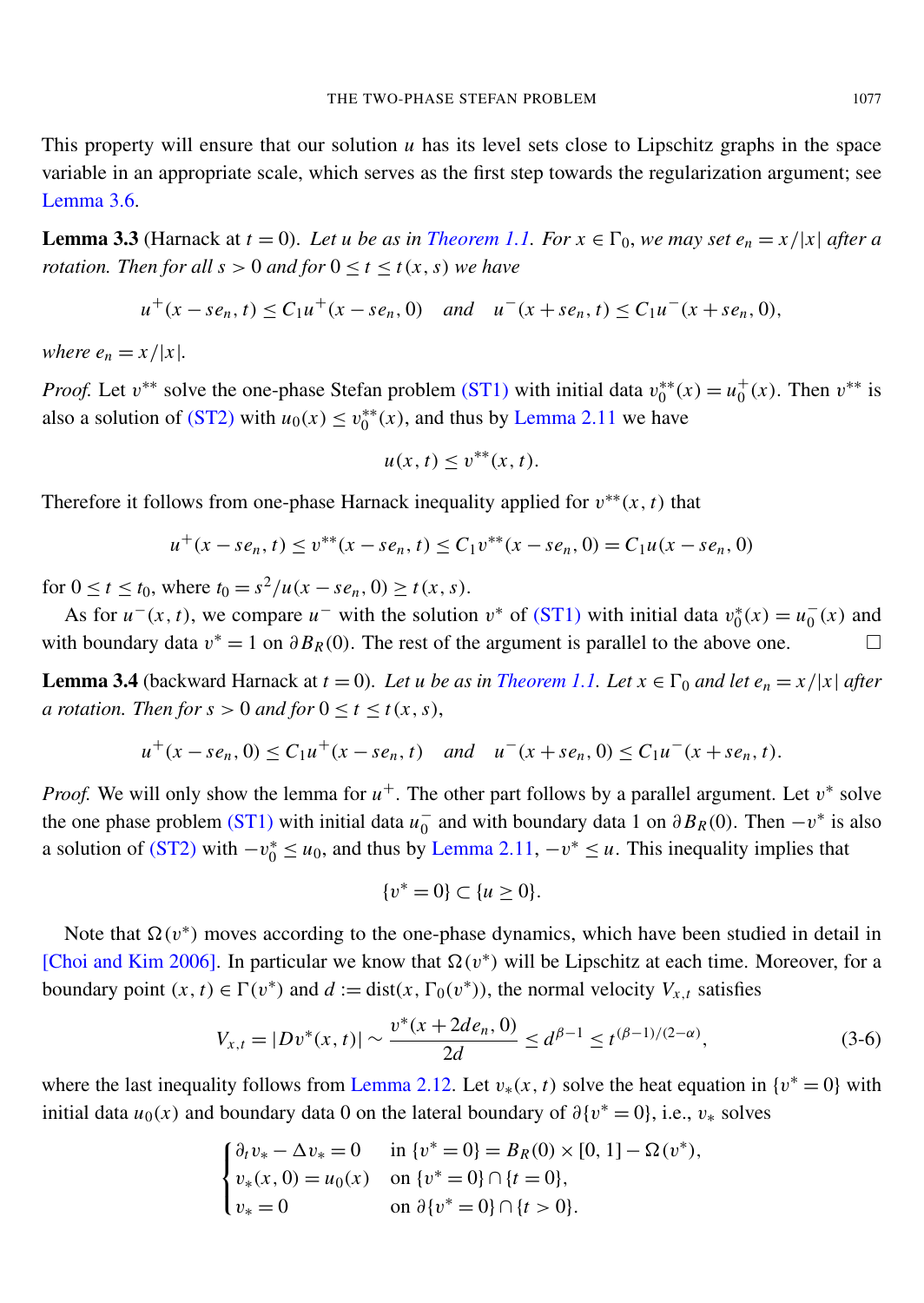Since

$$
\Omega(v_*) = \{v^* = 0\} \subset \{u \ge 0\},\
$$

we have  $v_*(x, t) \le u(x, t)$  in  $\{v^* = 0\}$ . Moreover, for any given  $t > 0$ ,  $\tilde{v}^-(x, s) := v^*(x, s)$ √  $\overline{t}$ *x*, *ts*) satisfies the assumptions of [Lemma 2.5.](#page-8-2) Thus it follows that  $v^*(\cdot, t)$  is  $t^a$ -close to a harmonic function in  $B_{\sqrt{t}}(x)$ for some  $a > 0$ , where  $x \in \Gamma_0$ . Moreover, due to the assumption on the initial data,  $(v_*)_t = \Delta v_* \ge -C$  at  $t = 0$ . Also on  $\Gamma(v_*)$ ,

$$
(v_*)_t/|Dv_*| = -(v^*)_t/|Dv^*| = -|Dv^*| \ge -t^{(\beta-1)/(2-\alpha)}
$$

Here the first equality follows since  $(v_*)_t / |Dv_*|$  and  $-(v^*)_t / |Dv^*|$  are the normal velocities of their respective level sets  $\Gamma(v_*)$  and  $\Gamma(v^*)$ , but  $\Gamma(v^*) = \Gamma(v_*)$  by definition. The second equality follows since  $v^*$  solves the one phase problem [\(ST1\),](#page-10-0) and the last inequality follows from [\(3-6\).](#page-15-2)

Since  $\Omega(v_*)$  is Lipschitz and  $\Gamma_t(v_*) = \Gamma_t(v^*)$  is regularized in space over time (see [Theorem 2.16\)](#page-11-0), [\(3-6\)](#page-15-2) also holds for  $|Dv_*|$ .

Hence on  $\Gamma(v_*)$ ,

$$
(v_*)_t = -|Dv^*||Dv_*| \ge -t^{2(\beta-1)/(2-\alpha)} > -t^{-2/5},
$$

where  $\alpha$  and  $\beta$  are the growth rates defined in [\(1-2\),](#page-3-0) and the last inequality follows from the assumption (I-b). Since  $(v_*)_t$  solves a heat equation in  $\Omega(v_*)$ , it follows that for  $x \in \Gamma_0$ ,

$$
(v_*)_t \ge -t^{-2/5} \quad \text{in } B_{\sqrt{t}/2}(x - \sqrt{t}e_n) \times [0, t]. \tag{3-7}
$$

<span id="page-16-0"></span>.

Then since  $v_*(x -$ √  $\overline{t}e_n$ , 0)  $\geq$  (  $\overline{t})^{\alpha} \geq 0$  $\overline{t}$ )<sup>7/6</sup> =  $t^{7/12}$ , for  $x \in \Gamma_0$  we have

$$
v_*(x - \sqrt{t}e_n, t) = v_*(x - \sqrt{t}e_n, 0) + \int_0^t (v_*)_t(x - \sqrt{s}e_n, s) ds \ge v_*(x - \sqrt{t}e_n, 0) - \frac{5}{3}t^{3/5}
$$
  

$$
\ge \frac{1}{2}v_*(x - \sqrt{t}e_n, 0) + \frac{1}{2}t^{7/12} - \frac{5}{3}t^{3/5}
$$
  

$$
\ge \frac{1}{2}v_*(x - \sqrt{t}e_n, 0)
$$

if *t* is sufficiently small. It follows that

$$
u^+(x - \sqrt{t}e_n, 0) = v_*(x - \sqrt{t}e_n, 0) \le 2v_*(x - \sqrt{t}e_n, t) \le 2u^+(x - \sqrt{t}e_n, t),
$$

where the first inequality follows from  $(3-7)$ .

Since  $\Gamma(v_*) = \Gamma(v^*)$  is Lipschitz in a parabolic scaling,  $v_*$  is almost harmonic. Hence  $v_*(\cdot, t)$  is bigger than the harmonic function  $\omega^t(x)$  in  $\Omega_t(v_*) \cap B_{\sqrt{t}}(x)$  with its value

$$
\omega^{t}(x - \sqrt{t}e_n) = (C_1)^{-1}u^{+}(x - \sqrt{t}e_n, 0).
$$

Note that if  $0 \le t \le t(x, s)$ , then  $s <$ √ *t*. Hence for  $0 \le t \le t(x, s)$ ,

$$
C_1u^+(x-se_n,t) \ge C_1v_*(x-se_n,t) \ge C_1\omega^t(x-se_n) \ge Cu^+(x-se_n,0),
$$

where the last inequality follows since the one-phase result implies a power law on the movement of  $\Gamma(v^*) = \Gamma(v_*)$  (see Lemma 2.5 of [\[Choi et al. 2007\]](#page-40-3)), and this yields a bound on  $u^+(x-s\epsilon_n, 0)/\omega^t(x-s\epsilon_n)$ .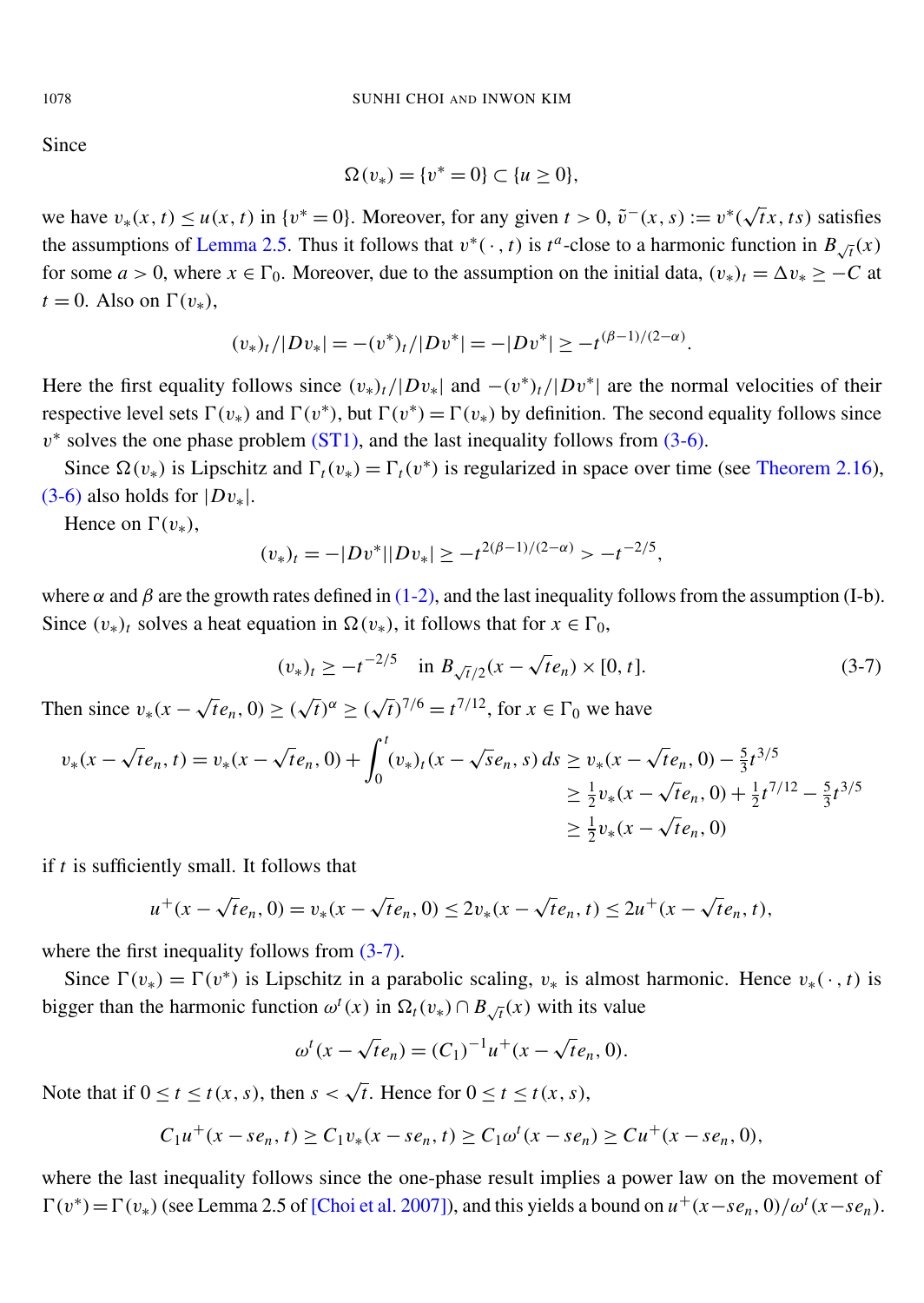Similar arguments apply to  $u^-$ , if we consider the function  $v^{**}$  solving [\(ST1\)](#page-10-0) with initial data  $u_0^+$  $_0^+$ , and the function  $v^*$  solving the heat equation in  $\{v^{**} = 0\}$  with initial data  $u_0$  and with boundary data 0 on  $\Gamma(v^{**})$  and  $-1$  on  $\partial B_R(0)$ .

**Lemma 3.5** (distance estimate at  $t = 0$ ). Let *u* be as in *[Theorem 1.1.](#page-4-1)* Let  $x \in \Gamma_0$  and let  $e_n = x/|x|$  after *a rotation. Let s be a sufficiently small positive constant. If*

$$
\frac{|u^+(x-se_n, 0)|}{s} \leq m \quad and \quad \frac{|u^-(x+se_n, 0)|}{s} \leq m,
$$

*then for*  $t \in [0, s/m]$ ,

 $d(x, t) = \sup\{r : x + re_n \text{ or } x - re_n \in \Gamma_t(u)\} \leq s.$ 

*Proof.* Let  $v^{**}$  solve [\(ST1\)](#page-10-0) with initial data  $u_0^+$ <sup>+</sup>, and let  $v^*$  solve [\(ST1\)](#page-10-0) with initial data  $u_0^ _0^-$  and with  $v^* = 1$ on  $\partial B_R(0)$ . Then by comparison,  $-v^* \le u \le v^{**}$  and the lemma follows from the one-phase result of [Theorem 2.16.](#page-11-0)

In the next lemma, we approximate our solution by harmonic functions.

Note that, due to [Lemma 3.1,](#page-12-0) We know that the rescaled function  $\tilde{u}(x, t)$  as given in [\(1-4\)](#page-5-3) satisfies the condition  $(B')$  $(B')$  in the space variable. On the other hand, it is not clear if the level sets of *u* are close to Lipschitz graphs in the time variable. The approximation by harmonic functions given by [Lemma 3.6,](#page-17-0) as well as Harnack-type inequalities obtained at  $t = 0$  and at future times, will ensure us that  $\Gamma(u)$  is almost Lipschitz in the time variable as well [\(Corollary 4.4\)](#page-29-0). This fact will serve as the first step towards the regularization procedure in [Section 5.](#page-33-0)

<span id="page-17-0"></span>Lemma 3.6 (spatial regularity in the whole domain). *Let u be as in [Theorem 1.1.](#page-4-1) Then there exists a positive constant*  $r_0$  *depending only on n such that for*  $x_0 \in \Gamma_0$  *and*  $0 < r < r_0$ *, there exists a function*  $\omega(x, t) := \omega^+(x, t) - \omega^-(x, t)$  that satisfies:

- (a)  $\omega(\cdot, t)$  *is harmonic in its positive and negative phase in*  $(1+r)\Omega_t(u) (1-r)\Omega_t(u)$ , and  $\Omega(\omega^+)$ ,  $\Omega(\omega^-)$  *are star-shaped with respect to*  $B_{r_0}(0)$  *given in* (I-a).
- (b) *For a dimensional constant*  $C > 0$ *, we have*

$$
\omega^+(x,t) \le u^+(x,t) \le C\omega^+((1-r^{5/4})x,t) \quad \text{and} \quad \omega^-(x,t) \le u^-(x,t) \le C\omega^-\left((1+r^{5/4})x,t\right)
$$
  
in  $B_r(x_0) \times [r^2, t(x_0, r)].$ 

Note that  $t(x_0, r) \ge r^{7/6} \ge r^2$ , and  $\partial {\omega^+} > 0$ } need not be  $\partial {\omega^-} > 0$ .

*Proof.* Step 1. We will only show the lemma for  $u^+$ . For a given  $x_0 \in \Gamma_0$ , we may assume that  $e_n = x_0/|x_0|$ after a rotation.

First we will construct a barrier function  $v_1$  which will serve as a supersolution of [\(ST2\).](#page-1-2) For this, let us first consider the viscosity solution  $u^*$  of [\(ST1\)](#page-10-0) with the initial data  $u_0^+$  $\frac{+}{0}$  for  $0 \le t \le t_0$ . We may assume that for  $t_0$  small compared to R the support of  $u^*$  stays inside  $B_R(0)$ . Let us define

$$
\Omega^\star_+ := \{ u^\star > 0 \}, \quad \Gamma^\star := \partial \{ u^\star = 0 \}, \quad \Omega^\star_- := B_R(0) \times [0, t_0] - \overline{\Omega}^\star_+.
$$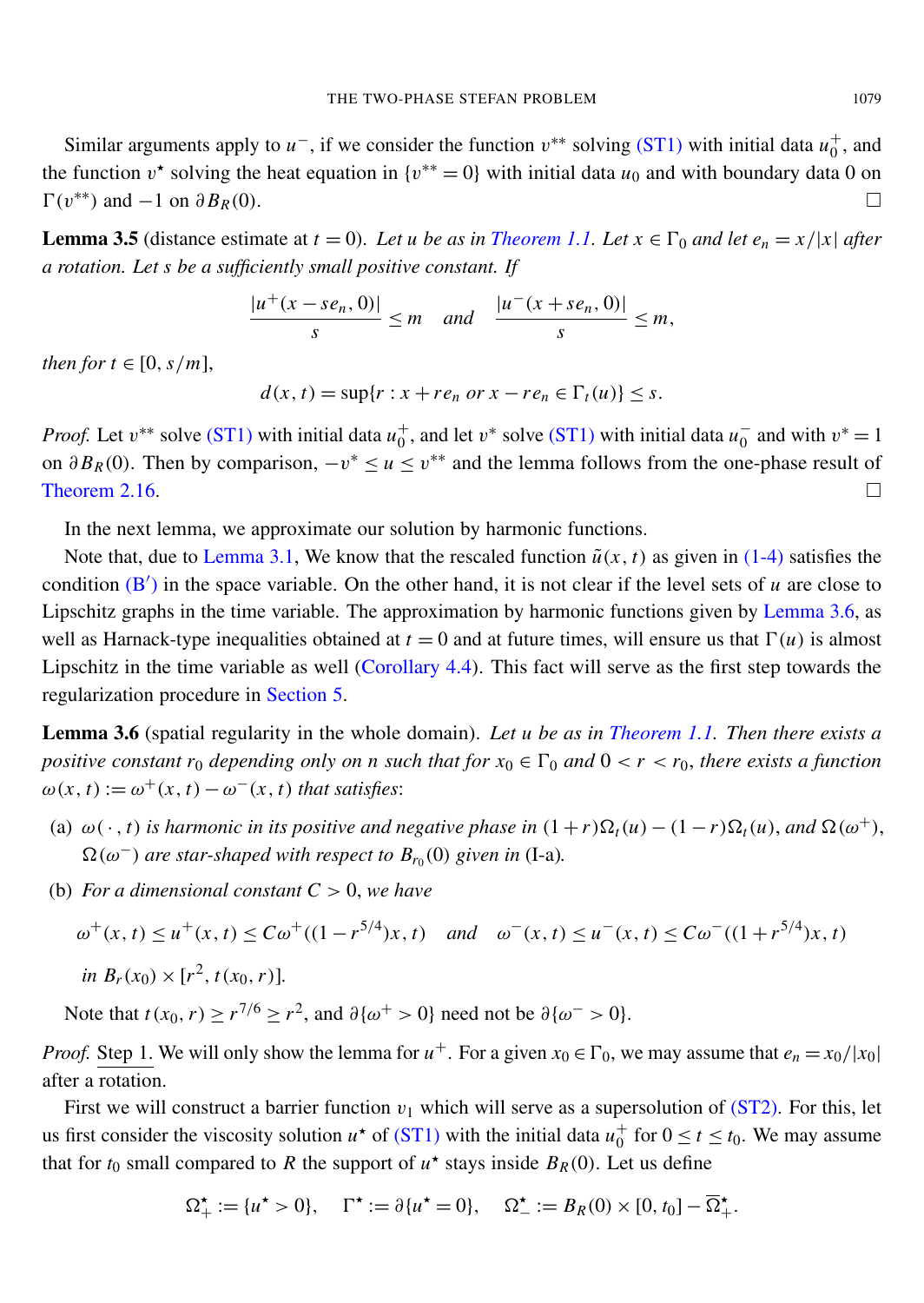Now let  $v_1$  solve the heat equation in  $\Omega^*$ , and in  $\Omega^*$ , with initial data  $u_0$  and with  $v_1 = -1$  on  $\partial B_R(0)$ . In other words,  $v_1 = v_1^+ - v_1^ \frac{1}{1}$ , where

$$
\begin{cases} \partial_t v_1^+ - \Delta v_1^+ = 0 & \text{in } \Omega_+^{\star}, \\ v_1^+(x, 0) = u_0^+(x) & \text{on } \{t = 0\}, \\ v_1^+ = 0 & \text{on } \Gamma^{\star}, \end{cases}
$$

and

$$
\begin{cases} \partial_t v_1^- - \Delta v_1^- = 0 & \text{in } \Omega_-, \\ v_1^-(x, 0) = u_0^-(x) & \text{on } \{t = 0\}, \\ v_1^- = 0 & \text{on } \Gamma_-, \\ v_1^- = 1 & \text{on } \partial B_R(0) \times [0, 1]. \end{cases}
$$

Note that  $v_1$  solves the heat equation in two regions  $\Omega_+^{\star}$  and  $\Omega_-^{\star}$ , with free boundary  $\Gamma^{\star}$ . Also note that  $v_1^+ = u^*$  and  $\partial_t v_1^+ = |D v_1^+|$  $_{1}^{+}$ |<sup>2</sup> on  $\Gamma^{\star}$  since the boundary  $\Gamma^{\star}$  is obtained from the one phase problem with initial data  $u_0^+$  $_{0}^{+}$ . Hence we can observe that  $v_1$  is a supersolution of the two-phase problem [\(ST2\).](#page-1-2)

Similarly one can construct a subsolution of  $(ST2)$ : let us consider  $\tilde{u}^*$ : the viscosity solution of  $(ST1)$ in  $B_R(0) \times [0, t_0]$  with the initial data  $u_0^ \frac{1}{0}$  and fixed boundary data 1 on  $\partial B_R(0) \times [0, t_0]$ . Let us define

<span id="page-18-0"></span>
$$
\widetilde{\Omega}^{\star}_{-} := \{ \widetilde{u}^{\star} > 0 \}, \quad \widetilde{\Gamma}^{\star} := \partial \{ \widetilde{u}^{\star} = 0 \}, \quad \widetilde{\Omega}^{\star}_{+} := B_{R}(0) \times [0, t_{0}] - \overline{\widetilde{\Omega}^{\star}}_{-}.
$$

Now let  $v_2$  solve the heat equation in two regions  $\tilde{\Omega}^{\star}$  and  $\tilde{\Omega}^{\star}$ , with boundary data 0 on  $\tilde{\Gamma}^{\star}$  and  $-1$ on  $\partial B_R(0)$ , and with initial data *u*<sub>0</sub>. Note that  $v_2 = \tilde{u}^*$ . Then  $v_2$  is a subsolution of [\(ST2\),](#page-1-2) and by comparison,

$$
v_2 \le u \le v_1. \tag{3-8}
$$

Hence the free boundary of *u* is trapped between the free boundaries of  $v_1$  and  $v_2$ . Note that the free boundaries  $\Gamma^*$  and  $\widetilde{\Gamma}^*$  of  $v_1$  and  $v_2$  are obtained from the one-phase problem [\(ST1\).](#page-10-0) Hence by [Theorem 2.16\(](#page-11-0)a),  $\Gamma^*$  and  $\widetilde{\Gamma}^*$  are Lipschitz in space in  $B_d(x_0)$  for a small constant  $d > 0$ . Also, [Theorem 2.16\(](#page-11-0)c) implies that for  $\delta \in [d/2, d]$  and  $x_0 + \delta e_n \in \Gamma_t^*$ , the normal velocity  $V_{x_0 + \delta e_n, t}$  of  $\Gamma^*$  at  $(x_0 + \delta e_n, t)$  satisfies

$$
V_{x_0+\delta e_n,t}=|Dv_1^+(x_0+\delta e_n,t)|\sim \frac{d}{t}\sim \frac{u_0^+(x_0-de_n)}{d}\leq d^{\beta-1}.
$$

Since  $d/t \leq d^{\beta-1}$ , we obtain

$$
t \ge d^{2-\beta} > d^2.
$$

Hence the above speed bound of  $\Gamma^*$  implies that  $\Omega^*$  and  $\Omega^*$  are Lipschitz in space and time, in parabolic scaling. Then by [Lemma 2.5,](#page-8-2)  $v_1^+$  $_1^+$  and  $v_1^ \frac{1}{1}$  are almost harmonic up to a *d*-neighborhood of their free boundaries for  $t \geq d^2$ . Similarly, we obtain that  $v_2^+$  $v_2^+$  and  $v_2^ \frac{1}{2}$  are almost harmonic up to a *d*-neighborhood of their free boundaries for  $t \ge d^2$ .

Next we fix  $r \leq d$ . Note that if  $t \leq t(x_0, r)$ , then by [Theorem 2.16\(](#page-11-0)c), both of the sets  $\Gamma_t(v_1)$  and  $\Gamma_t(v_2)$  are within distance *r* of  $\Gamma_0(u)$  in  $B_r(x_0)$  during this time. In particular, arguments parallel to the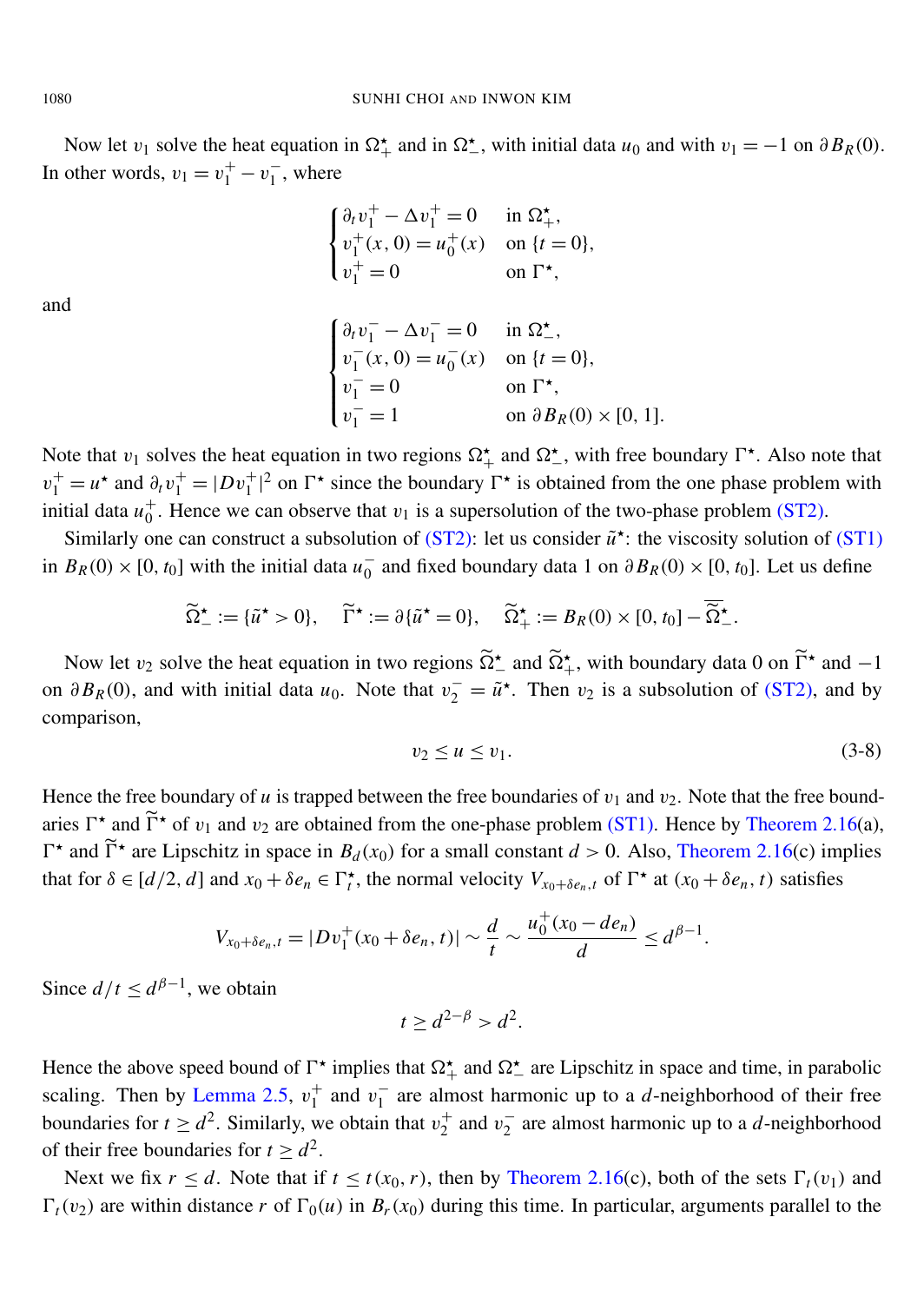ones in the proofs of Lemmas 2.1 and 2.3 in [\[Choi and Kim 2010\]](#page-40-5) yield that

$$
\sup\{u(y,s):(y,s)\in B_d(x_0)\times[0,d^2]\}\sim u(x-de_n,0).
$$

Now using the almost harmonicity of  $v_1^+$  $_1^+$  and  $v_2^+$ <sup>+</sup><sub>2</sub>, we conclude that for  $0 \le t \le t(x_0, r)$ ,

$$
v_2(x_0 - 2re_n, t) \sim u_0(x_0 - 2re_n, 0) \sim v_1(x_0 - 2re_n, t).
$$
 (3-9)

Step 2. Observe that by the definition of  $t(x_0, r)$  and the assumption on the growth rates of  $u_0$ ,

<span id="page-19-4"></span><span id="page-19-0"></span>
$$
r^{2-\beta} \le t(x_0, r) \le r^{2-\alpha} \le r^{5/6} := \tau.
$$
 (3-10)

<span id="page-19-1"></span>Due to [Lemma 3.1,](#page-12-0) we know that at each time,  $\Omega_t(u)$  is  $\tau^5$ -close to a star-shaped domain  $D_t$  up to the time  $t = \tau$ , i.e.,

$$
D_t \subset \Omega_t(u) \subset (1 + \tau^5)D_t \subset (1 + r^4)D_t \tag{3-11}
$$

for  $0 \le t \le \tau$ .

Also note that by the first inequality of [\(3-10\)](#page-19-0) with  $\beta \ge 5/6$ ,

$$
t(z, r^{13/20}) \ge r^{13(2-\beta)/20} > \tau
$$
 for any  $z \in \Gamma_0$ .

Hence we can apply [Lemma 3.3](#page-15-0) for  $s = r^{13/20}$  up to the time  $\tau$ . Then by Lemma 3.3 and [\(3-11\)](#page-19-1) with  $\beta > 5/6$ ,

<span id="page-19-2"></span>
$$
u(x, t) \le r^{(13/20)(5/6)} = r^{13/24}
$$

for  $x \in \partial (1 - r^{13/20}) D_0$  and for  $0 \le t \le \tau$ . Then by the  $\tau^5$ -monotonicity of *u*,

$$
u(x, t) \le r^{13/24} \quad \text{on } B_R(0) - (1 - r^{13/20} + r^4)D_0 \tag{3-12}
$$

for  $0 \le t \le \tau$ . Since  $\Gamma_t(u)$  is located between the free boundaries  $\Gamma^*$  and  $\widetilde{\Gamma}^*$  of one-phase problem, [Lemma 2.12](#page-10-4) with  $\beta \ge 5/6$  implies that  $\Gamma(u)$  stays in the  $\tau^{6/7}$ -neighborhood of  $\Gamma_0(u)$  up to  $\tau$ . Also [\(3-11\)](#page-19-1) implies that  $\partial D_t$  stays in the  $\tau^5$ -neighborhood of  $\Gamma_t(u)$  up to  $\tau$ . Hence we obtain that  $\partial D_t$  stays in the  $\tau^{5/6}$ -neighborhood of  $\partial D_0$  up to the time  $\tau$ . Since  $\tau^{5/6} = r^{25/36} < r^{13/20}$ , [\(3-12\)](#page-19-2) implies

<span id="page-19-3"></span>
$$
u(x, t) \le r^{13/24} \quad \text{on } B_R(0) - D_s \tag{3-13}
$$

for any  $0 \leq s, t \leq \tau$ .

Step 3. Let

$$
t_0 = 0 \le t_1 = r^2 \le t_2 = 2r^2 \le \dots \le t_{k_0} = k_0 r^2 \le \tau
$$

and fix a number *b* such that

$$
5/4 \le b < 61/48.
$$

We will construct a supersolution of [\(ST2\)](#page-1-2) in

$$
(B_R(0) - (1 + r^b)D_{t_k}) \times [t_k, t_{k+1}].
$$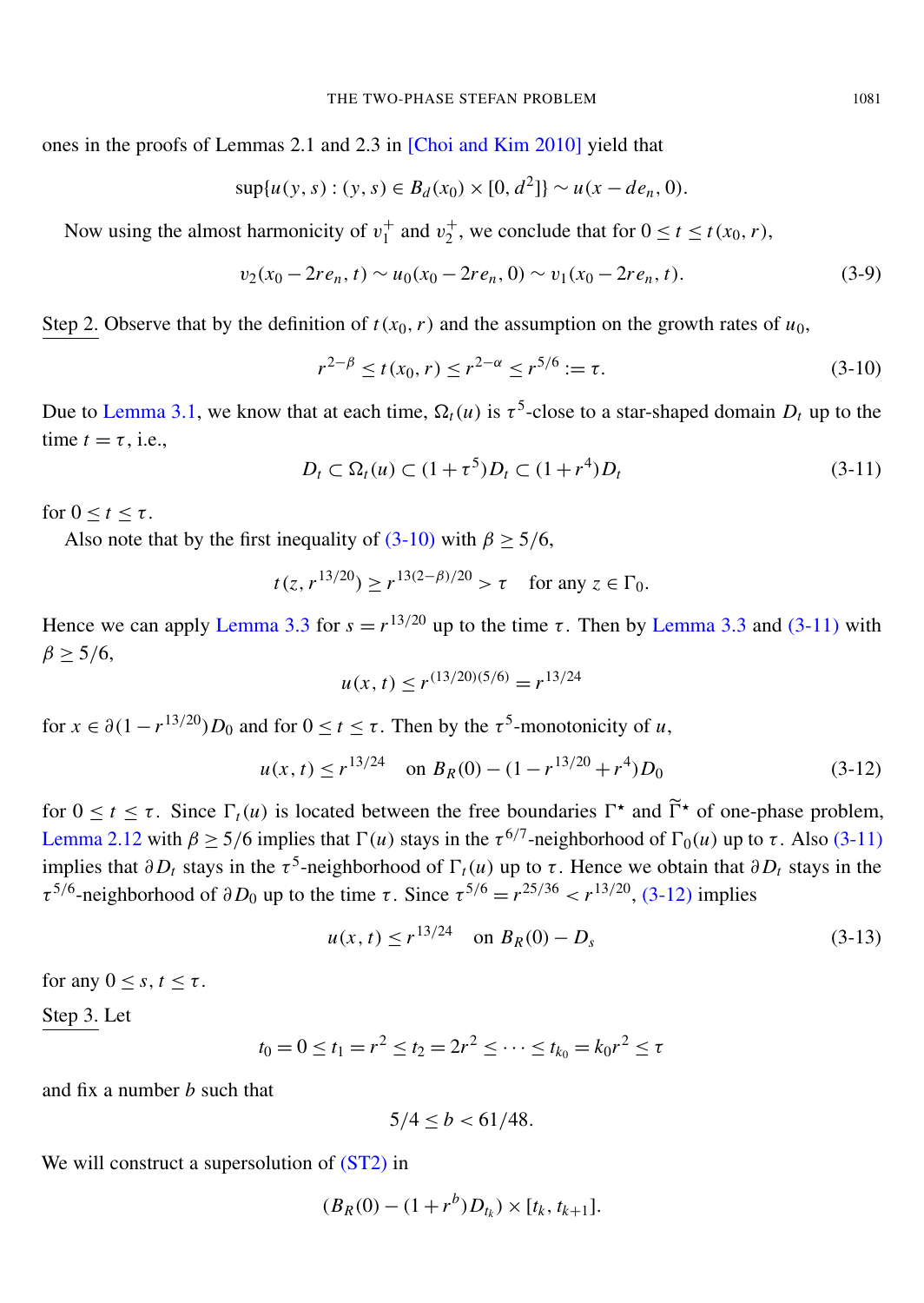Let  $w^k(x)$  be the harmonic function in

$$
\Sigma := (1+4r^b)D_{t_k} - D_{t_k},
$$

with boundary data zero on  $\partial (1 + 4r^b)D_{t_k}$  and  $C_n r^{13/24}$  on  $\partial D_{t_k}$ , where  $C_n$  is a sufficiently large dimensional constant. Extend  $w^k(x)$  by 0 to  $\mathbb{R}^n - \Sigma$ . Next define

$$
\Phi^k(x, t) := \inf \{ w^k(y) : |x - y| \le r^b - (t - t_k) \frac{1}{2} r^{b-2} \}
$$

in  $(B_R(0) - (1 + r^b)D_{t_k}) \times [t_k, t_{k+1}]$ . We claim that the function  $\Phi^k$  is a supersolution of [\(ST2\)](#page-1-2) in  $(B_R(0) - (1 + r^b)D_{t_k}) \times [t_k, t_{k+1}]$ , since our constant *b* satisfies

<span id="page-20-1"></span><span id="page-20-0"></span>
$$
r^{b-2} > r^{13/24 - b}.\tag{3-14}
$$

For simplicity, write  $\Phi = \Phi^k$ . To check that  $\Phi$  is a supersolution, first note that  $\Phi(\cdot, t)$  is superharmonic in its positive set and  $\Phi_t \geq 0$ . Hence we only need to show that

$$
\frac{\Phi_t}{|D\Phi|} \ge |D\Phi| \quad \text{on } \Gamma(\Phi). \tag{3-15}
$$

Due to the definition of  $\Phi$ ,  $\Gamma_t(\Phi)$  has an interior ball of radius at least  $r^b/2$  for  $t_k \le t \le t_{k+1}$ . This and the superharmonicity of  $\Phi$  in the positive set yield that

$$
|D\Phi| \le \frac{Cr^{13/24}}{r^b} \quad \text{on } \Gamma(\Phi)
$$

for a dimensional constant  $C > 0$ . Moreover  $\Gamma(\Phi)$  evolves with normal velocity  $\frac{1}{2}r^{b-2}$ . Since [\(3-14\)](#page-20-0) holds for our choice of *b* (i.e., for  $5/4 < b < 61/48$ ), we conclude that  $(3-15)$  holds for *r* smaller than a dimensional constant  $r(n)$ . Now we compare *u* with  $\Phi$  on

$$
(B_R(0) - (1 + r^b)D_{t_k}) \times [t_k, t_{k+1}].
$$

Note that by  $(3-13)$ ,

<span id="page-20-2"></span>
$$
u^+ \leq \Phi \quad \text{on } \partial (1+r^b)D_{t_k}
$$

if  $C_n$  is chosen sufficiently large. Also at  $t = t_k$ , [\(3-11\)](#page-19-1) implies

$$
u(\cdot,t_k) \leq 0 \leq \Phi(\cdot,t_k) \quad \text{on } B_R(0) - (1+r^b)D_{t_k}.
$$

Hence we get  $u \le \Phi$  in  $(\mathbb{R}^n - (1 + r^b)D_{t_k}) \times [t_k, t_{k+1}]$ . This implies

$$
\Omega(u) \subset \Omega(\Phi) \cup ((1+r^b)D_{t_k} \times [t_k, t_{k+1}]) := \widetilde{\Omega}(\Phi)
$$
\n(3-16)

for  $t_k < t < t_{k+1}$ .

Step 4. Next we let  $v(x, t)$  solve the heat equation in

$$
\widetilde{\Omega}(\Phi) - ((1 - 3r)\Omega_0(u) \times [t_k, t_{k+1}])
$$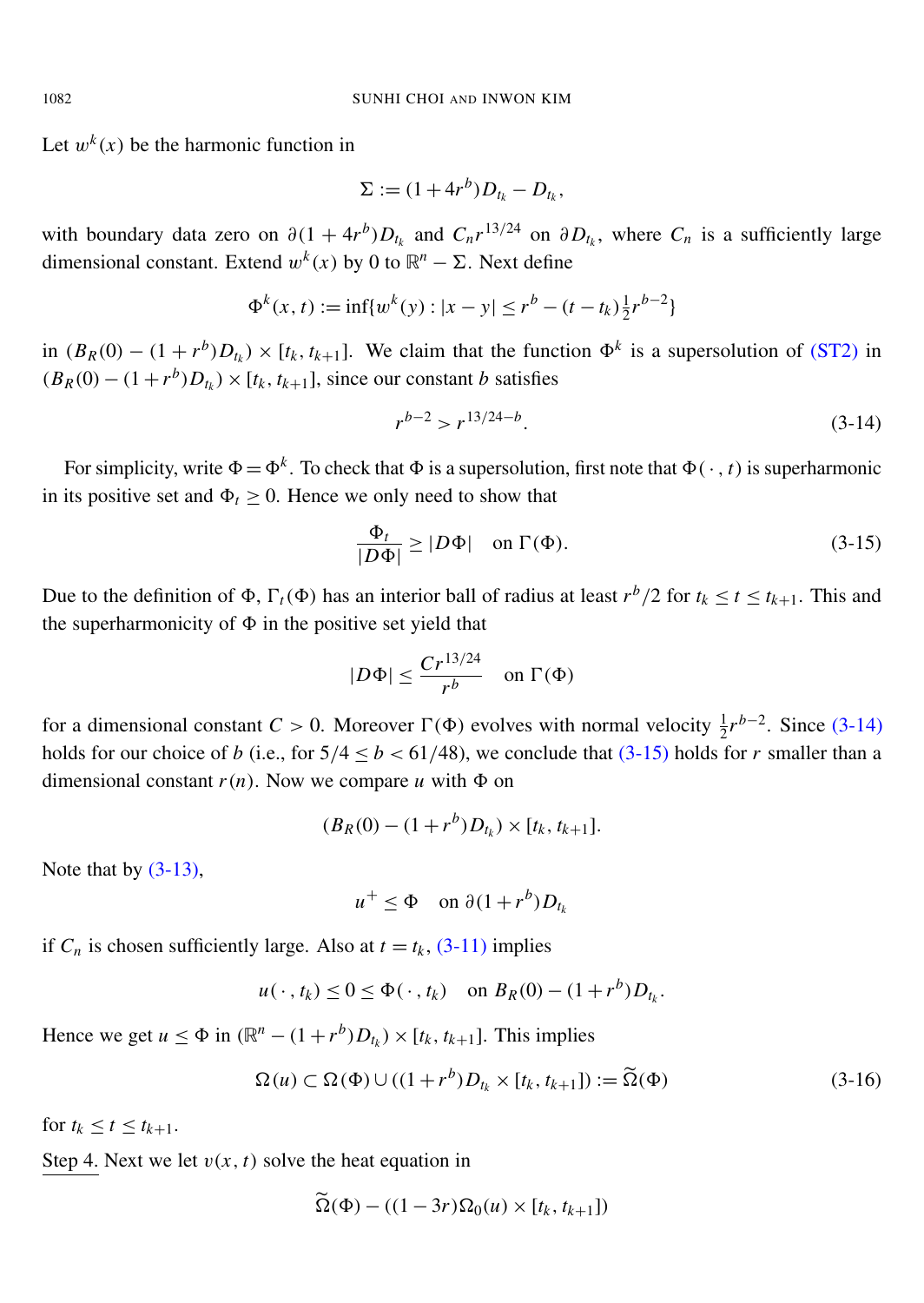with initial data  $v(\cdot, t_k) = u(\cdot, t_k)$  and boundary data zero on  $\Gamma(\Phi)$  and  $v = u$  on  $(1-3r)\Gamma_0(u)$ . Observe that, due to  $(3-16)$ , we have

<span id="page-21-1"></span>
$$
u^+ \le v \quad \text{for } t_k \le t \le t_{k+1}.\tag{3-17}
$$

Since  $\widetilde{\Omega}(\Phi)$  is star-shaped and expands with its normal velocity <  $r^{b-2}$ , which is less than  $r^{-1}$ , [Lemma 2.5](#page-8-2) applies to  $\tilde{v}(x, t) := v(rx, r^2t)$ . In particular there exists a constant  $C > 0$  such that

$$
(1/C)v(x, t) \le h_1(x, t) \le Cv(x, t)
$$

for  $(t_k + t_{k+1})/2 \le t \le t_{k+1}$ , where  $h_1(\cdot, t)$  is the harmonic function in  $\Omega_t(v) - (1 - 2r)\Omega_0(u)$  with boundary data zero on  $\Gamma_t(v)$  and v on  $(1 - 2r)\Gamma_0(u)$ .

Hence we conclude that

$$
u^+\leq v\leq Ch_1
$$

in  $(B_R(0) - (1 - 2r)Ω_0(u)) × [(t_k + t_{k+1})/2, t_{k+1}].$ 

Step 5. Similar arguments, now pushing the boundary purely by the minus phase given by the harmonic function, yield that

$$
\Pi_t := \{ x \in D_{t_k} : \text{dist}(x, \partial D_{t_k}) \geq 3r^b + \frac{1}{2}r^{b-2}(t - t_k) \} \subset \Omega_t(u)
$$

for  $t_k \le t \le t_{k+1}$ . Let  $w(x, t)$  solve the heat equation in

$$
\Pi-((1-3r)\Omega_0(u)\times[t_k,t_{k+1}]))
$$

with initial data  $u(\cdot, t_k)$  and boundary data zero on  $\partial \Pi$ , and  $u$  on  $(1-3r)\Gamma_0(u)$ . Then  $u \geq w(x, t)$ . Since  $\Pi$  is star-shaped and it shrinks with its normal velocity  $\langle r^{b-2} \rangle$ , which is less than  $r^{-1}$ , [Lemma 2.5](#page-8-2) applies to  $\tilde{w}(x, t) := w(rx, r^2t)$ . In particular there exists  $C > 0$  such that

<span id="page-21-0"></span>
$$
u^+ \ge w \ge (1/C)h_2
$$

for  $(t_k + t_{k+1})/2 \le t \le t_{k+1}$ , where  $h_2(\cdot, t)$  is the harmonic function in  $\Pi_t - (1-2r)\Omega_0(u)$  with boundary data coinciding with that of  $w$ .

Step 6. Lastly we will show that  $h_1$  and  $h_2$  are not too far apart, i.e.,

$$
h_1(x,t) \le Ch_2(x - 8r^b e_n, t),
$$
\n(3-18)

with a dimensional constant  $C > 0$ . Since *u* is between  $(1/C)h_2$  and  $Ch_1$ , this will conclude our proof for  $(t_k + t_{k+1})/2 \le t \le t_{k+1}$ . Then by changing the time intervals  $[t_k, t_{k+1}]$  to  $[t_k + r^2/2, t_{k+1} + r^2/2]$ , we obtain the lemma for any  $t \in [r^2, t(x_0, r)]$ .

To prove  $(3-18)$ , observe that by the construction of v and w,

$$
\Omega_t(w) \subset \Omega_t(v) \subset (1+8r^b)\Omega_t(w).
$$

Since  $t_{k+1} - t_k = r^2$ , [Lemma 2.12](#page-10-4) implies

$$
\sup\{d(x,\Gamma_t(u)):x\in\Gamma_{t_k}(u)\}\leq r^{12/7}
$$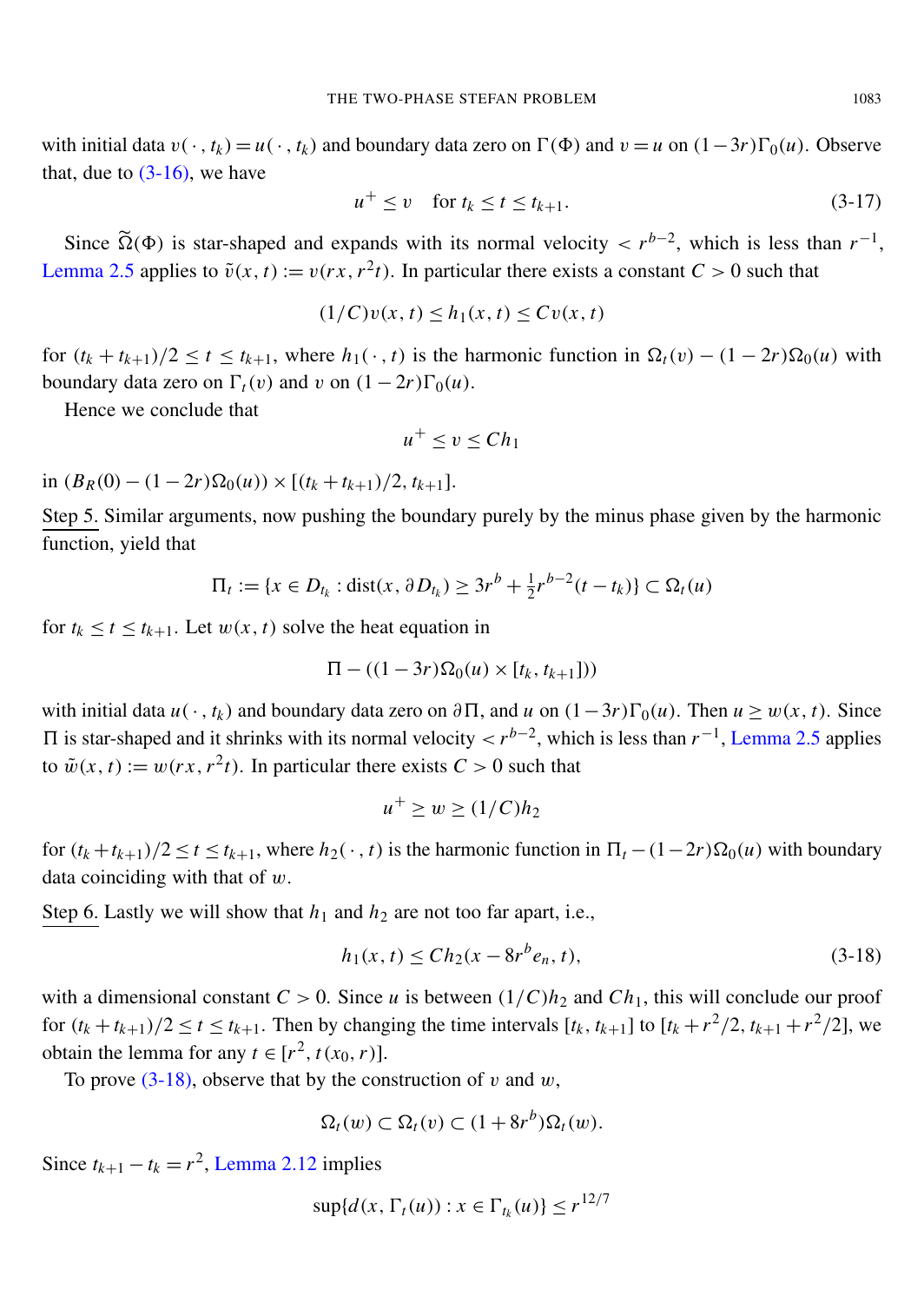for  $t \in [t_k, t_{k+1}]$ . Then by [\(3-11\),](#page-19-1)

<span id="page-22-3"></span><span id="page-22-2"></span><span id="page-22-1"></span>
$$
\sup\{d(x, \Gamma_t(u)) : x \in \partial D_{t_k}\} \le r^{12/7} + r^4 \ll r^b \tag{3-19}
$$

for  $t \in [t_k, t_{k+1}]$ . Then we obtain

$$
v_2(x, t) \le v(x, t) \le v_1 \left( (1 - 4r^b)x, (1 - 4r^b)^2(t - t_k) + t_k \right) \tag{3-20}
$$

for  $t_k \le t \le t_{k+1}$ , where the first inequality follows from [\(3-8\)](#page-18-0) and [\(3-17\),](#page-21-1) and the second inequality follows from the comparison principle along with  $(3-8)$ ,  $v(\cdot, t_k) = u(\cdot, t_k)$  and  $(3-19)$ . Similarly,

$$
v_2\big((1+4r^b)x, (1+4r^b)^2(t-t_k)+t_k\big)\le w(x,t)\le v_1(x,t). \tag{3-21}
$$

Combing  $(3-20)$  and  $(3-21)$ , we get

$$
v_2\big((1+4r^b)x,(1+4r^b)^2(t-t_k)+t_k\big)\leq w(x,t),\,v(x,t)\leq v_1\big((1-4r^b)x,(1-4r^b)^2(t-t_k)+t_k\big).
$$

This and [\(3-9\)](#page-19-4) yield

$$
v(x_0-2re_n,t)\sim w(x_0-2re_n,t)\sim u(x_0-2re_n,0).
$$

It follows that

$$
w(x, t) \le v(x, t) \le Cw(x - 8r^b e_n, t)
$$
 on  $(1 - 2r)\Gamma_0 \times [t_k, t_{k+1}].$ 

Hence due to Dahlberg's lemma, we conclude that

$$
h_1(x, t) \le C_1 v(x, t) \le C_2 w(x - 8r^b e_n, t) \le C_3 h_2(x - 8r^b e_n, t)
$$

in  $B_r(x_0) \times [(t_k + t_{k+1})/2, t_{k+1}]$ . Since the inequality holds for any  $5/4 \le b < 61/48$ , we obtain the lemma. □

Next we show that in the "unbalanced" region, where one phase has much larger flux than the other, the regularization process occurs similarly to the one in the one-phase problem. This observation will be useful for the analysis in [Section 4.](#page-27-0)

<span id="page-22-0"></span>Proposition 3.7 (regularization in unbalanced region I). *Let u be as given in [Theorem 1.1.](#page-4-1) For a fixed*  $x_0 \in \Gamma_0(u)$ , *we may let*  $e_n = x_0/|x_0|$  *after a rotation. Suppose that either* 

$$
u^+(x_0-re_n, 0) \geq Mu^-(x_0+re_n, 0)
$$
 or  $u^-(x_0+re_n, 0) \geq Mu^+(x_0-re_n, 0)$ 

*for*  $M > M_n$ , where  $M_n$  is a sufficiently large dimensional constant. Then, for  $r \leq 1/M_n$ , there exists a *dimensional constant C* > 0 *such that*

$$
|Du^{+}(x,t)| \leq C \frac{u^{+}(x_0 - r e_n, 0)}{r} \quad \text{and} \quad |Du^{-}(x,t)| \leq C \frac{u^{-}(x_0 + r e_n, 0)}{r}
$$

*in*  $B_r(x_0) \times [t(x_0, r)/2, t(x_0, r)]$ .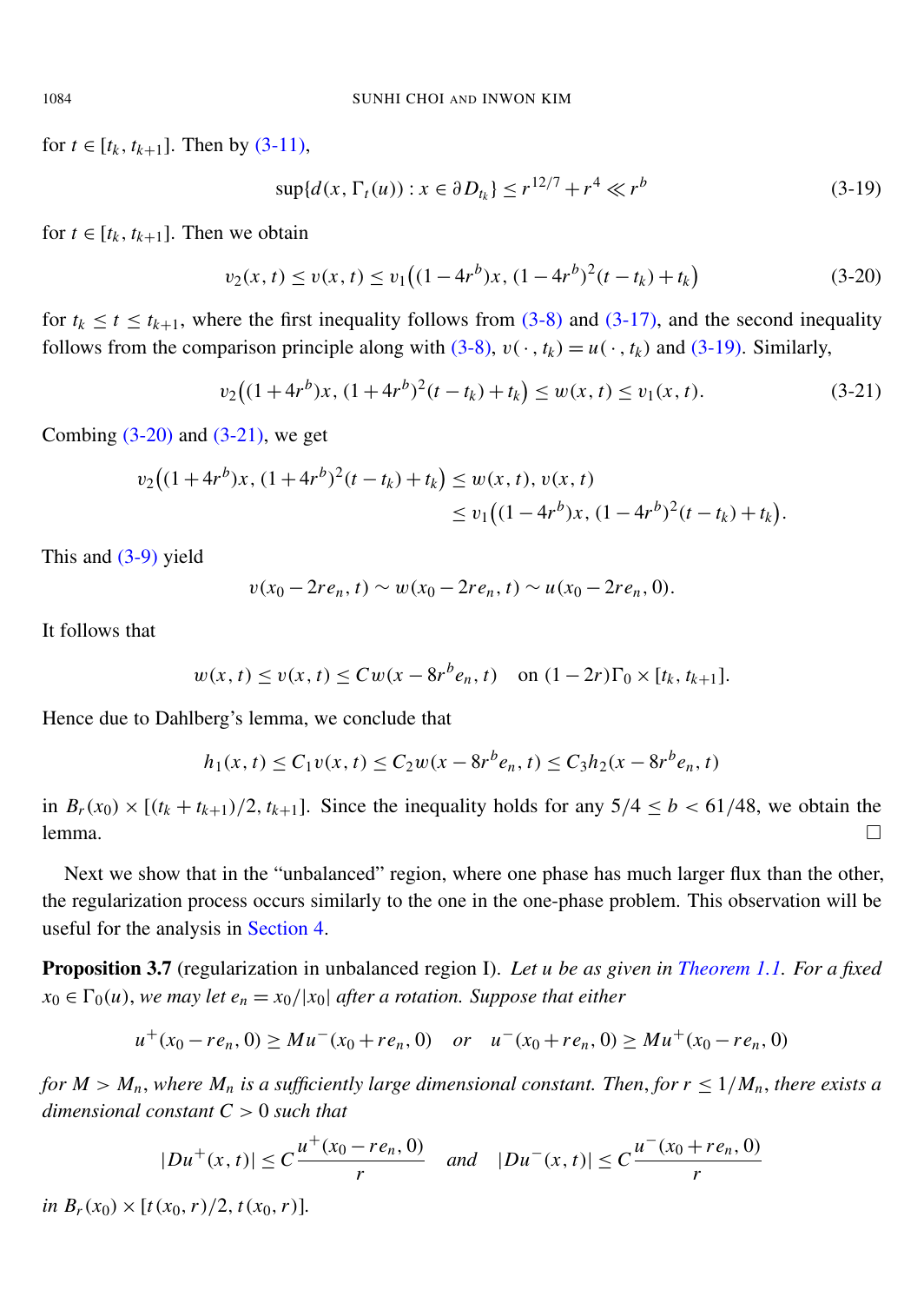**Remark 3.8.** 1. In the next section, we will extend [Proposition 3.7](#page-22-0) to later times, i.e., to  $x_0 \in \Gamma_{t_0}$  (see [Lemma 4.7\)](#page-32-0).

2. The situation given in [Proposition 3.7](#page-22-0) is essentially a perturbation of the one-phase case in [\[Choi and](#page-40-5) [Kim 2010\]](#page-40-5). The main step in the proof is the verification of this observation; by barrier arguments we will show that our solution is very close to a rescaled version of the one-phase solution, for which the regularity of solutions is well-understood (see [Theorem 2.16\)](#page-11-0).

*Proof of [Proposition 3.7.](#page-22-0)* Without loss of generality, we may assume that

<span id="page-23-3"></span>
$$
u^+(x_0-re_n, 0) \geq Mu^-(x_0+re_n, 0).
$$

Step 1. First we will show that after a small amount of time *u* becomes almost harmonic near the free boundary. Lemmas [3.3](#page-15-0) and [3.4](#page-15-1) imply that for  $0 \le t \le t(x_0, r)$ ,

$$
u^+(x_0-re_n, t) \sim u^+(x_0-re_n, 0), \quad u^-(x_0+re_n, t) \sim u^-(x_0+re_n, 0).
$$
 (3-22)

Also note that, by the assumption on the initial data  $u_0$ , [Lemma 3.6](#page-17-0) holds at  $t = 0$ . In other words, there exists a function  $\omega(x, 0) = \omega_0(x)$  such that:

- (a)  $\omega_0$  is harmonic in its positive and negative phases in  $(1+r)\Omega_0(u) (1-r)\Omega_0(u)$ .
- (b)  $\Omega(\omega_0^+)$  and  $\Omega(\omega_0^-)$  are star-shaped.
- (c) In  $B_r(x_0)$ , we have

$$
\omega_0^+(x) \le u_0^+(x) \le C\omega_0^+((1 - r^{5/4})x),\tag{3-23}
$$

$$
\omega_0^-(x) \le u_0^-(x) \le C\omega_0^-(1+r^{5/4})x). \tag{3-24}
$$

<span id="page-23-1"></span><span id="page-23-0"></span> $\sim$ 

Next we will improve [\(3-23\)](#page-23-0) and [\(3-24\)](#page-23-1) for later times to obtain the inequalities with  $C = (1 + r^a)$  for  $t \ge r^{3/2}$ . By the distance estimate in [Lemma 2.12,](#page-10-4) the free boundary of *u* moves less that  $r^{9/7} < r^{5/4}$ during the time  $t = r^{3/2}$ . Then we let  $v_1$  solve

$$
\begin{cases}\n\partial_t v_1 = \Delta v_1 & \text{in } (1 + 2r^{5/4})\Omega_0(\omega^+) \times [0, r^{3/2}], \\
\partial_t v_1 = \Delta v_1 & \text{in } (B_R(0) - (1 + 2r^{5/4})\overline{\Omega}_0(\omega^+)) \times [0, r^{3/2}], \\
v_1(\cdot, 0) = u_0^+ & \text{on } (1 + 2r^{5/4})\Omega_0(\omega^+), \\
v_1(\cdot, 0) = -u_0^- & \text{on } B_R(0) - (1 + 2r^{5/4})\overline{\Omega}_0(\omega^+), \\
v_1 = 0 & \text{on } (1 + 2r^{5/4})\Gamma_0(\omega^+) \times [0, r^{3/2}], \\
v_1 = -1 & \text{on } \partial B_R(0) \times [0, r^{3/2}].\n\end{cases}
$$

Similarly, we let  $v_2$  solve the heat equation in two cylindrical regions,

$$
(1-2r^{5/4})\Omega_0(\omega^+) \times [0, r^{3/2}],
$$
 and  $(B_R(0) - (1-2r^{5/4})\overline{\Omega}_0(\omega^+)) \times [0, r^{3/2}]$ 

with initial data  $u_0^+$  $_0^+$  and  $-u_0^ <sup>−</sup>$ , and with lateral boundary data zero on  $(1 - 2r^{5/4})\Gamma_0(\omega^+) \times [0, r^{3/2}]$  and</sup>  $-1$  on  $\partial B_R(0) \times [0, r^{3/2}]$ . Then, by comparison,

<span id="page-23-2"></span>
$$
v_2 < u < v_1. \tag{3-25}
$$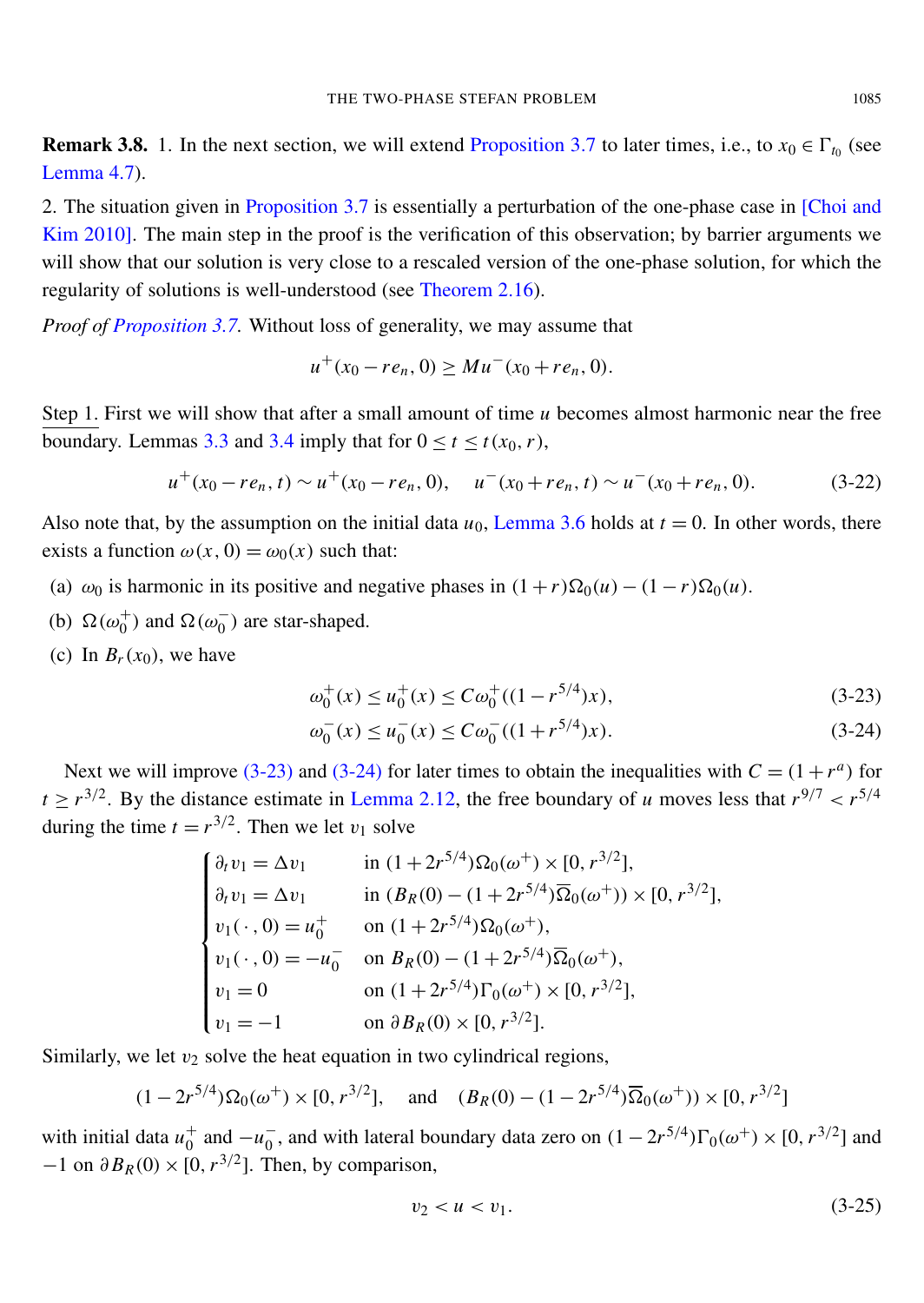Also by [Lemma 2.5](#page-8-2) with  $\beta \geq 5/6$ ,

$$
|v_1 - v_2| \le r^{5/4 \times 5/6} = r^{25/24}.
$$

Note that on  $(1 - r^{6/7})\Gamma_0(\omega^+),$ 

$$
|v_1| \ge r^{(6/7)\alpha} \ge r^{6/7 \times 7/6} = r
$$

and thus for  $a_1 = 1/24$ ,

$$
|v_1 - v_2| \le r^{a_1} |v_1| \quad \text{on } (1 - r^{6/7}) \Gamma_0(\omega^+). \tag{3-26}
$$

<span id="page-24-0"></span>Similarly,

$$
|v_1 - v_2| \le r^{a_1} |v_2| \quad \text{on } (1 + r^{6/7}) \Gamma_0(\omega^+).
$$
 (3-27)

Now,  $v_1$  and  $v_2$  are almost harmonic in the  $r^{3/4}$ -neighborhood of their boundaries for  $\frac{1}{2}r^{3/2} \le t \le r^{3/2}$ by [Lemma 2.5.](#page-8-2) Then the almost harmonicity of  $v_1$  and  $v_2$  with [\(3-25\)–](#page-23-2)[\(3-27\)](#page-24-0) imply the following: For 1  $\frac{1}{2}r^{3/2} \le t \le r^{3/2}$ , there exist positive harmonic functions  $\tilde{\omega}^+(\cdot, t)$  and  $\tilde{\omega}^-(\cdot, t)$  defined respectively in

$$
\Omega_t(v_2^+) \cap (B_R(0) - (1 - r^{1-b})\Omega_0(\omega^+)) \quad \text{and} \quad \Omega_t(v_1^-) \cap (1 + r^{1-b})\Omega_0(\omega^+)),
$$

where  $b = 1/7$ , such that for some  $a > 0$ ,

<span id="page-24-1"></span>
$$
\widetilde{\omega}^+(x,t) \le u^+(x,t) \le (1+r^a)\widetilde{\omega}^+((1-4r^{5/4})x,t)
$$
\n(3-28)

<span id="page-24-2"></span>and

$$
\widetilde{\omega}^-(x,t) \le u^-(x,t) \le (1+r^a)\widetilde{\omega}^-(1+4r^{5/4})x,t). \tag{3-29}
$$

Now on the time interval  $[0, r^{3/2}] + \frac{1}{2} k r^{3/2}$ ,  $1 \le k \le m$ , we construct  $v_1$  and  $v_2$  so that they solve the heat equation in the cylindrical domains with

$$
\Gamma(v_1) = (1 + 2r^{5/4})\Gamma_{\frac{1}{2}kr^{3/2}}(\omega^+) \times \left[\frac{1}{2}kr^{3/2}, (1 + \frac{1}{2}k)r^{3/2}\right],
$$
  

$$
\Gamma(v_2) = (1 - 2r^{5/4})\Gamma_{\frac{1}{2}kr^{3/2}}(\omega^+) \times \left[\frac{1}{2}kr^{3/2}, (1 + \frac{1}{2}k)r^{3/2}\right].
$$

By a similar argument to the one above, we then obtain harmonic functions  $\tilde{\omega}^{\pm}(\cdot, t)$  satisfying [\(3-28\)](#page-24-1) and [\(3-29\)](#page-24-2) for

$$
\frac{1}{2}(1+k)r^{3/2} \le t \le (1+\frac{1}{2}k)r^{3/2}.
$$

Hence we conclude [\(3-28\)](#page-24-1) and [\(3-29\)](#page-24-2) for  $r^{3/2} \le t \le t(x_0, r)$ .

Step 2. Next we rescale  $u(x, t)$  as

$$
\tilde{u}(x, t) := \alpha^{-1} u(rx + x_0, r^2 \alpha^{-1} t)
$$
 in  $2Q_{x_0}$ ,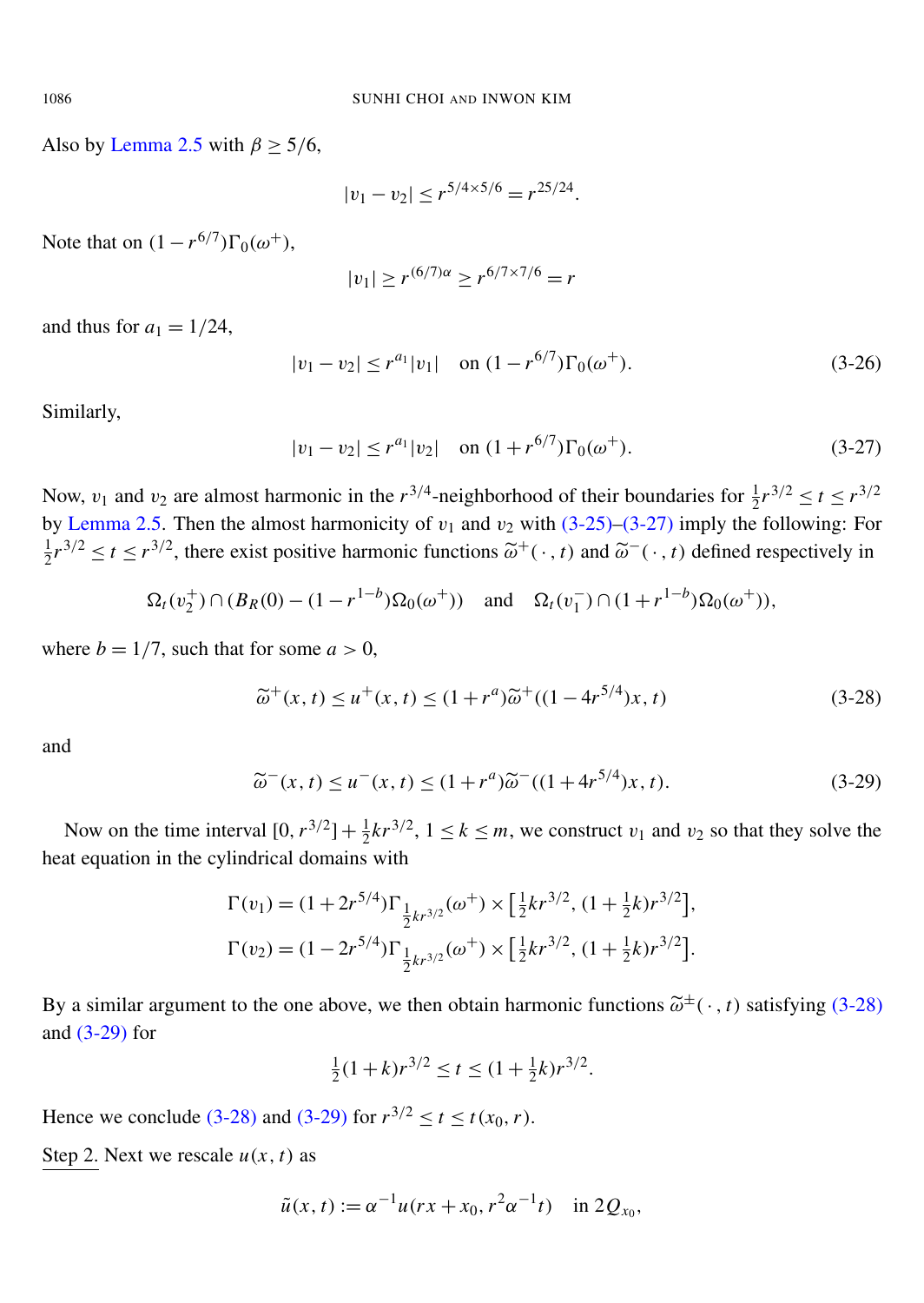where  $\alpha := u^+(x_0 - re_n, 0) \ll r^{1/2}$ . Then  $\tilde{u}(x, t)$  solves

$$
\begin{cases}\n(\alpha \partial_t - \Delta) \tilde{u} = 0 & \text{in } \Omega(\tilde{u}), \\
V = |D\tilde{u}^+| - |D\tilde{u}^-| & \text{on } \Gamma(\tilde{u}), \\
\tilde{u}(-e_n, 0) = 1, \\
\tilde{u}(e_n, 0) = -1/N, & \text{where } N \ge M.\n\end{cases}
$$

Furthermore, [\(3-22\)](#page-23-3) implies that for  $0 \le t \le 1$ ,

$$
\tilde{u}^+(-e_n,t)\sim 1,\quad \tilde{u}^-(e_n,t)\sim 1/N.
$$

<span id="page-25-0"></span>Let  $\tilde{w}$  be the corresponding rescaled version of  $\tilde{\omega}$  given in [\(3-28\)](#page-24-1) and [\(3-29\),](#page-24-2) then in  $B_{r-b}(0) \cap \Omega_0(\tilde{u})$  we have

$$
(1 - r^a)\tilde{w}^+((1 + 4r^{5/4})x, \alpha r^{-1/2}) \le \tilde{u}^+(x, \alpha r^{-1/2}) \le \tilde{w}^+(x, \alpha r^{-1/2})
$$
\n(3-30)

<span id="page-25-1"></span>and

$$
(1 - r^a)\tilde{w}^-(x, \alpha r^{-1/2}) \le \tilde{u}^-(x, \alpha r^{-1/2}) \le \tilde{w}^-(1 + 4r^{5/4})x, \alpha r^{-1/2}).
$$
\n(3-31)

Here note that

<span id="page-25-2"></span>
$$
\alpha r^{-1/2} = \sqrt{r} \cdot \frac{u^+(x_0 - r e_n, t_0)}{r} \le r^{1/3}.
$$

Lastly, for given  $x_0 \in \Gamma(\tilde{u}) \cap B_1(0)$ , an argument similar to the one in [\(3-7\)](#page-16-0) implies that

$$
\tilde{u}(x,t) \le (1+r^b)\tilde{u}(x,0) \quad \text{in } \partial B_{(1/2)r^{-b}}(r^{-b}e_n) \times [0,1]. \tag{3-32}
$$

Step 3. We claim that we can construct a supersolution  $U_1$  and a subsolution  $U_2$  of [\(ST2\)](#page-1-2) such that

$$
U_2(x, t) \le \tilde{u}(x, t) \le U_1(x, t) \le U_2(x - \sqrt{\epsilon}e_n, t) \quad \text{in } B_1(0) \times [\alpha r^{-1/2}, 1],
$$

and so that *U*<sup>2</sup> is a smooth solution with uniformly Lipschitz boundary in space and time. Then for sufficiently small  $r > 0$  the lemma will follow from analysis parallel to that of [\[Athanasopoulos et al.](#page-40-6) [1998\]](#page-40-6).

To illustrate the main ideas, let us first assume that:

(a)  $(3-30)$  and  $(3-31)$  hold in the entire ring domain  $\Re \times [0, 1]$ , where

$$
\mathcal{R} := \{x : d(x, \Gamma_0(\tilde{u})) \le r^{-b}\}.
$$

(b)  $\tilde{u}(x, t) \le (1 + r^b)\tilde{u}(x, 0)$  on  $\partial \mathcal{R} \times [0, 1]$ .

Let

$$
\Sigma := \{x : d(x, \mathbb{R}^n - \Omega_0) \le r^{-b}\} \times [\alpha r^{-1/2}, 1],
$$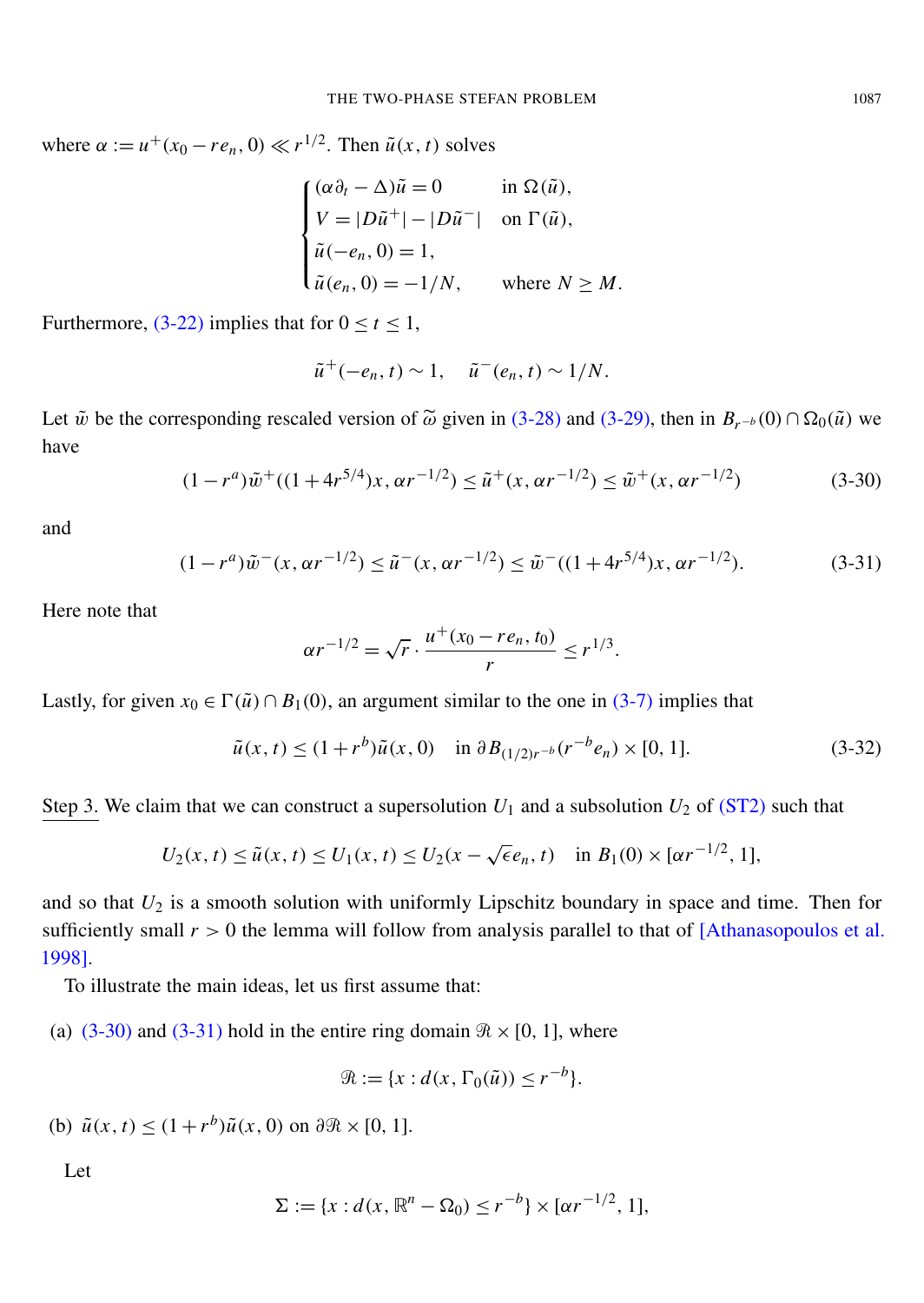and let  $U_1^+$  $_1^+$  be the solution of the one-phase Hele-Shaw problem in  $\Sigma$ ,

$$
\begin{cases}\n\Delta U_1^+ = 0 & \text{in } \{U_1^+ > 0\} \cap \Sigma, \\
\partial_t U_1^+ = |DU_1^+|^2 & \text{on } \partial_t U_1^+ > 0\} \cap \Sigma, \\
U_1^+(x, \alpha r^{-1/2}) = \tilde{w}^+(x, \alpha r^{-1/2}), \\
U_1^+(x, t) = (1 + r^b)\tilde{u}(x, 0) & \text{for } x \in \partial \Sigma.\n\end{cases}
$$
\n(HS)

Let

$$
U_1 = U_1^+ - U_1^- \quad \text{in } \Re \times [\alpha r^{-1/2}, 1],
$$

where  $U_1^ \overline{u}_1^-(\cdot, t)$  is the harmonic function in  $\Re$  –  $\Omega(U_1^+)$  $j_1^{\dagger}$ ) with boundary data

$$
U_1^- = 0 \quad \text{on } \Gamma(U_1^+), \quad U_1^- = C/N \quad \text{on } \partial \mathcal{R} - \Omega(U_1^+).
$$

Then  $U_1$  is a supersolution of [\(ST2\)](#page-1-2) in  $\Sigma$ , and thus by [Lemma 2.11](#page-10-3) and the assumptions (a)–(b) we have  $\tilde{u}$  <  $U_1$  in  $\Sigma$ .

Step 4. The construction of the subsolution  $U_2$  is a bit less straightforward. We use

$$
U_2^+(x,t) := (1 - \epsilon) \sup_{|y - x| \le \sqrt{\epsilon}(1 - c(t))} U_1^+((1 + \sqrt{\epsilon})y, t),
$$

where  $\epsilon = 1/N$  and  $c(t) := t^{4/5}$ . Then we define

$$
U_2 = U_2^+ - U_2^- \quad \text{in } R \times [\alpha r^{-1/2}, 1],
$$

where  $\Re$  is the ring domain as given above and  $U_2^ 2^-(\cdot, t)$  is the harmonic function in  $R - \Omega(U_2^+)$  $_2^{\text{+}}$ ) with fixed boundary data zero on  $\Gamma(U_2^+)$  $2^{\text{+}}$ ) and *C*/*N* on  $\partial \Re -\Omega(U_2^+)$  $U_2^+$ ). Then  $U_2$  satisfies the free boundary condition

<span id="page-26-0"></span>
$$
V_{U_2} \leq (1+\epsilon)|DU_2^+|-\sqrt{\epsilon}c'(t).
$$

Therefore,  $U_2$  is a subsolution of  $(ST2)$  if we can show that

$$
\sqrt{\epsilon}c'(t) \ge \epsilon |DU_2^+| + |DU_2^-| \quad \text{on } \Gamma(U_2)
$$
 (3-33)

and  $\int_0^1 c'(s) ds \leq 1$ .

The analysis performed in [\[Choi and Kim 2010\]](#page-40-5), as in the proof of (c) of [Theorem 2.16,](#page-11-0) yields that at a fixed time *t*,  $\Gamma(U_1)$  regularizes in the scale of  $d := d(t)$  that solves

$$
t = \frac{d^2}{U_1(-de_n, 0)}.
$$

Therefore,

$$
|DU_2^+| \sim \frac{U_2^+(-de_n, 0)}{d}
$$
 and  $|DU_2^-| \sim \frac{U_2^-(de_n, 0)}{d}$ 

on

$$
\Gamma(U_2)\times [t/2, t].
$$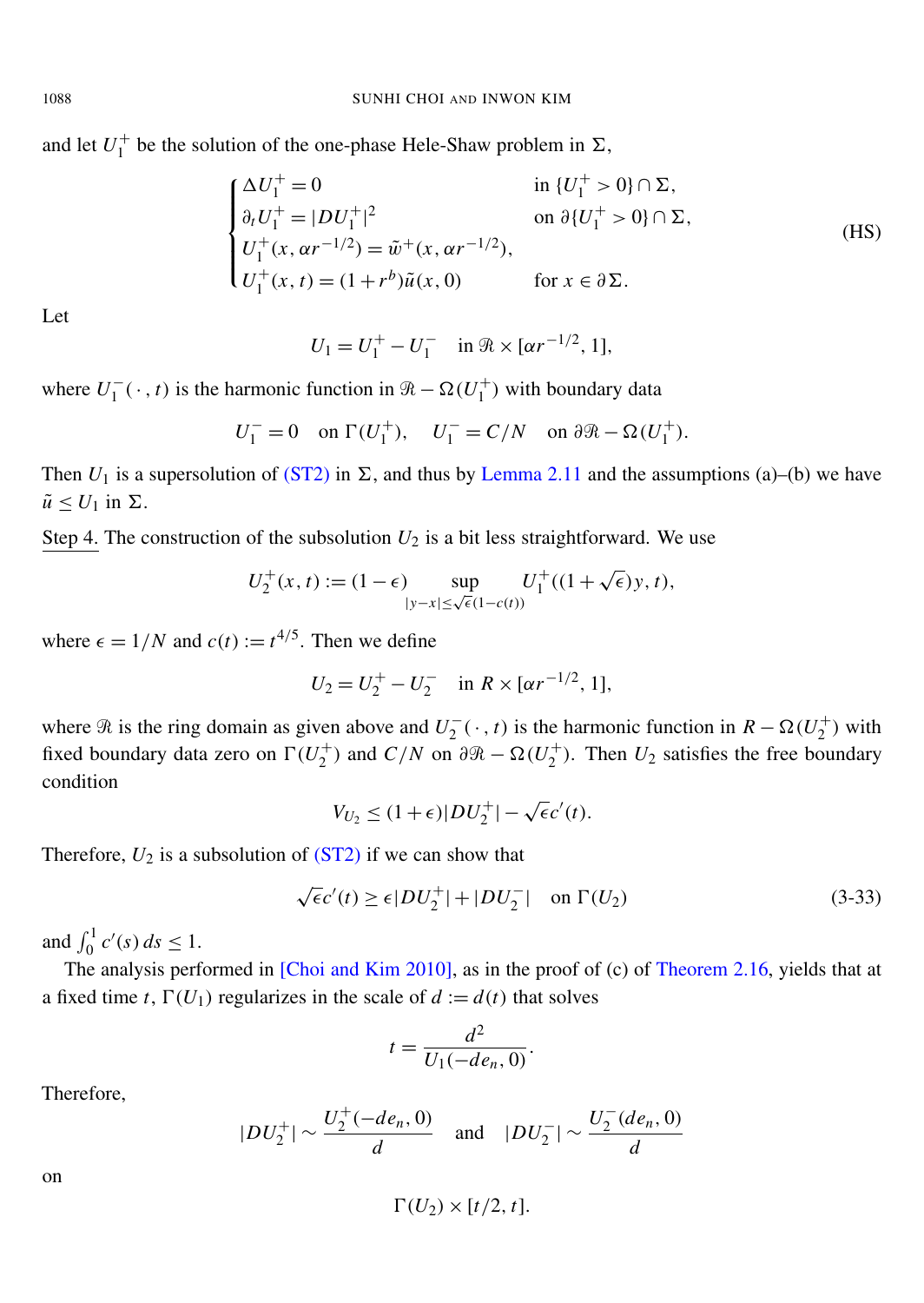Observe that since  $\beta \geq 5/6$ ,

 $U_2^+$  $2^{+}(-de_n, 0) \leq d^{5/6}$  and  $U_2^{-}$  $\sum_{2}^{3} (de_n, 0) \leq \epsilon d^{5/6},$ 

then we have

$$
\epsilon \frac{U_2^+(-de_n,0)}{d} + \frac{U_2^-(de_n,0)}{d} \le \epsilon d^{-1/6} \le \sqrt{\epsilon}t^{-1/5}.
$$

where the last inequality follows from

$$
t = d^2/U_1(-de_n, 0) \le d^2/d^{\alpha} \le d^{5/6}.
$$

Hence  $c(t) = t^{4/5}$  satisfies [\(3-33\),](#page-26-0) and we conclude that  $U_2$  is a subsolution of [\(ST2\)](#page-1-2) in  $\Sigma$ .

Now we can use the fact that

$$
U_2 \le \tilde{u} \le U_1
$$
 in  $B_c(0) \times [\alpha r^{-1/2}, c]$ 

to conclude that  $\tilde{u}$  is  $\sqrt{\epsilon}$ -close to a Lipschitz (and smooth) solution  $U_1$  in  $B_1(0) \times [1/2, 1]$ , confirming [\(B](#page-6-0)'). Moreover [\(A\)](#page-5-1) holds due to [Lemma 3.3](#page-15-0) and [Lemma 3.4.](#page-15-1) Once we can confirm this, we can conclude our proof by using the results of [\[Athanasopoulos et al. 1998\]](#page-40-6) with the choice of a sufficiently small  $\epsilon$ .

Step 5. Now we proceed to the general proof without the simplified assumptions (a) and (b) in Step 3, which are replaced by the local inequalities  $(3-30)$ – $(3-32)$ . For this we need to perturb the initial data outside of  $B_1(0)$  (see Section 4, pages 2781–2783 of [\[Choi et al. 2009\]](#page-40-4)), to obtain functions  $W_1(x)$  and  $W_2(x)$  that satisfy:

- (a)  $\{W_k > 0\}$  with  $k = 1, 2$  is star-shaped and coincides with  $\Omega_{\alpha r^{-1/2}}(\tilde{w})$  in  $B_{r^{-b}}(0)$ .
- (b)  $\{W_2 > 0\} \subset \Omega_{\alpha r^{-1/2}}(\tilde{w}) \subset \{W_1 > 0\}.$
- (c)  $d(x, \{W_k > 0\}) \ge r^{-b}$  with  $k = 1, 2$  for  $x \in \Gamma_{\alpha r^{-1/2}}(\tilde{w}) \cap (\mathbb{R}^n B_{2r^{-b}}(0)).$
- (d) *W<sub>k</sub>* is harmonic in  $\{W_k > 0\} K$  with boundary data zero on  $\Gamma(W_k)$  and  $(1 + r^b)\tilde{w}(x, \alpha r^{-1/2})$  on ∂*K*, where

$$
K = \{x : d(x, \Gamma(W_k)) \ge r^{-b}\}.
$$

Let  $U_k$  be the solution of Hele-Shaw problem in

$$
\mathbb{R}^n - \frac{1}{2} \{ W_k > 0 \} \times [\alpha r^{-1/2}, 1]
$$

with initial data  $W_1$  and with lateral boundary data  $(1 + r^b)\tilde{w}(x, \alpha r^{-1/2})$ . Due to Proposition 4.1 of [\[Choi et al. 2009\]](#page-40-4), for sufficiently small  $r > 0$ , the level sets of  $U_1$  are then  $\epsilon c$ -close to those of  $U_2$  in  $B_1(0) \times [0, 1]$ . Hence we can use  $U_2$  instead of  $U_1$  in Step 4 and proceed as in Step 4 to conclude.

#### 4. Decomposition based on local phase dynamics

<span id="page-27-0"></span>Throughout the rest of the paper, let *u* be as in [Theorem 1.1,](#page-4-1) and fix  $x_0 \in \Gamma_0$  and a sufficiently small constant  $r > 0$ . We will prove the regularization of the solution *u* in  $B_r(x_0) \times [t(x_0, r)/2, t(x_0, r)]$ . After a rotation if necessary, we may assume that  $x_0/|x_0| = e_n$ .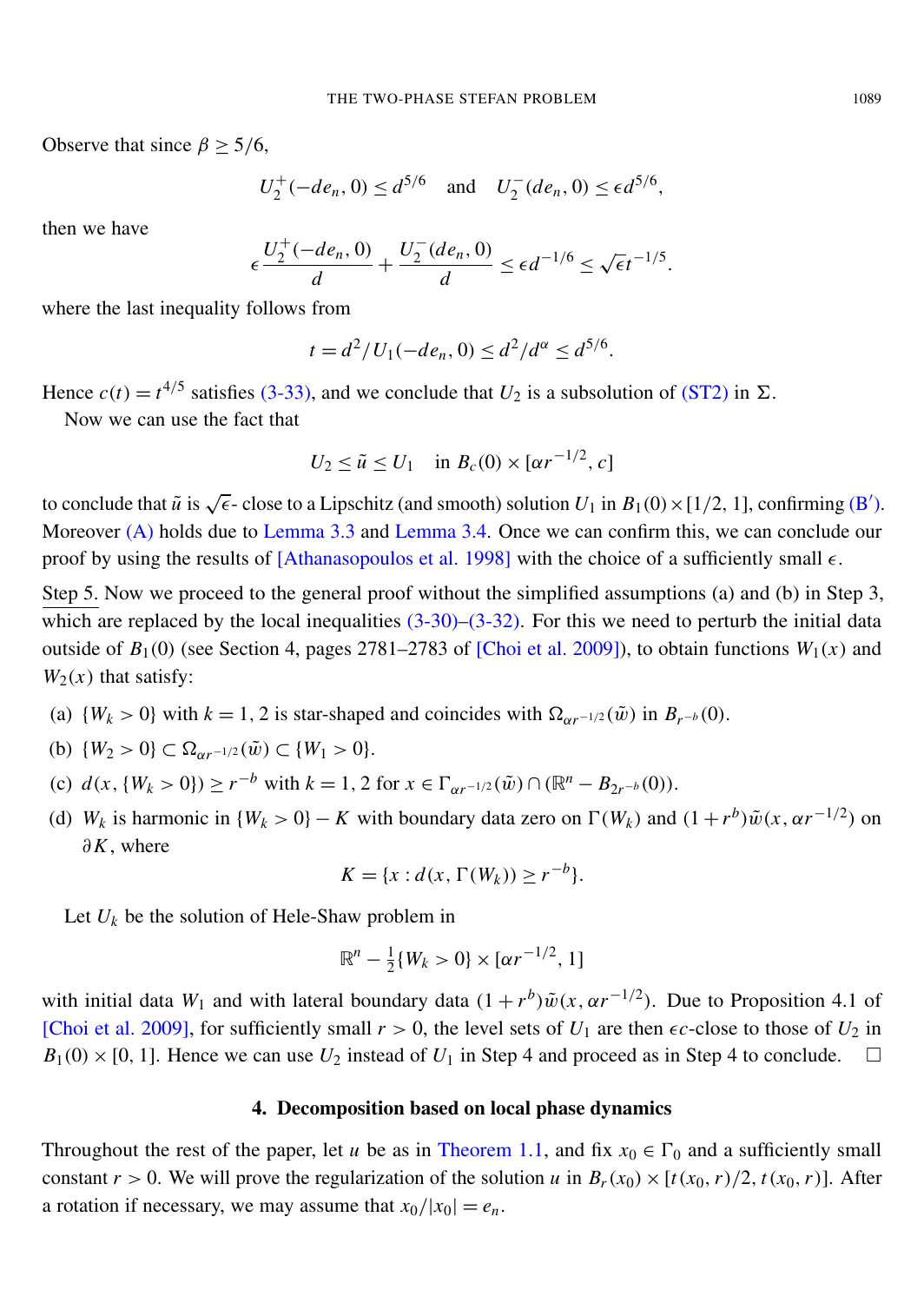Let us fix a constant  $M \geq M_n$ , where  $M_n$  is a sufficiently large dimensional constant. If the ratio between  $u^+(x_0 - r e_n, 0)$  and  $u^-(x_0 + r e_n, 0)$  is bigger than *M*, then we can directly apply [Proposition 3.7](#page-22-0) to prove the main theorem. Therefore we assume that

$$
M^{-1}u^{-}(x_{0}+re_{n}, 0) \le u^{+}(x_{0}-re_{n}, 0) \le Mu^{-}(x_{0}+re_{n}, 0). \tag{4-1}
$$

<span id="page-28-2"></span>Let

<span id="page-28-1"></span>
$$
C_0 := \max\left\{\frac{u^+(x_0 - re_n, 0)}{r}, \frac{u^-(x_0 + re_n, 0)}{r}\right\}.
$$
 (4-2)

Then since  $u_0^+$  $\frac{1}{0}$  and  $u_0^ \overline{0}$  are comparable with harmonic functions,  $C_0$  is less than a constant depending on *n* and *M* (See [Corollary 2.15\)](#page-11-1). Also note that

$$
C_0 \ge r^{\alpha - 1} \ge r^{1/6}.
$$

Let us now sort out the initial free boundary points where the flux from one phase dominates the flux from the other phase. Let us define

$$
A^{+} = \left\{ x \in \Gamma_0 \cap B_{2r}(x_0) : \frac{u^{+}(x - s e_n, 0)}{s} \geq MC_0 \text{ for some } s \text{ with } r^{5/4} \leq s \leq r \right\},\
$$
  

$$
A^{-} = \left\{ x \in \Gamma_0 \cap B_{2r}(x_0) : \frac{u^{-}(x + s e_n, 0)}{s} \geq MC_0 \text{ for some } s \text{ with } r^{5/4} \leq s \leq r \right\}.
$$

We then write

$$
A = A^+ \cup A^-.
$$

Throughout the paper we will let  $e_n = x/|x|$  for any boundary point *x*, after a necessary rotation.

<span id="page-28-0"></span>Lemma 4.1. *Let u be as given in [Theorem 1.1](#page-4-1)*, *and let M and C as given above.*

(a) If 
$$
\frac{u^+(x-se_n, 0)}{s} \geq MC_0 \text{ for some } s \leq r, \text{ then } \frac{u^+(x-se_n, 0)}{s} \leq C_0.
$$
  
(b) If 
$$
\frac{u^-(x+se_n, 0)}{s} \geq MC_0 \text{ for some } s \leq r, \text{ then } \frac{u^-(x+se_n, 0)}{s} \leq C_0.
$$

*Proof.* Since  $u_0^{\pm}$  $\frac{1}{0}$  are comparable with harmonic functions  $h^{\pm}$ , we can argue similarly as in [Corollary 2.15.](#page-11-1) Observe that

$$
\frac{u_0^+(x-s e_n)}{s} \cdot \frac{u_0^-(x+s e_n)}{s} \sim \frac{h^+(x-s e_n)}{s} \cdot \frac{h^-(x+s e_n)}{s} \lesssim \sqrt{\phi(r)} \lesssim C_0^2.
$$

Now for  $x \in A^+$ , there exists a largest constant  $r_x < r$  such that

$$
\frac{u^+(x-r_x e_n,0)}{r_x}=MC_0.
$$

We then define

$$
Q_x=B_{r_x}(x)\times\left[0,\frac{r_x}{MC_0}\right].
$$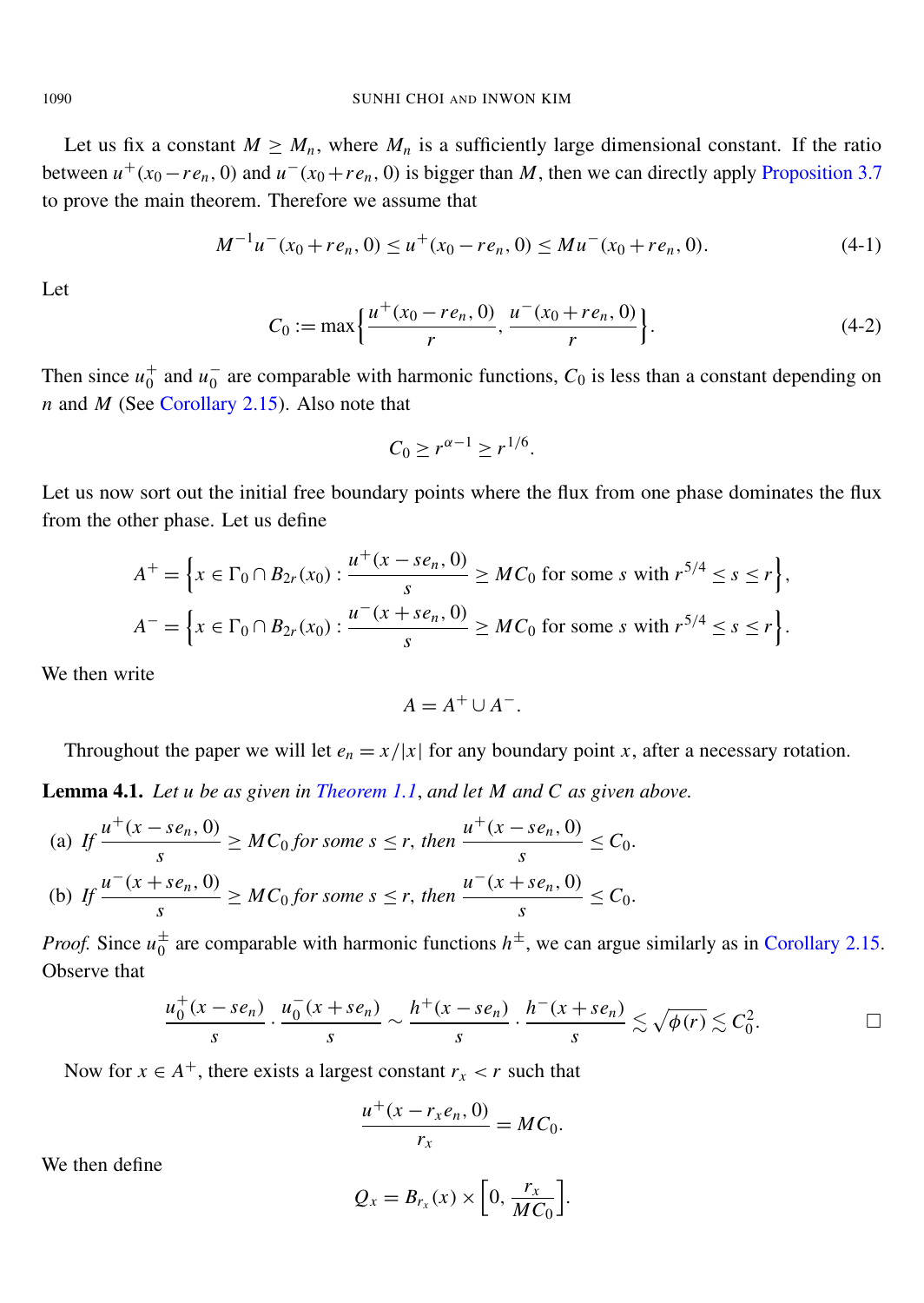<span id="page-29-2"></span>

Figure 3. Decomposition of the domain.

Also for  $x \in A^-$ , we can similarly define  $r_x$  and  $Q_x$ . Now we define

$$
\Sigma := B_r(x_0) \times [0, t(x_0, r)] - \bigcup_{x \in A} Q_x;
$$

see [Figure 3.](#page-29-2)  $\Sigma$  is then the region where the fluxes from both sides are initially balanced. Our aim in this section is to prove that the balance is kept over time, so that the interface remains close to a Lipschitz graph over time.

The following statement is a direct consequence of the definition of  $\Sigma$ .

<span id="page-29-5"></span>**Lemma 4.2.** *If*  $x \in \Gamma_0 \cap \Sigma_0$ , *then for all*  $r^{5/4} \leq s \leq r$ ,  $u^+(x - s e_n, 0)$  $\frac{r}{s} s^{(n+1)}$ ,  $\frac{u^-(x + s e_n, 0)}{s}$  $\frac{\partial c_n, \, \mathcal{O}_f}{\partial s} \leq MC_0.$ 

The next proposition, the main result in this section, states that the solution is "well-behaved" in  $\Sigma$ .

<span id="page-29-1"></span>**Proposition 4.3.** *There exists a dimensional constant*  $K > 0$  *such that for all*  $(x, t) \in \Gamma \cap \Sigma$ ,

$$
\frac{u^+(x-se_n, t)}{s}, \frac{u^-(x+se_n, t)}{s} < KMC_0 \quad \text{for } r^{5/4} \le s \le r. \tag{4-3}
$$

Before proving [Proposition 4.3,](#page-29-1) we show an immediate consequence of it; we are ready to show that  $\Gamma(u)$  is close to a Lipschitz graph in time as well as in space.

<span id="page-29-0"></span>**Corollary 4.4.** *For*  $(x, t) \in \Gamma \cap \Sigma$ , *suppose*  $(x + ke_n, t + \tau) \in \Gamma$ . *Then there exists a dimensional constant*  $K_1 > 0$  *such that* 

<span id="page-29-4"></span><span id="page-29-3"></span>
$$
|k| \le r^{5/4} \quad \text{if } \tau \in \left[0, \frac{r^{5/4}}{K_1 M C_0}\right].
$$

*Proof.* Due to [Lemma 3.6,](#page-17-0) at any time  $0 \le t \le t(x_0, r)$ , we have

$$
h^{+}(x,t) \leq u^{+}(x,t) \leq C_1 h^{+}(x - r^{5/4}e_n, t)
$$
\n(4-4)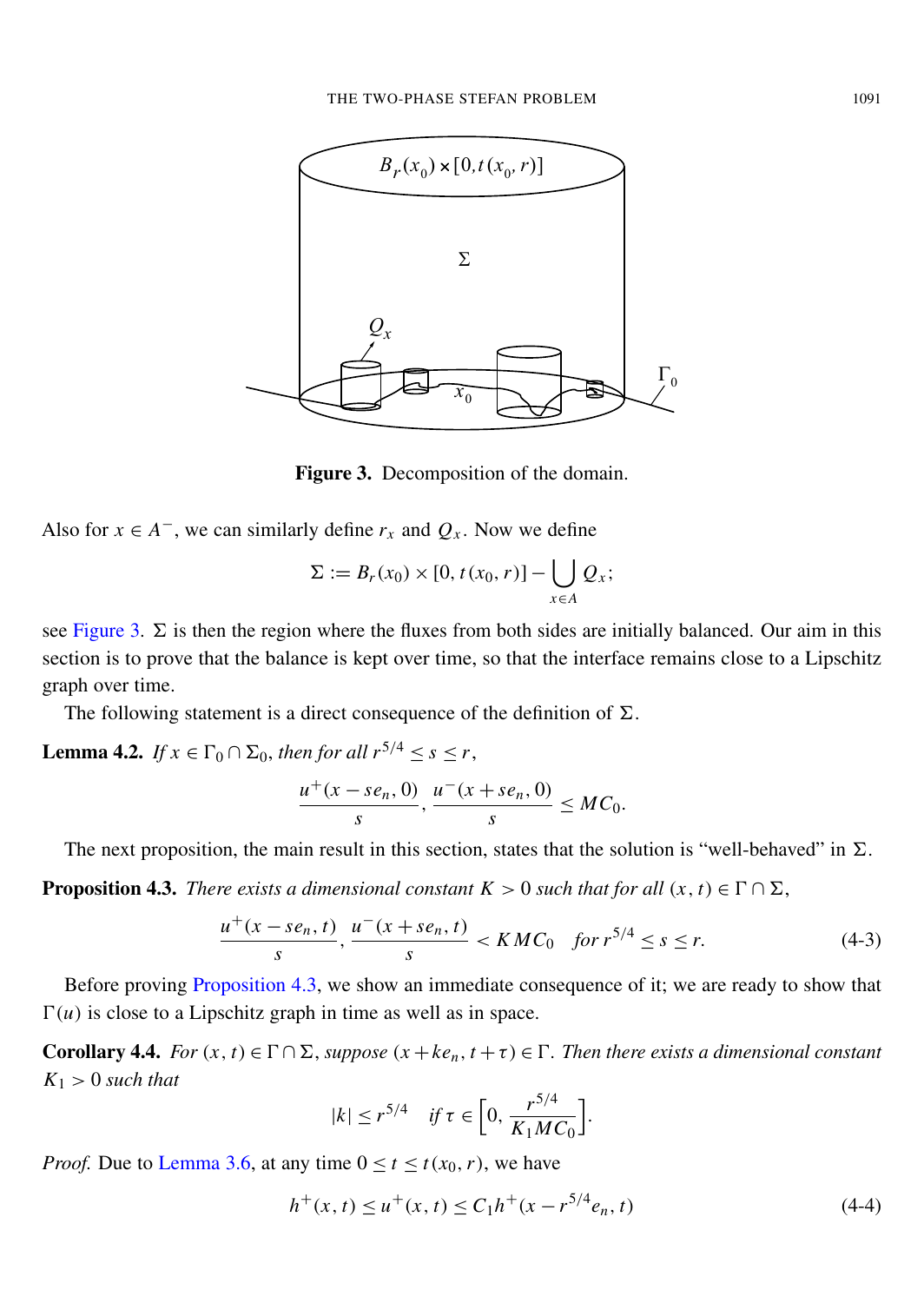<span id="page-30-3"></span>and

$$
h^-(x,t) \le u^-(x,t) \le C_1 h^-(x + r^{5/4}e_n, t),\tag{4-5}
$$

in  $B_r(x_0)$ , where the function  $h := h^+(\cdot, t) - h^-(\cdot, t)$  is harmonic in its positive and negative phases in  $(1 + r)\Omega_t(u) - (1 - r)\Omega_t(u)$ , and the domains  $\Omega(h^+)$  and  $\Omega(h^-)$  are both star-shaped with respect to  $B_{r_0}(0)$ .

Let us pick  $(y_0, t_0) \in \Gamma \cap \Sigma$ . Due to [Proposition 4.3,](#page-29-1) [\(4-4\)](#page-29-3) and the Harnack inequality for harmonic functions, we have

<span id="page-30-2"></span><span id="page-30-1"></span>
$$
\sup_{y \in B_{10r^{5/4}}(y_0)} u(y, t_0) \le CC_1 K M C_0 r^{5/4},\tag{4-6}
$$

where *C* is a dimensional constant. On the other hand, due to [Lemma 3.1](#page-12-0) and  $t_0^5 \le r^{25/6}$ , we have

$$
u(\,\cdot\,,t_0) \le 0 \quad \text{in } B_{(1/2)r^{5/4}}(y_0 + r^{5/4}e_n). \tag{4-7}
$$

Let

$$
y_1 := y_0 + r^{5/4} e_n
$$
,  $C_2 := CC_1 K M C_0$ ,  $r(t) := \frac{1}{2} r^{5/4} - C_3 (t - t_0)$ ,

where  $C_3 = CC_2$ . Next we define  $\phi(x, t)$  in the domain

$$
\Pi := B_{2r^{5/4}}(y_1) \times \left[ t_0, t_0 + \frac{r^{5/4}}{C_3} \right]
$$

such that

$$
\begin{cases}\n-\Delta \phi(\,\cdot\,,t) = 0 & \text{in } B_{2r^{5/4}}(y_1) - B_{r(t)}(y_1), \\
\phi = 2C_2 r^{5/4} & \text{on } \partial B_{2r^{5/4}}(y_1), \\
\phi = 0 & \text{in } B_{r(t)}(y_1).\n\end{cases}
$$

Then by [\(4-4\)–](#page-29-3)[\(4-7\),](#page-30-1)  $u \lt \phi$  at  $t = t_0$  in  $\Pi$ . Let  $T_0$  be the first time when *u* hits  $\phi$  from below in  $\Pi$ . Since [\(4-6\)](#page-30-2) also holds for any  $(x, t) \in \Gamma \cap \Sigma$  in place of  $(y_0, t_0)$ , we have  $u < \phi$  on the parabolic boundary of  $\Pi \cap \{t_0 \le t \le T_0\}$ . On the other hand, if *C* is chosen sufficiently large, then

$$
\frac{\phi_t}{|D\phi|} = C_3 \ge |D\phi| \quad \text{on } \partial B_{r(t)}(y_1) \times \left[t_0, t_1 := t_0 + \frac{r^{5/4}}{4C_3}\right],
$$

and thus  $\phi$  is a supersolution of [\(ST1\).](#page-10-0) This and [Lemma 2.11](#page-10-3) applied to *u* and  $\phi$  in  $\Pi$  yields a contradiction, and we conclude that  $\Gamma(u)$  lies outside of  $B_{\frac{1}{4}r^{5/4}}(y_0 + r^{5/4}e_n)$  for  $t_0 \le t \le t_1$ .

Similarly, by constructing a negative radial barrier and comparing it with *u*, one can show that  $\Gamma(u)$ lies outside of  $B_{\frac{1}{4}r^{5/4}}(y_0 - r^{5/4}e_n)$  for  $t_0 \le t \le t_1$ . This concludes the proof.

For  $x_0 \in \Gamma_{t_0}$ , define

$$
t(x_0,r) := \min\left\{\frac{r^2}{u^+(x_0-re_n,t_0)}, \frac{r^2}{u^-(x_0+re_n,t_0)}\right\}.
$$

<span id="page-30-0"></span>We now proceed to show our main result, [Proposition 4.3.](#page-29-1) First we show Harnack-type inequalities for positive times.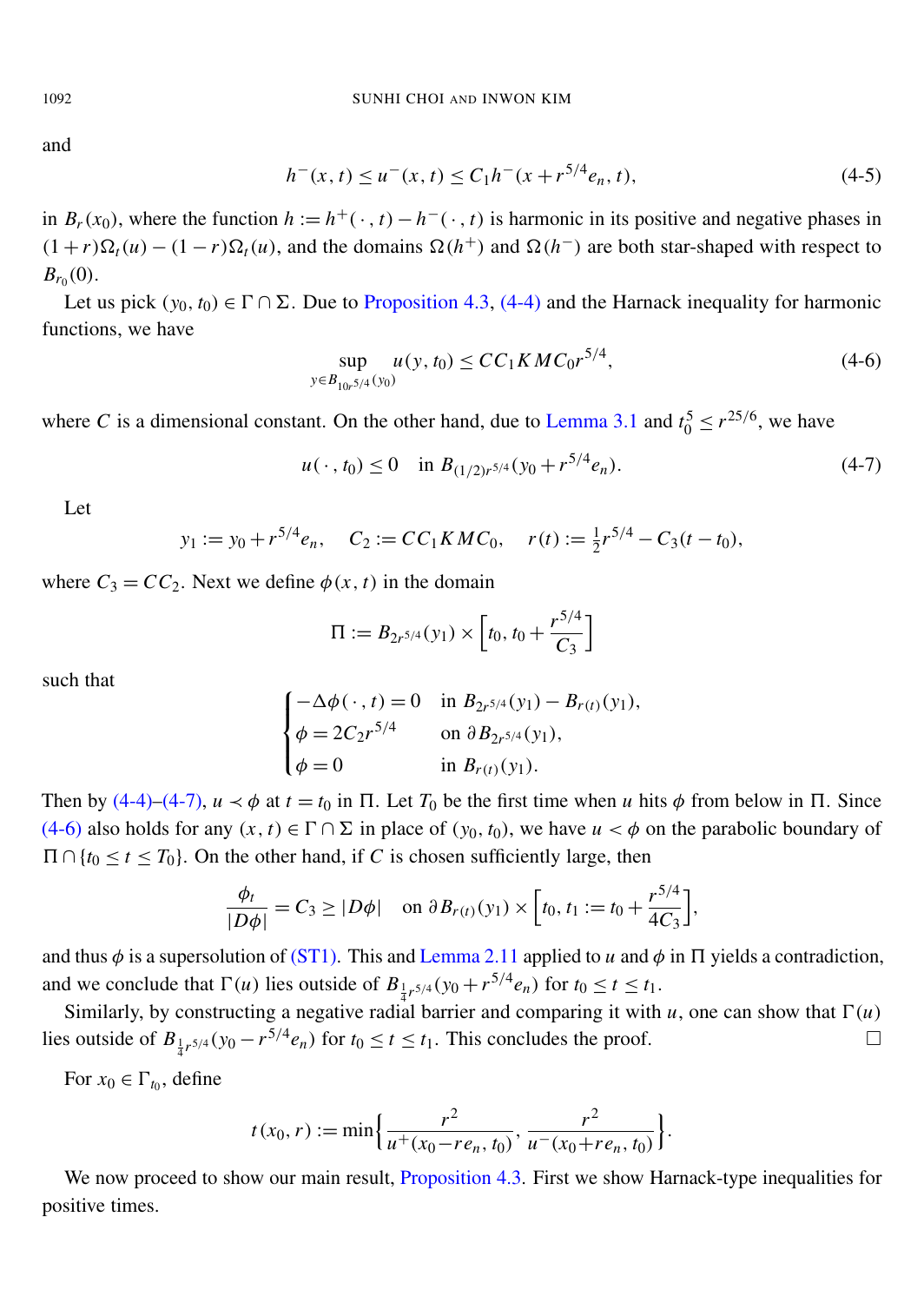**Lemma 4.5** (Harnack at later times). *Fix s*  $\in$  [ $r^{5/4}$ ,  $r$ ]. *If* ( $y_0, t_0$ )  $\in \Gamma \cap \Sigma$ , *then* 

$$
u^+(y_0 - s e_n, t_0) \ge c_1 u^+(y_0 - s e_n, t_0 + \tau) \quad \text{and} \quad u^-(y_0 + s e_n, t_0) \ge c_1 u^-(y_0 + s e_n, t_0 + \tau)
$$

for 
$$
0 \le \tau \le t(y_0, s)/2
$$
 and  $c_1 > 0$ .

*Proof.* We will show the lemma for  $u^+$ , the statement for  $u^-$  follows via parallel arguments.

Step 1. Let  $(y_0, t_0) \in \Gamma \cap \Sigma$  and let  $s \in [r^{5/4}, r]$ . Let  $h^+$  be given as in [\(4-4\).](#page-29-3) Due to [Lemma 3.3](#page-15-0) and [Lemma 3.4,](#page-15-1) we have

$$
h^+(y_0 - 2re_n, t_1) \le u^+(y_0 - 2re_n, t_1) \le Cu^+(y_0 - 2re_n, t_2) \le Ch^+(y_0 - (2r + r^{5/4})e_n, t_2)
$$

for  $0 \le t_1, t_2 \le t_0 + t(y_0, r)/2$ . (Here note that  $y_0 \in B_r(x_0)$ .) In particular

$$
u^{+}(y_{0} - 2re_{n}, t) \leq Ch^{+}(y_{0} - (2r + r^{5/4})e_{n}, t_{0}) \leq C_{1}h^{+}(y_{0} - 2re_{n}, t_{0})
$$
\n(4-8)

for  $t < t_0 + t(v_0, s)/2$ .

Step 2. Now let  $v^{**}$  solve [\(ST1\)](#page-10-0) in  $(\mathbb{R}^n - (1 - 2r)D_{t_0}) \times [t_0, t_0 + t(y_0, s)/2]$  with initial and boundary  $\frac{d}{dx} C_2 h^+(x - 2se_n, t)$ . Since *s* ≥  $r^{5/4}$ , [\(4-4\)](#page-29-3) implies

$$
\Omega_t(u) \subset \Omega_{t_0}(v^{**}) \subset \Omega_t(v^{**}) \quad \text{in } B_{2s}(y_0) \times [t_0, t_0 + t(y_0, s)/2]. \tag{4-9}
$$

Then by  $(4-9)$ ,  $(4-8)$  and  $(4-4)$ ,

<span id="page-31-2"></span><span id="page-31-1"></span>
$$
u^{+} \leq v^{**} \quad \text{in } B_{s}(y_0) \times [t_0, t_0 + t(y_0, s)/2]
$$

if we choose  $C_2$  as a multiple of  $C_1$  by a dimensional constant. Moreover, due to the Harnack inequality for one-phase [\(ST1\),](#page-10-0) one can conclude that

$$
u^+(y_0 - s e_n, t_0 + \tau) \le v^{**}(y_0 - s e_n, t_0 + \tau)
$$
  
\n
$$
\le Cv^{**}(y_0 - s e_n, t_0)
$$
  
\n
$$
= CC_2 h^+(y_0 - 3 s e_n, t_0)
$$
  
\n
$$
\le C_3 h^+(y_0 - s e_n, t_0) \le C_3 u^+(y_0 - s e_n, t_0)
$$

for

$$
0 \leq \tau \leq \frac{s^2}{v^{**}(y_0 - s e_n, t_0)} \sim t(y_0, s)/2.
$$

Here the first inequality uses the fact  $u^+ \le v^{**}$ , the second uses the Harnack inequality for  $v^{**}$ , the third one uses the Harnack inequality for harmonic functions and the last one uses  $(4-4)$ .

<span id="page-31-0"></span>**Lemma 4.6** (backward Harnack). *Suppose that* [\(4-3\)](#page-29-4) *holds up to time*  $t = T_0 \le t(x_0, r)$ *. If*  $(y_0, t_0) \in \Gamma$ *and*  $t_0 \leq T_0$ *, then for*  $0 \leq \tau \leq t(y_0, s)/2$ ,

$$
u^+(y_0 - s e_n, t_0) \leq Cu^+(y_0 - s e_n, t_0 + \tau) \quad \text{and} \quad u^-(y_0 + s e_n, t_0) \leq Cu^-(y_0 + s e_n, t_0 + \tau),
$$

*where*  $0 \leq s \leq r$  *and C is a universal constant.*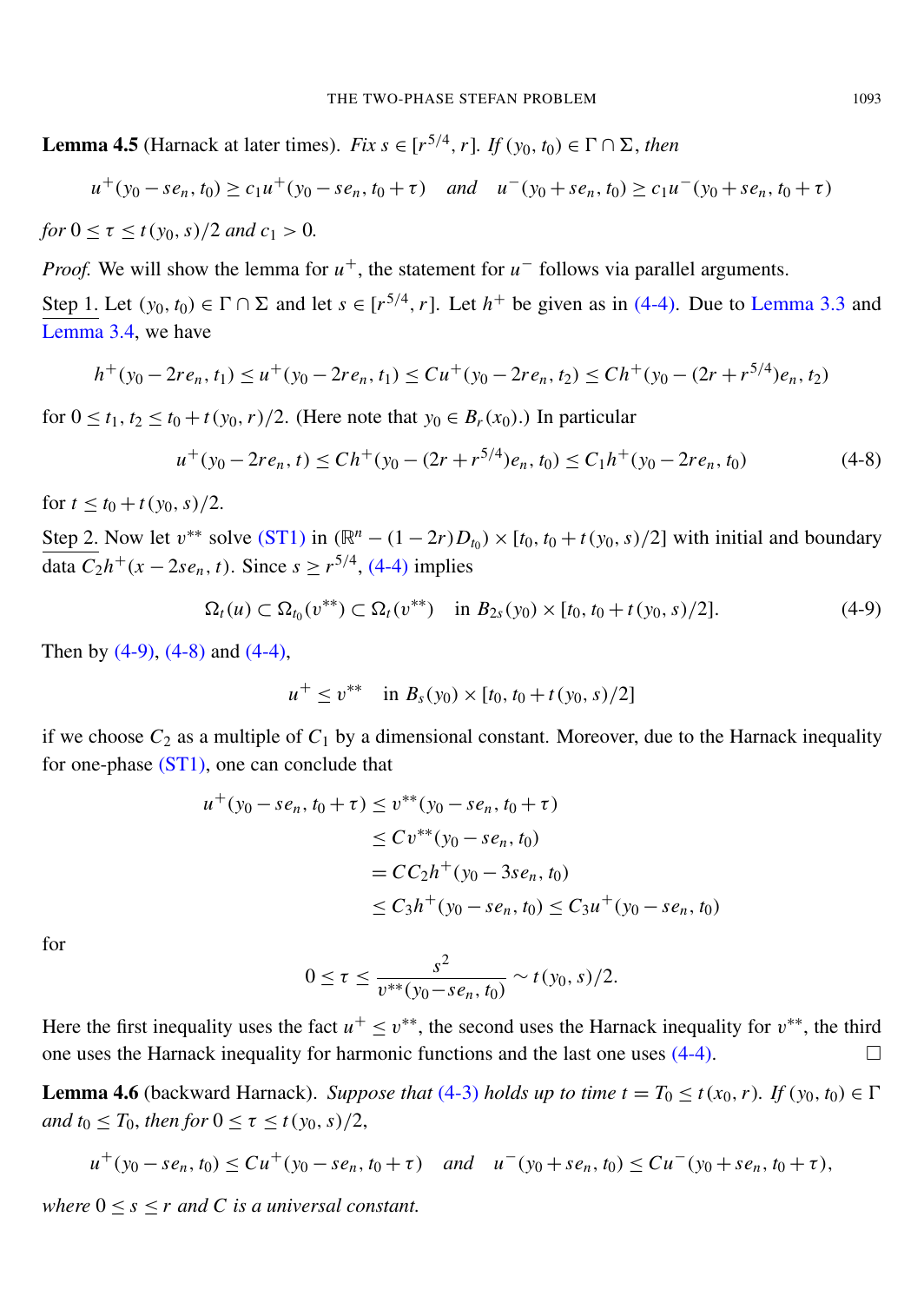*Proof.* We will show the argument for  $u^+$ , due to the symmetric nature of the claim. The argument here will be similar to that of [Lemma 3.4,](#page-15-1) replacing the initial data  $u_0^+$  $\frac{1}{0}$  and  $u_0^ <sub>0</sub><sup>-</sup>$  (used in the construction of</sub> barriers) by  $h^+(x, t_0)$  and  $h^-(x, t_0)$  given in [\(4-4\)](#page-29-3)[–\(4-5\).](#page-30-3)

We consider a solution  $v_1$  of  $(ST1)$  in

$$
\Pi := (1+r)\Omega_{t_0} \times [t_0, t_0 + t(y_0, s)/2]
$$

with initial and lateral boundary data  $C_1h^-$ . Then  $v_1 \le u$  in  $\Pi$ . Now let  $v_2$  solve the heat equation in  ${v_1 = 0} \times [t_0, t_0 + t(y_0, s)/2]$  with initial data

$$
v_2(\,\cdot\,,t_0) = \begin{cases} h^+(\,\cdot\,,t_0) & \text{in } \{v_1(\,\cdot\,,t_0) = 0\} - (1-r)\{h^+(\,\cdot\,,t_0) > 0\}, \\ \tilde{h}(\,\cdot\,) & \text{in } (1-r)\{h^+(\,\cdot\,,t_0) > 0\}, \end{cases}
$$

where  $\tilde{h}(\cdot)$  is a  $C^2$  extension function of  $h^+(\cdot, t_0)$  chosen so that  $\tilde{h}(\cdot) \leq u^+(\cdot, t_0)$ . The rest of the proof is the same as that of [Lemma 3.4.](#page-15-1)

Next we show that in the unbalanced region, possibly forming at positive times, the fast regularization phenomena still holds. This lemma will be used in the proof of [Proposition 4.3](#page-29-1) to show that there cannot be a severe unbalance of flux in the initially balanced region  $\Sigma$ .

<span id="page-32-0"></span>**Lemma 4.7** (regularization in unbalanced region II). *For a fixed* ( $x_0, t_0$ )  $\in \Gamma(u)$ , *suppose that* 

*u*<sup>+</sup>(*x*<sub>0</sub> − *re*<sub>*n*</sub>, *t*<sub>0</sub>) ≥ *Mu*<sup>−</sup>(*x*<sub>0</sub> + *re*<sub>*n*</sub>, *t*<sub>0</sub>) *or u*<sup>−</sup>(*x*<sub>0</sub> + *re*<sub>*n*</sub>, *t*<sub>0</sub>) ≥ *Mu*<sup>+</sup>(*x*<sub>0</sub> − *re*<sub>*n*</sub>, *t*<sub>0</sub>)

*for*  $M > M_n$ , where  $M_n$  *is a dimensional constant. Then for*  $r \leq 1/M_n$ , *there exists a dimensional constant C* > 0 *such that*

$$
|Du^{+}| \leq C \frac{u^{+}(x_0 - r e_n, t_0)}{r} \quad \text{and} \quad |Du^{-}| \leq C \frac{u^{-}(x_0 + r e_n, t_0)}{r}
$$

*in*  $B_r(x_0) \times [t_0 + t(x_0, r)/2, t_0 + t(x_0, r)].$ 

*Proof.* The proof of this lemma is parallel to that of [Proposition 3.7.](#page-22-0) We use the Harnack and backward Harnack inequalities (Lemmas [4.5](#page-30-0) and [4.6\)](#page-31-0) instead of Lemmas [3.3](#page-15-0) and [3.4.](#page-15-1)  $\Box$ 

We are now ready to prove our main result, [Proposition 4.3.](#page-29-1) Observe that  $(4-3)$  holds up to some  $T_0 > 0$  by [Lemma 4.2](#page-29-5) and [Lemma 3.3.](#page-15-0)

*Proof of [Proposition 4.3.](#page-29-1)* Let *K* be a sufficiently large dimensional constant such that  $K \gg M$ . Let us assume that [\(4-3\)](#page-29-4) breaks down for  $u^+$  for the first time at  $t = T_0$ . Then

<span id="page-32-1"></span>
$$
\frac{u^+(z_0 - s e_n, T_0)}{s} = K M C_0 \tag{4-10}
$$

for some  $(z_0, T_0) \in \Gamma \cap \Sigma$  and  $r^{5/4} \leq s \leq r$ . Let

$$
h = \sup\Big\{ h : \frac{u^+(z_0 - ke_n, T_0)}{k} \ge M^2 C_0 \quad \text{for } s \le k \le h \Big\}.
$$
 (4-11)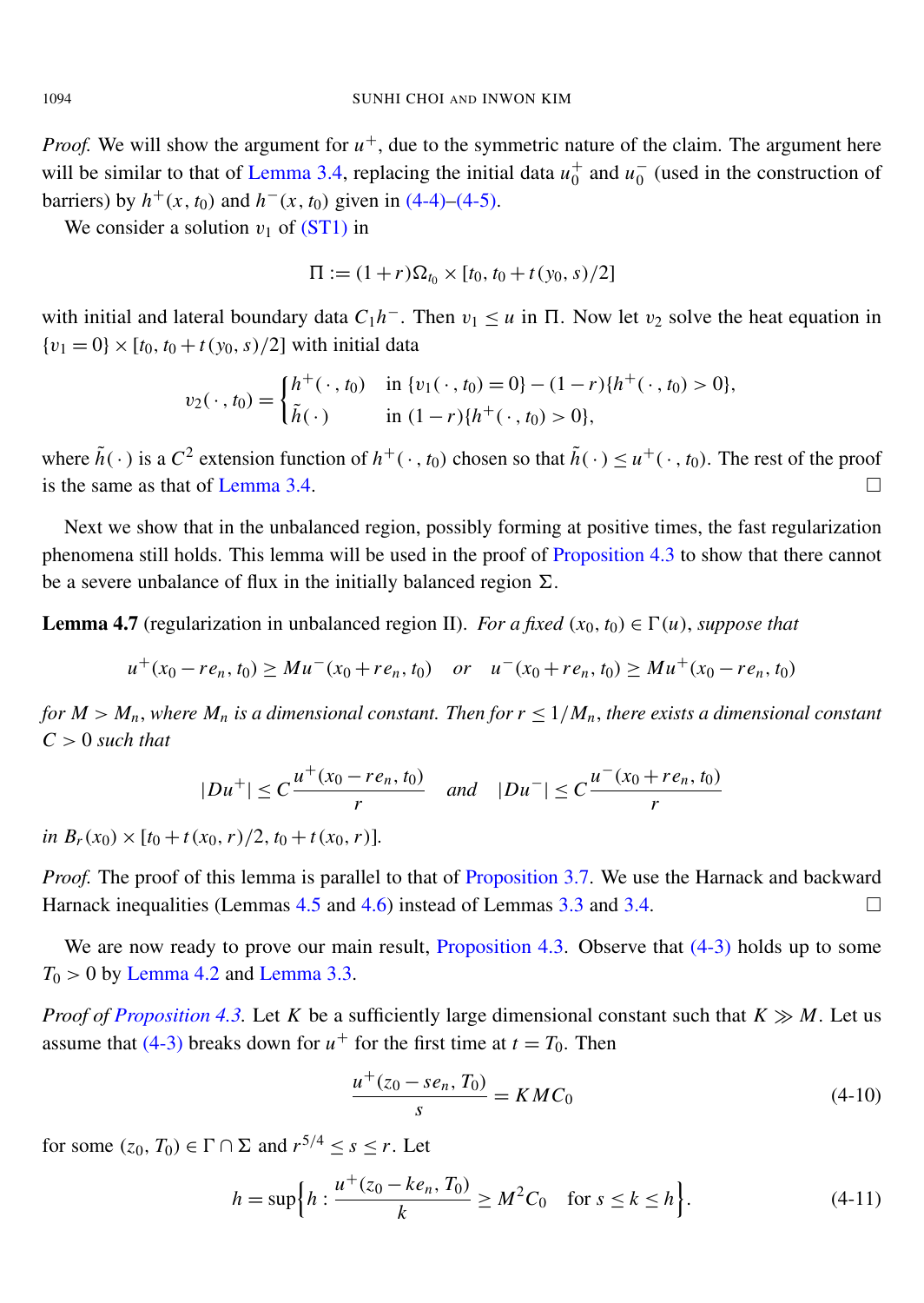Note that  $h < r/2$  due to [Lemma 3.3](#page-15-0) and the definition of  $C_0$ , and  $h > 2s$  due to [Lemma 3.6.](#page-17-0) By the definition of *h* we have

$$
\frac{u^+(z_0 - he_n, T_0)}{h} = M^2 C_0.
$$
\n(4-12)

Let us find the largest time  $t_0$  before  $T_0$  such that for some  $(y_0, t_0) \in \Gamma$ 

$$
T_0 - t_0 = \frac{t(y_0, h)}{2}
$$
 and  $\frac{y_0}{|y_0|} = \frac{z_0}{|z_0|}$ .

Then [Lemma 4.5](#page-30-0) implies

$$
\frac{u^+(y_0-he_n,t_0)}{h} \sim \frac{u^+(y_0-he_n,T_0)}{h} \sim \frac{u^+(z_0-he_n,T_0)}{h} = M^2C_0.
$$

Since  $u^+(\cdot, t_0)$  and  $u^-(\cdot, t_0)$  are comparable to harmonic functions [\(Lemma 3.6\)](#page-17-0), a similar argument as in [Lemma 4.1](#page-28-0) implies that

$$
\frac{u^-(y_0+he_n,t_0)}{h}\lesssim C_0\lesssim \frac{1}{M^2}\frac{u^+(y_0-he_n,t_0)}{h}.
$$

Hence by [Lemma 4.7,](#page-32-0) we have

$$
|Du^+(\cdot,T_0)|\sim M^2C_0 \quad \text{in } B_h(y_0).
$$

Since  $B_s(z_0)$  ⊂  $B_h(y_0)$ , this would contradict [\(4-10\)](#page-32-1) as  $K \gg M$ . □

Due to [Lemma 3.6,](#page-17-0) [Proposition 4.3](#page-29-1) and [Corollary 4.4,](#page-29-0) we have shown that condition [\(A\)](#page-5-1) holds and that the level sets of *u* are close to a Lipschitz graph, and  $\Gamma(u)$  is close to a Lipschitz graph in space and time (see the detailed description of this fact in the next section). However, we do not yet have sufficient control of the change of  $u$  over time to verify the condition  $(B')$  $(B')$ . We will therefore prove [Theorem 1.1](#page-4-1) by carrying out a modified argument, combining arguments from [\[Athanasopoulos et al. 1996;](#page-40-0) [1998\]](#page-40-6) and [\[Choi et al. 2007;](#page-40-3) [2009\]](#page-40-4).

#### 5. Further regularization based on flatness

<span id="page-33-0"></span>Let *u*,  $\Gamma_0$  be as given in [Theorem 1.1.](#page-4-1) Recall that  $x_0 \in \Gamma_0$  and  $r > 0$  are fixed, and they satisfy [\(4-1\).](#page-28-1) Let  $C_0$  be as given in [\(4-2\)](#page-28-2) and  $t(x_0, r)$  as given in [\(1-3\).](#page-4-0)

Our goal is to prove the regularization of the free boundary after the time  $t(x_0, r)/2$  in  $B_r(x_0)$ . Define

$$
\Sigma_r(x_0) := B_r(x_0) \times [t(x_0, r)/2, t(x_0, r)] \subset \Sigma.
$$

Let us briefly review the information we have on  $u$  so far. As a result of [Proposition 4.3,](#page-29-1) condition  $(A)$ holds up to

$$
t = t(x_0, r) \le Cr^{2-\alpha} < r^{3/4}.
$$

Also due to [Lemma 3.6,](#page-17-0) our solution *u* is  $\epsilon$ -monotone in  $Q_r(x_0)$  with respect to a space cone  $W_x(e_n, \theta_0)$ satisfying

$$
|\theta_0-\pi|=O(L),
$$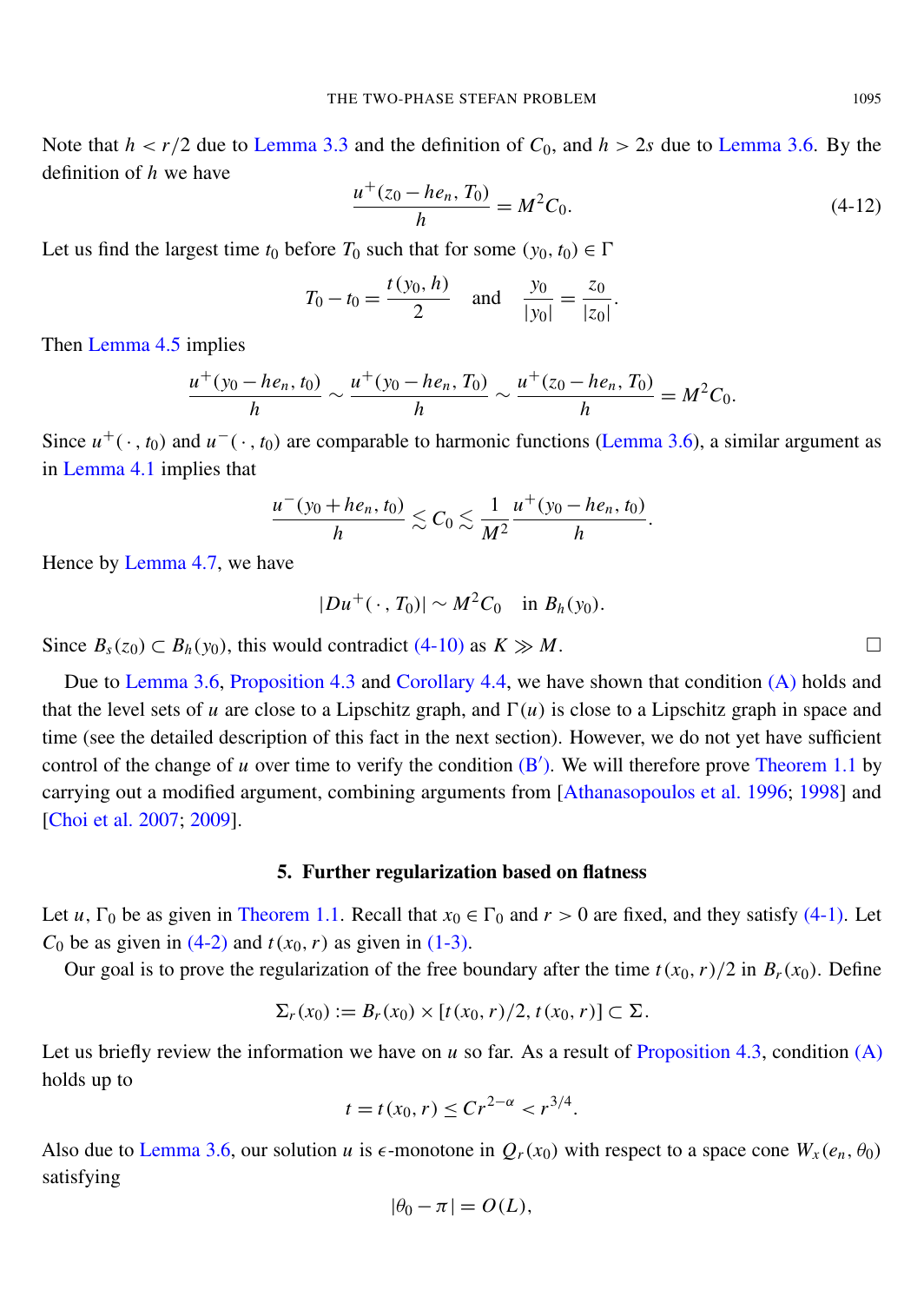where *L* is the Lipschitz constant of the initial domain  $\Omega_0$  given by [\(1-1\).](#page-3-1)

Moreover  $O_r(x_0) \subset \Sigma$ , and thus [Corollary 4.4](#page-29-0) and [Lemma 3.1](#page-12-0) yield that the free boundary  $\Gamma(u)$  is  $r^{4/3}$ -monotone in  $Q_r(x_0)$  with respect to the time cone  $W_t(e_n, \tan^{-1}(1/K_1MC_0))$  and the space cone  $W_x(e_n, \theta_0)$ . Here  $\theta_0$  is the angle corresponding to the Lipschitz constant of  $\Gamma_0$ , and  $t(x_0, r) = r/C_0$ .

On the other hand, by [Lemma 3.3](#page-15-0) and the definition of  $C_0$ ,

$$
\frac{u(x_0-re_n,\frac{1}{2}t(x_0,r))}{C_0r}\sim 1.
$$

Since  $Q_r(x_0)$  ⊂ ∑, [Proposition 4.3](#page-29-1) implies

$$
\frac{u(x,t)}{C_0r}\lesssim KM \quad \text{in } B_r(x_0)\times [t(x_0,r)/2,t(x_0,r)].
$$

The main difficulty in applying the method of [\[Athanasopoulos et al. 1996;](#page-40-0) [1998\]](#page-40-6) lies in the fact that we cannot guarantee the  $\epsilon$ -monotonicity of the solution *u* in the time variable (although we can obtain, as above, the  $r^{4/3}$ -monotonicity of the free boundary  $\Gamma(u)$ ). To go around this difficulty, we will first use the parabolic scale to improve the regularity of the solution in space. Consider the function

$$
\bar{u}(x,t) := \frac{1}{C_0 r} u(rx + x_0, r^2 t + \frac{1}{2} t(x_0, r)).
$$
\n(5-1)

In [\[Athanasopoulos et al. 1996;](#page-40-0) [1998\]](#page-40-6), it was important that initially the time derivative of the solution was assumed to be controlled by the spatial derivative, i.e.,

<span id="page-34-1"></span><span id="page-34-0"></span>
$$
|u_t| \le C(|Du^+| + |Du^-|). \tag{5-2}
$$

Using [\(5-2\)](#page-34-0) one can prove that the *direction vectors*

$$
\frac{Du^+}{|Du^+|}(-le_n, t) \quad \text{and} \quad \frac{Du^-}{|Du^-|}(le_n, t)
$$

do not change much for  $0 \le t \le l$ . This is pivotal in the regularization procedure since then  $\Gamma(u)$  regularizes along the direction of the "common gain" obtained by those two direction vectors, the regularity of  $\Gamma(u)$  then makes the above two vectors line up better in a smaller scale, which contributes to further regularization of  $\Gamma(u)$  in a finer scale. In our case we do not know *a priori* that  $\Gamma(u)$  is Lipschitz in either space or in time; in fact the Lipschitz continuity of  $\Gamma(u)$  in time will be proved in the very last stage of [Section 5](#page-33-0) (see [Theorem 5.7\)](#page-37-1). Therefore, we do not have [\(5-2\),](#page-34-0) and thus extra care is required to show that the spatial gradients  $Du^{\pm}$  do not change their directions too rapidly.

In the following series of results, we will assume that  $\bar{u}$  is given by [\(5-1\).](#page-34-1) The lemmas and theorems will be proved to in the order they are stated, to improve the regularity of  $\bar{u}$  in multiple steps.

*Lipschitz continuity in space.* First we prove that the  $\epsilon$ -monotonicity of  $\Gamma(\bar{u})$  improves to Lipschitz continuity. Let  $a = C_0r$ . Then, in the domain  $B_1(0) \times [-1/a, 1/a]$ ,  $\bar{u}(x, t)$  solves

$$
\begin{cases} \bar{u}_t - \Delta \bar{u} = 0 & \text{in } {\{\bar{u} > 0\}}, \\ V = a(|D\bar{u}^+| - |D\bar{u}^-|) & \text{on } \partial {\{\bar{u} > 0\}}. \end{cases}
$$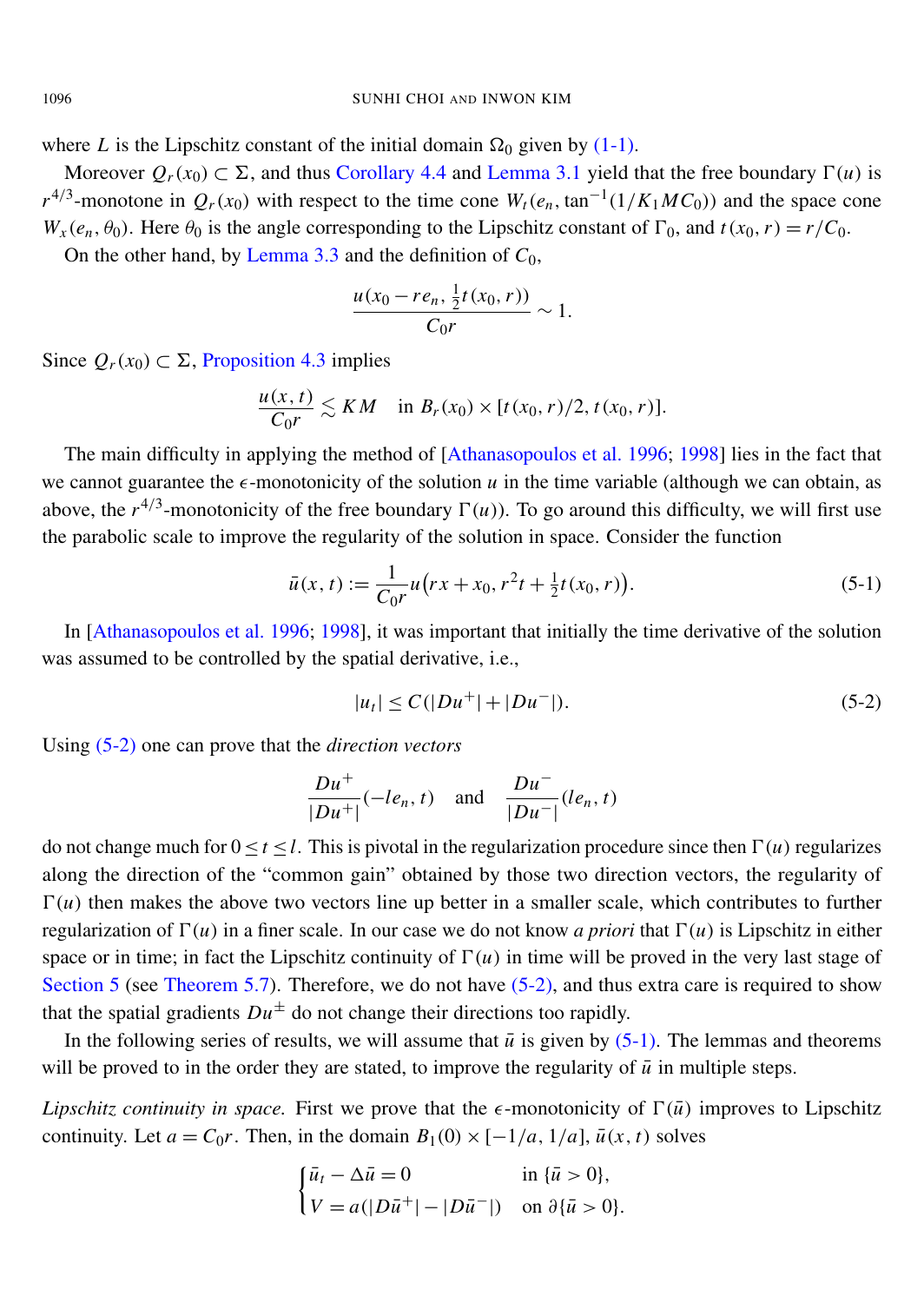Here note that

$$
r^{7/6} \le r^{\alpha} \le a \le r^{\beta} \le r^{5/6}.
$$

In this scale, since  $\bar{u}$  is caloric and  $\Gamma(\bar{u})$  is  $r^{1/3}$ -close to a Lipschitz graph in space and time, it follows that so is  $\bar{u}$  in  $B_{1/2}(0) \times [-1/a + 1, 1/a]$ .

Note that in above step we are losing a lot of information over time;  $\Gamma(\bar{u})$  is in fact  $r^{1/3}$ -close to a Lipschitz graph moving very slowly in time, but this does not guarantee that  $\bar{u}$  also changes slowly in time.

We then follow the iteration process in Lemma 7.2 of [\[Athanasopoulos et al. 1996\]](#page-40-0) to show this:

**Lemma 5.1.** If r is sufficiently small, then there exist  $0 < c$ ,  $d < 1/2$  such that  $\bar{u}$  is  $\lambda r^{1/3}$ -monotone in the cone of directions  $W_x(\theta_x - r^d, e_n)$  and  $W_t(\theta_t - r^d, v)$  in the domain  $B_{1-r^c}(0) \times [(-1+r^c)/a, 1/a]$ .

One can then iterate above lemma to improve the  $\epsilon$ -monotonicity to full monotonicity, and state the result in terms of  $\bar{u}$ :

**Lemma 5.2.** *u is fully monotone in*  $B_{1/2}(0) \times [0, 1/a]$  *for the cone* 

$$
\mathscr{C}_1 := W_x(\theta_x - r^d, e_n) \cup W_t(\theta_t - r^d, v)
$$

*for some constant*  $0 < d < 1/2$ *.* 

*Regularity in time away from the free boundary.* Now we suppose that  $\bar{u}$  is Lipschitz in space and time. Then in particular, we have the Lipschitz regularity of *u* in space (and very weak Lipschitz regularity of *u* in time). We are interested in proving the following type of statement:

**Lemma 5.3** (enlargement for the cone of monotonicity). *There exists*  $\lambda > 0$  *such that if*  $\bar{u}$  *is Lipschitz with respect to the cone of monotonicity*  $\Lambda_x(e_n, \theta_0)$  *in*  $B_1(0) \times [-1/a, 1/a]$ , *then in the half domain*  $B_{1/2}(0) \times [-1/(2a), 1/(2a)]$ ,  $\bar{u}$  *is Lipschitz with respect to the cone of monotonicity*  $\Lambda_x(v, (1 + \lambda)\theta_0)$ *with some unit vector* ν*.*

To prove the enlargement of the cone, we take a closer look at the change of  $\bar{u}$  over time, in the interior region. More precisely, we need the following lemma, which follows the approach taken in [\[Choi et al.](#page-40-3) [2007;](#page-40-3) [2009\]](#page-40-4).

<span id="page-35-0"></span>Lemma 5.4. *We have*

$$
|\bar{u}_t| \le a|D\bar{u}|^2 \le Ca \quad \text{in } [B_{1/2}(e_n) \cup B_{1/2}(-e_n)] \times [-1/(2a), 1/(2a)],
$$

*where C is a dimensional constant.*

*Proof.* Step 1. The proof is similar to that of Lemma 8.3 of [\[Choi et al. 2009\]](#page-40-4). Note that  $\bar{u}_t$  is a caloric function in  $\Omega^+(\bar{u})$  and  $\Omega^-(\bar{u})$ . Let us prove the lemma for  $\bar{u}^+$ , since parallel arguments apply to  $\bar{u}^-$ .

Step 2. We divide  $\bar{u}_t$  into two parts. More precisely, let

$$
\bar{u}_t = v_1 + v_2,
$$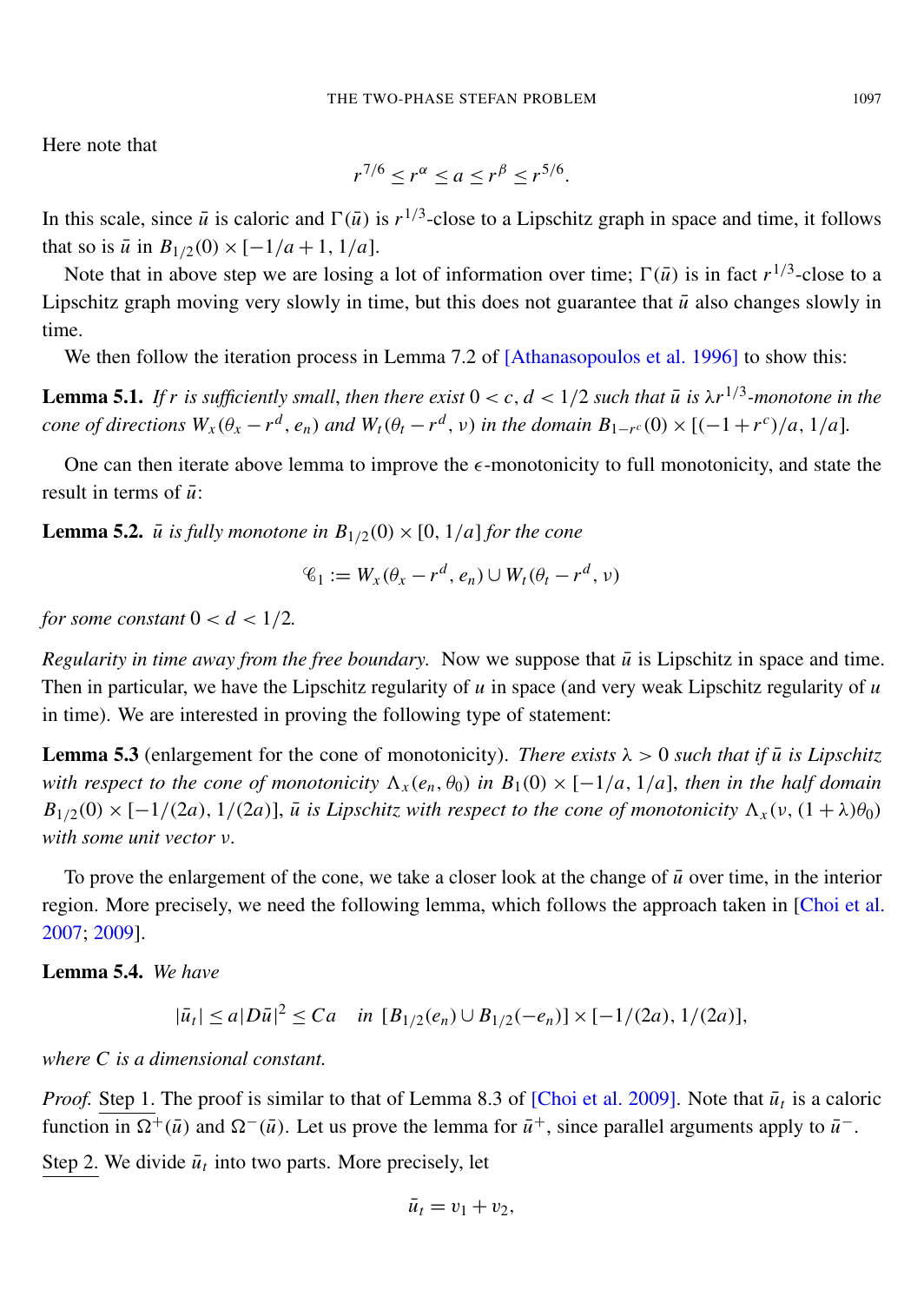where both functions  $v_1$  and  $v_2$  are caloric in  $\Omega^+(\bar{u})$ ,  $v_1$  has the initial data zero and the boundary data  $a|D\bar{u}^+|(|D\bar{u}^+| - |D\bar{u}^-|)$  on  $\Gamma(\bar{u})$ , and  $v_2$  has the initial data  $\bar{u}_t(\cdot, -1/a)$  and the boundary data zero on  $\Gamma(\bar{u})$ .

Step 3. For  $v_1$ , we need to use the absolute continuity of the caloric measure with respect to the harmonic measure, as well as the Lipschitz continuity of the free boundary. We proceed as in Lemma 8.3 of [\[Choi](#page-40-3) [et al. 2007\]](#page-40-3). Note that we have

$$
|D\bar{u}^+|\sim |D\bar{u}^-|\sim 1
$$

in  $[B_{1/2}(e_n) \cup B_{1/2}(-e_n)] \times [-1/a, 1/a]$ : this follows from the assumption in [\(4-1\),](#page-28-1) and Lemmas [3.3](#page-15-0) and [3.4.](#page-15-1) Therefore we can proceed as in Lemma 8.3 of [\[Choi et al. 2007\]](#page-40-3) to obtain

$$
v_1(x,t) \le a \int_{\Gamma(\bar{u}) \cap \{-1/a \le s \le t\}} |D\bar{u}^+|^2 d\omega^{(x,t)} \le a |D\bar{u}|^2(x,t),
$$

where  $\omega^{(x,t)}$  is the caloric measure for  $\Omega(\bar{u})$ , and

$$
v_1(x,t) \ge a \int_{\Gamma(\bar{u}) \cap \{-1/a \le s \le t\}} -|D\bar{u}^{-}|^2 d\omega^{(x,t)} \ge -a|D\bar{u}|^2(x,t).
$$

Step 4. As for  $v_2$ , we conclude that it must be smaller than a caloric function solved in the whole domain with the absolute value of its initial data. The advantage is that then we can use the heat kernel. Note that the initial data is given at  $t = -1/a$  and has compact support. The initial data is given by  $v_t \le (C/a)v_{e_n}$ , where  $v_{e_n}(x, t)$  is comparable to the derivative of a harmonic function in a Lipschitz domain.

Therefore the heat kernel representation is given as

$$
\frac{1}{(t+1/a)^{n/2+1}} \int |x_n - y_n| \exp^{-|x-y|^2/(t+1/a)} v(y, -1/a) dy.
$$

Since *t* ∈ [0, 1/*a*] and *k* exp<sup> $-ak^2$ </sup> ≤ *C* exp<sup> $-(a/2)k^2$ , we get the effect of *O*(*a*). □</sup>

*Further regularity in space.* Now that we have sufficient information on the change of *u* over time, we change the scale following the one introduced in  $(1-4)$ , and consider the function

<span id="page-36-0"></span>
$$
v(x,t) := \frac{1}{C_0 r} u\left(rx + x_0, \frac{r}{C_0}t + 1\right).
$$
 (5-3)

Note that  $C_0 = r^{-1}c(x_0, r)$ , and thus v coincides with  $\tilde{u}$  defined in [\(1-4\)](#page-5-3) with the choice of  $c = rC_0$ .

Due to the previous results, this function is Lipschitz continuous, in space and time, *away* from the free boundary. The following lemma suggests that the cone of monotonicity improves away from the free boundary, as we look at smaller scales. The proof is parallel to that of Lemma 8.4 in [\[Athanasopoulos](#page-40-6) [et al. 1998\]](#page-40-6).

**Lemma 5.5.** *Let* v *given by* [\(5-3\)](#page-36-0)*. Suppose that there exist constants*  $\delta > 0$  *and*  $0 \le A \le B$ ,  $\mu := B - A$ , *such that*

$$
\alpha(Dv, -e_n) \le \delta \quad \text{and} \quad A \le \frac{v_t}{-e_n \cdot Dv} \le B
$$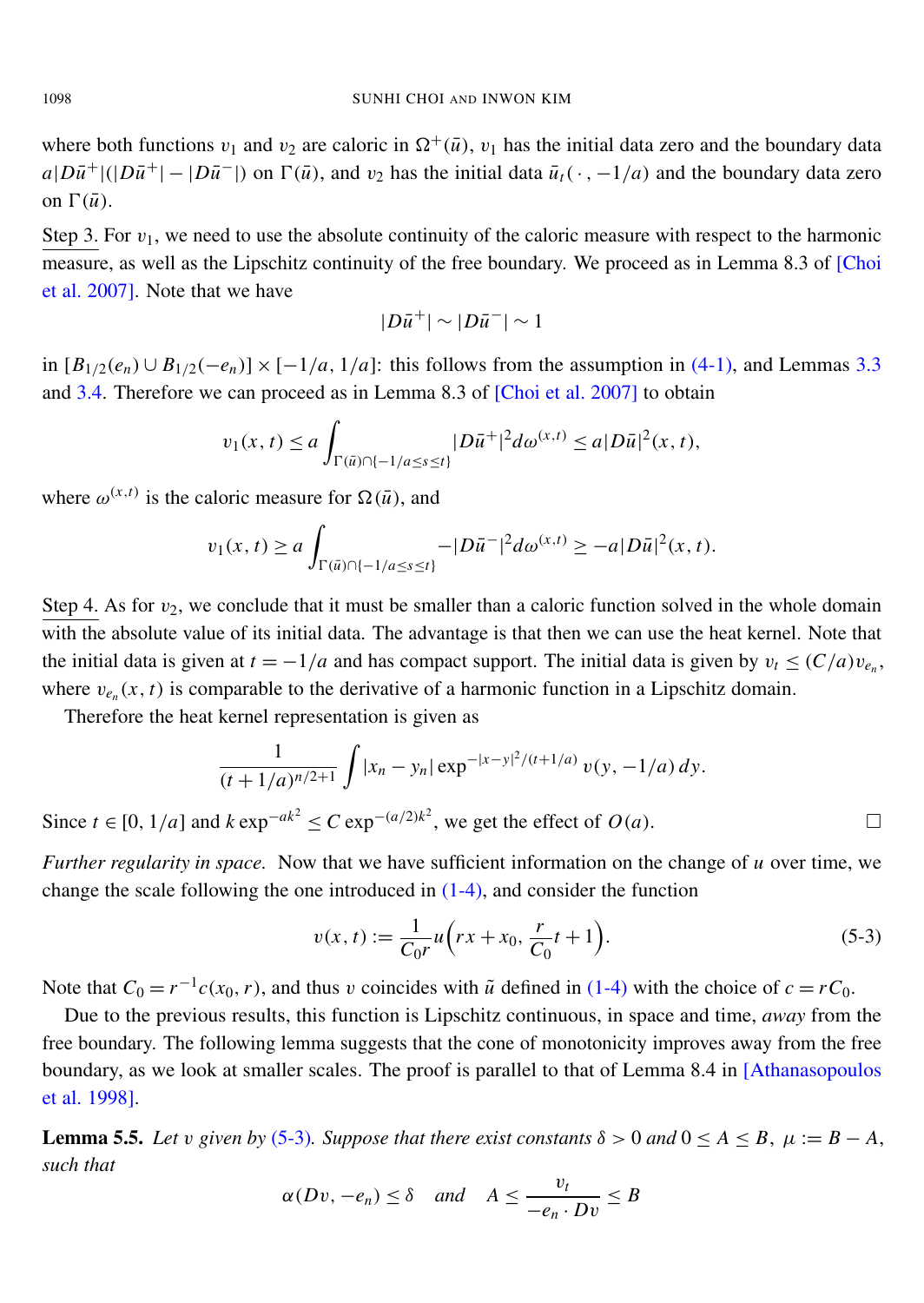*in*  $B_{1/6}$ ( $-\frac{3}{4}$  $\frac{3}{4}e_n$ ) × ( $-\delta/\mu$ ,  $\delta/\mu$ ) *with*  $\delta/\mu < r$ . Then there exist a unit vector  $v \in \mathbb{R}^n$  and positive constants  $r_0, b_0 < 1$  *depending only on A, B and n such that* 

$$
\alpha(Dv(x, t), v) \le b_0 \delta \quad \text{in } B_{1/8}(-\tfrac{3}{4}e_n) \times \left(-r_0 \frac{\delta}{\mu}, r_0 \frac{\delta}{\mu}\right).
$$

Now we can proceed as in Section 6 of [\[Choi et al. 2009\]](#page-40-4) to obtain further regularity, using [Lemma 5.4](#page-35-0) instead of the uniform upper bound on |*Du*| up to the free boundary.

<span id="page-37-0"></span>**Theorem 5.6.**  $\Gamma(v)$  is  $C^1$  in space in  $Q_{1/2}$ . In particular, there exist dimensional constants  $l_0$ ,  $C_0 > 0$ *such that for a free boundary point*  $(x_0, t_0) \in \Gamma(v)$ ,  $\Gamma(v) \cap (B_{2^{-l}}(x_0) \times [t_0 - 2^{-l}, t_0 + 2^{-l}]$  *is a Lipschitz graph in space with Lipschitz constant less than*  $C_0/l$  *if*  $l \ge l_0$ *.* 

*Regularity in time up to the free boundary.* Lastly, proceeding as in Sections 7–8 of [\[Choi et al. 2009\]](#page-40-4) yields the differentiability of  $\Gamma(v)$  in time. The main step in the argument is the following proposition: the statement and its proof is parallel to those of Theorem 7.2 in [\[Choi et al. 2009\]](#page-40-4) and the blow-up argument as in Section 8 of [\[Choi et al. 2009\]](#page-40-4):

<span id="page-37-1"></span>**Theorem 5.7.**  $\Gamma(v)$  *is differentiable in space and time. More precisely there exist dimensional constants*  $l_0 > 0$  and  $1 < \gamma < 2$  such that for  $(x_0, t_0) \in \Gamma(v) \cap Q_1$ , if  $l > l_0$  then  $\Gamma(v) \cap (B_{2^{-l}}(x_0) \times [t_0 - 2^{-l}, t_0 + 2^{-l}]$ *is a Lipschitz graph in space with Lipschitz constant less than l* −γ , *and Lipschitz graph in time with Lipschitz constant less than l*−1/<sup>3</sup> *.*

#### <span id="page-37-2"></span>Corollary 5.8.

$$
C^{-1} \le |Dv^{+}|(x,t) \le C, \quad C^{-1} \le \frac{|Dv^{-}|(x,t)}{v(-e_n,t)} \le C
$$

<span id="page-37-3"></span>*in*  $Q_{1/2}$ *, where*  $C = C(n)$ *.* 

#### 6. General case: solutions with locally Lipschitz initial data

In this section, we present how to extend the result of the main theorem to solutions with locally Lipschitz initial data. Our setting is as follows. Suppose  $\Omega_0$  is a bounded region in  $B_R(0)$ . Suppose *u* is a solution of [\(ST2\)](#page-1-2) with  $u_0 \ge -1$ ,  $u_0 = -1$  in  $B_R(0)$  and  $u_0 \le M_0$ . Further suppose that  $\Omega_0$  is locally Lipschitz, that is, for any  $x_0 \in \Gamma_0$ ,  $\Gamma_0 \cap B_1(x_0)$  is Lipschitz with a Lipschitz constant  $L \leq L_n$ .

Let the initial data  $u_0$  solve  $\Delta u_0 = 0$  in  $B_1(x_0)$ . Then we claim that the parallel statements as in [Theorem 1.1](#page-4-1) hold in  $B_{2d_0}(x_0) \times [t(x_0, d_0)/2, t(x_0, d_0)]$ , where  $d_0$  is a constant depending on *n* and  $M_0$ . More precisely:

<span id="page-37-4"></span>**Theorem 6.1.** Suppose *u* is a solution of [\(ST2\)](#page-1-2) with initial data  $u_0$  such that  $-1 \le u_0 \le M_0$ . Further *suppose that for*  $x_0 \in \Gamma_0$ ,  $\Gamma_0 \cap B_1(x_0)$  *is Lipschitz with a Lipschitz constant*  $L \leq L_n$  *and*  $\Delta u_0 = 0$  *in the positive and negative phases of*  $u_0$  *in*  $B_1(x_0)$ *. Then there exists a constant*  $d_0 > 0$  *depending on n* and  $M_0$ *such that* (*a*) *and* (*b*) *of [Theorem 1.1](#page-4-1) hold for u and*  $d \leq d_0$ *.* 

The proof of the above theorem is parallel to that of [Theorem 1.1](#page-4-1) in [Section 5,](#page-33-0) after proving the following lemma.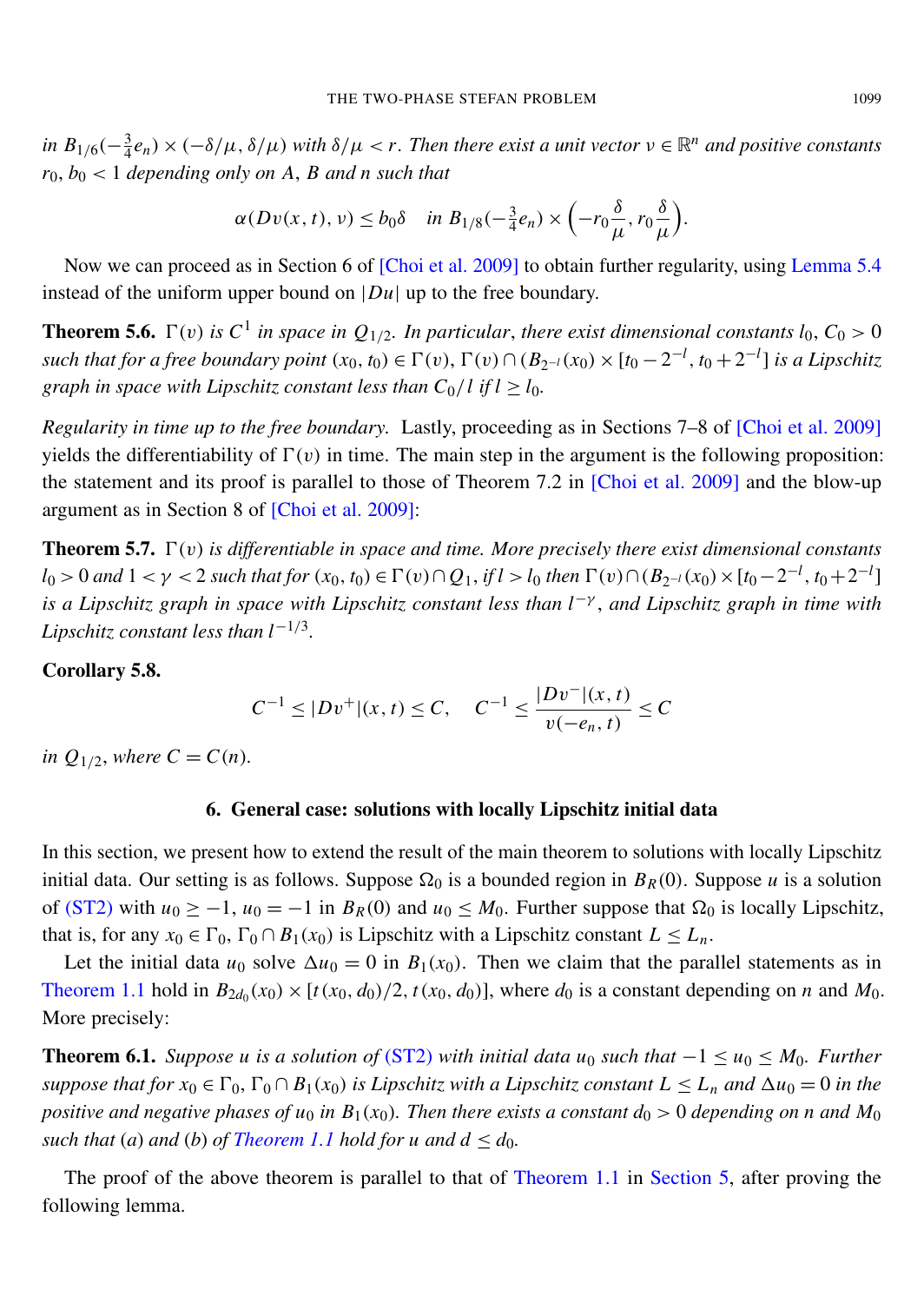

Figure 4. Locally Lipschitz initial domain.

Lemma 6.2. *There exists a solution* v *of* [\(ST2\)](#page-1-2) *with star-shaped initial data such that the level sets of u and* v are  $\epsilon d_0$ -close to each other in  $B_{2d_0}(x_0)$  up to the time  $t(x_0, d_0; u)$ , where  $d_0 > 0$  is sufficiently small. In particular, u and  $\Gamma(u)$  are  $\epsilon$ -monotone in a cone of  $W_x$  and  $W_t$  in  $B_{2d_0}(x_0) \times [t(x_0, d_0)/2, t(x_0, d_0)]$ .

Even though our equation is nonlocal, the behavior in a far-away region would not affect much the behavior of the solution in the unit ball, if the solution behaves "reasonably" outside the unit ball. For example, in the star-shaped case, we know at least that the free boundary is almost locally Lipschitz at each time. In the locally Lipschitz case, we control the solution by putting an upper bound  $M_0$  on the initial data  $u_0$ . We will argue that in a sufficiently small subregion of  $B_1(x_0) \times [0, 1]$ , the solution is mostly determined by the local initial data in  $B_1(x_0)$ . The perturbation method in the proof of Lemma 2.4 in [\[Choi et al. 2007\]](#page-40-3) will be adopted here. Write  $B_1(x_0) = B_1$ .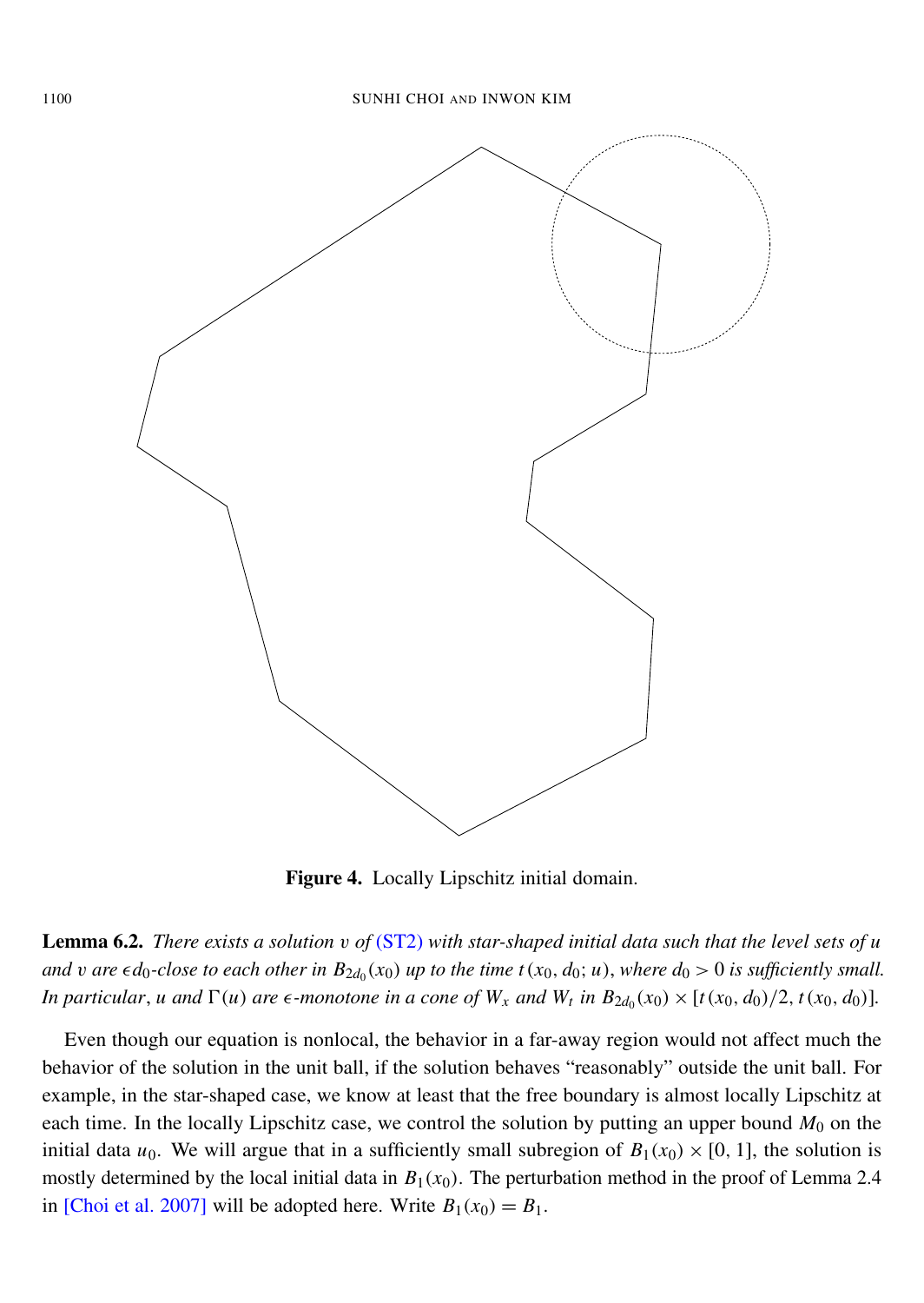Step 1. Construct a star-shaped region  $\Omega' \subset B_R(0)$  such that:

(a) 
$$
\Omega' \cap B_1 = \Omega_0 \cap B_1
$$
.

(b)  $\Omega'$  is star-shaped with respect to every  $x \in K \subset \Omega'$  for a sufficiently large ball K.

Let  $v_0^+$  $\frac{1}{0}$  be the harmonic function in  $\Omega' - K$  with boundary data 1 on  $\partial K$ , and 0 on  $\partial \Omega'$ . Next, let  $v_0^ \boldsymbol{0}$ be the harmonic function in  $B_R(0) - \Omega'$  with boundary data 1 on  $\partial B_R(0)$ , and 0 on  $\partial \Omega'$ . Let  $B_2$  be a concentric ball in  $B_1$  with the radius of  $\epsilon^{k_0}$ , i.e.,

$$
B_2 = B_{\epsilon^{k_0}}(x_0) \subset B_1(x_0) = B_1.
$$

Let  $k_0$  be sufficiently large. Then by [Lemma 2.7,](#page-9-1) a normalization of  $v_0^{\pm}$  $_0^{\pm}$  by a suitable constant multiple yields that for any  $x \in B_2$ ,

$$
1 - \epsilon \le \frac{u_0(x)}{v_0(x)} \le 1 + \epsilon. \tag{6-1}
$$

Let v solve [\(ST2\)](#page-1-2) with initial data  $v_0 = v_0^+ - v_0^ \overline{0}$ . Then [Theorem 1.1](#page-4-1) applies for v since  $v_0$  is star-shaped with respect to *K*.

For the proof of the claim, we will find a sufficiently small  $d_0$  such that  $v$  is  $\epsilon d_0$ -close to  $u$  in  $B_{2d_0}(x_0)$ up to the time  $t(x_0, d_0)$ . More precisely, we will construct a supersolution  $w_1$  and a subsolution  $w_2$  of [\(ST2\)](#page-1-2) such that in some small ball  $B_h(x_0)$ , we have

$$
w_2 \leq u \leq w_1
$$

and the level sets of  $w_1$  and  $w_2$  are  $h \in \text{close}$  to the level sets of  $v$ .

Step 2. Let  $k_1$  and  $k_2$  be large constants which will be determined later. Define

$$
H^{\pm} := (\Gamma_0(v) \pm \epsilon^{k_0 + k_1} e_n) \cap B_2.
$$

Let

$$
d_0 := \epsilon^{k_0+k_1+k_2}
$$

and let  $t(d_0) := t(x_0, d_0; v) = t(x_0, d_0; u)$ . First note that

$$
t(d_0) \geq d_0^{2-\beta} \geq \epsilon^{7(k_0+k_1+k_2)/6}.
$$

Hence for v to be almost harmonic in a scale much larger than  $\epsilon^{k_0+k_1}$ , we need  $\sqrt{t(d_0)} > \epsilon^{k_0}$ , i.e.,

<span id="page-39-0"></span>
$$
7(k_0 + k_1 + k_2)/12 < k_0.
$$

Observe that by the construction of  $H^{\pm}$  and  $d_0$ ,

$$
\sqrt{t(d_0)} \gg \text{radius}(B_2) \gg \text{dist}(H^{\pm}, \Gamma_0) \gg \max_{x \in \Gamma_t \cap B_2, 0 \le t \le t(d_0)} \text{dist}(x, \Gamma_0),\tag{6-2}
$$

where the last inequality follows from [Lemma 2.12](#page-10-4) if we choose  $k_2 \geq 2k_1$ . If  $k_2$  is sufficiently large, then one can prove from the last inequality of  $(6-2)$  and the bound on  $v_t$  that

$$
1 - \epsilon \le \frac{|v(x, t)|}{|v_0(x)|} = \frac{|v(x, t)|}{|u_0(x)|} \le 1 + \epsilon \quad \text{on } H^{\pm} \times [0, t(d_0)].
$$
 (6-3)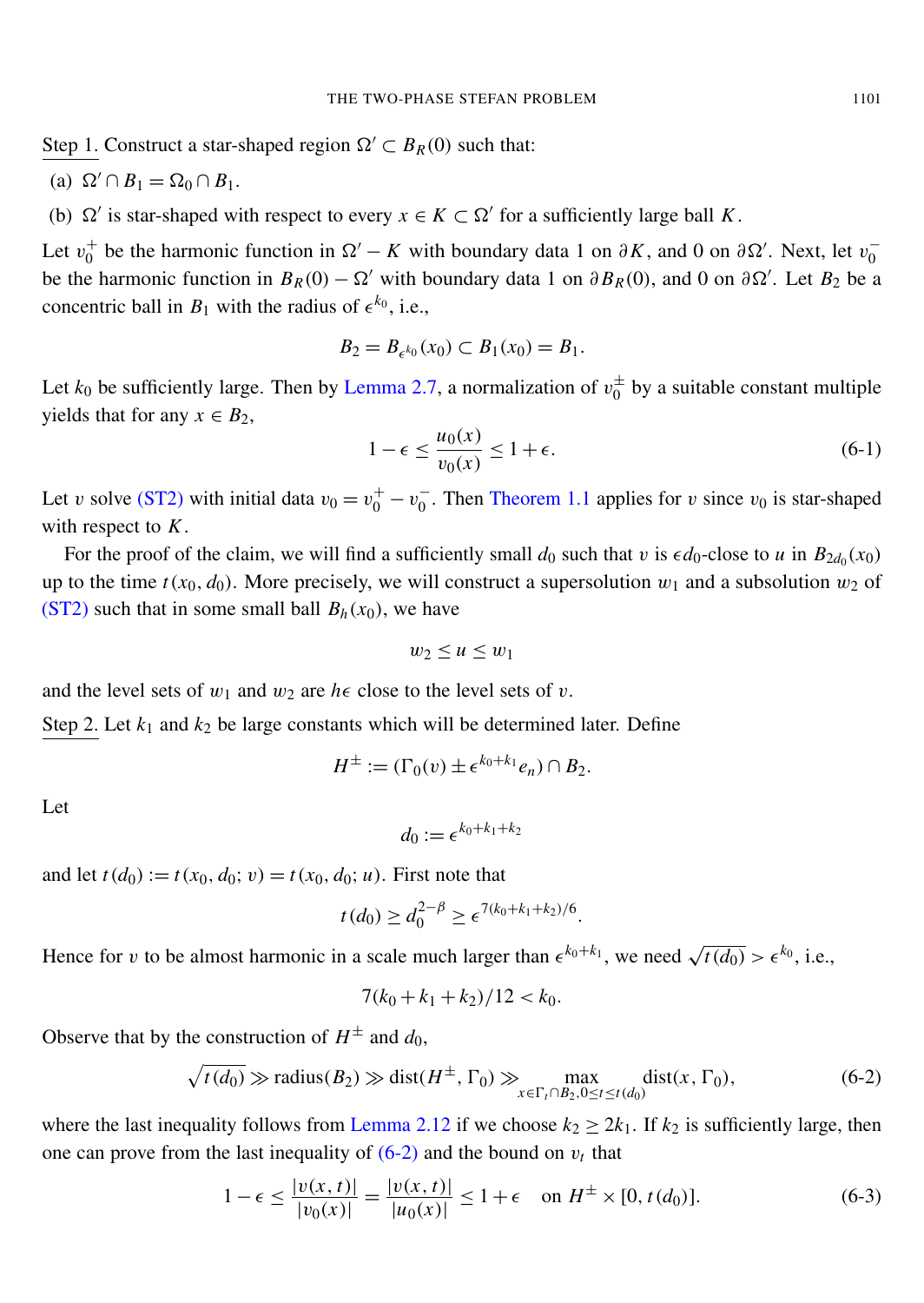Step 3. We do have an estimate, [Lemma 2.12,](#page-10-4) on how far the boundaries move away for the local one-phase case. If we take the one-phase versions with initial data  $u_0^+$  $\frac{1}{0}$  and  $u_0^ <sub>0</sub>$ , and compare with *u*, then we obtain</sub> that  $\Gamma(u) \cap B_2$  stays in the  $d_0^{(2-\alpha)/(2-\beta)}$  $\int_0^{(2-\alpha)/(2-\beta)}$ -neighborhood of  $\Gamma_0(u) \cap B_2$  up to the time  $t(d_0) = t(x_0, d_0)$ . In other words, the free boundary of *u* moves less than  $d_0^{5/7}$  $\int_0^{3/7}$  in  $B_2$  up to the time  $t(d_0)$ .

Now we let *S* be the region between  $H^+$  and  $H^-$ . To construct a subsolution (or supersolution) in S, we take the fixed boundary data  $(1 - \epsilon)v_0(x)$  on  $H^-$  (or  $H^+$ ), and  $(1 + \epsilon)v_0(x)$  on  $H^+$  (or  $H^-$ ). To control the effect from the side  $\partial B_2 \cap S$ , we bend the free boundary  $\Gamma_t(v)$  by  $d_0^{5/7}$  $\int_{0}^{5/7}$  on each side of  $\partial B_2 \cap S$ , using the conformal mapping  $\hat{\Phi}$  (or  $\check{\Phi}$ ). (See [Section 4](#page-27-0) of for the definitions of  $\hat{\Phi}$  and  $\check{\Phi}$ .) More precisely, we bend the free boundary of v downward (or upward) using the conformal map  $\hat{\Phi}$  (or  $\check{\Phi}$ ), and solve the heat equation in there. Then similar arguments as in Lemmas 4.1 and 4.3 of [\[Choi and Kim 2010\]](#page-40-5) yield that the solution is still (almost) a supersolution, and it stays close to the original solution.

#### **References**

- <span id="page-40-14"></span>[Alt et al. 1984] H. W. Alt, L. A. Caffarelli, and A. Friedman, ["Variational problems with two phases and their free boundaries",](http://dx.doi.org/10.2307/1999245) *Trans. Amer. Math. Soc.* 282:2 (1984), 431–461. [MR 85h:49014](http://msp.org/idx/mr/85h:49014) [Zbl 0844.35137](http://msp.org/idx/zbl/0844.35137)
- <span id="page-40-0"></span>[Athanasopoulos et al. 1996] I. Athanasopoulos, L. Caffarelli, and S. Salsa, ["Caloric functions in Lipschitz domains and the](http://dx.doi.org/10.2307/2118531) [regularity of solutions to phase transition problems",](http://dx.doi.org/10.2307/2118531) *Ann. of Math.* (2) 143:3 (1996), 413–434. [MR 97e:35074](http://msp.org/idx/mr/97e:35074) [Zbl 0853.35049](http://msp.org/idx/zbl/0853.35049)
- <span id="page-40-6"></span>[Athanasopoulos et al. 1998] I. Athanasopoulos, L. A. Caffarelli, and S. Salsa, ["Phase transition problems of parabolic type: Flat](http://dx.doi.org/10.1002/(SICI)1097-0312(199801)51:1<77::AID-CPA4>3.3.CO;2-K) [free boundaries are smooth",](http://dx.doi.org/10.1002/(SICI)1097-0312(199801)51:1<77::AID-CPA4>3.3.CO;2-K) *Comm. Pure Appl. Math.* 51:1 (1998), 77–112. [MR 99b:35220](http://msp.org/idx/mr/99b:35220) [Zbl 0924.35197](http://msp.org/idx/zbl/0924.35197)
- <span id="page-40-13"></span>[Caffarelli 1987] L. A. Caffarelli, ["A Harnack inequality approach to the regularity of free boundaries, I: Lipschitz free boundaries](http://dx.doi.org/10.4171/RMI/47) [are](http://dx.doi.org/10.4171/RMI/47) *C*<sup>1,α</sup>", *Rev. Mat. Iberoamericana* 3:2 (1987), 139–162. [MR 90d:35306](http://msp.org/idx/mr/90d:35306) [Zbl 0676.35085](http://msp.org/idx/zbl/0676.35085)
- <span id="page-40-9"></span>[Caffarelli and Cabré 1995] L. A. Caffarelli and X. Cabré, *Fully nonlinear elliptic equations*, Amer. Math. Soc. Coll. Publ. 43, Amer. Math. Soc., Providence, RI, 1995. [MR 96h:35046](http://msp.org/idx/mr/96h:35046) [Zbl 0834.35002](http://msp.org/idx/zbl/0834.35002)
- <span id="page-40-1"></span>[Caffarelli and Salsa 2005] L. Caffarelli and S. Salsa, *A geometric approach to free boundary problems*, Graduate Studies in Mathematics 68, American Mathematical Society, Providence, RI, 2005. [MR 2006k:35310](http://msp.org/idx/mr/2006k:35310) [Zbl 1083.35001](http://msp.org/idx/zbl/1083.35001)
- <span id="page-40-7"></span>[Choi and Kim 2006] S. Choi and I. Kim, ["Waiting time phenomena of the Hele–Shaw and the Stefan problem",](http://dx.doi.org/10.1512/iumj.2006.55.2711) *Indiana Univ. Math. J.* 55:2 (2006), 525–551. [MR 2007h:35368](http://msp.org/idx/mr/2007h:35368) [Zbl 05034334](http://msp.org/idx/zbl/05034334)
- <span id="page-40-5"></span>[Choi and Kim 2010] S. Choi and I. C. Kim, "Regularity of one-phase Stefan problem near Lipschitz initial data", *Amer. J. Math.* 132:6 (2010), 1693–1727. [MR 2012h:35384](http://msp.org/idx/mr/2012h:35384) [Zbl 1231.35318](http://msp.org/idx/zbl/1231.35318)
- <span id="page-40-3"></span>[Choi et al. 2007] S. Choi, D. Jerison, and I. Kim, ["Regularity for the one-phase Hele–Shaw problem from a Lipschitz initial](http://dx.doi.org/10.1353/ajm.2007.0008) [surface",](http://dx.doi.org/10.1353/ajm.2007.0008) *Amer. J. Math.* 129:2 (2007), 527–582. [MR 2008d:35238](http://msp.org/idx/mr/2008d:35238) [Zbl 1189.35384](http://msp.org/idx/zbl/1189.35384)
- <span id="page-40-4"></span>[Choi et al. 2009] S. Choi, D. Jerison, and I. Kim, ["Local regularization of the one-phase Hele–Shaw flow",](http://dx.doi.org/10.1512/iumj.2009.58.3802) *Indiana Univ. Math. J.* 58:6 (2009), 2765–2804. [MR 2011c:35628](http://msp.org/idx/mr/2011c:35628) [Zbl 1190.35229](http://msp.org/idx/zbl/1190.35229)
- <span id="page-40-11"></span>[Dahlberg 1979] B. E. J. Dahlberg, "Harmonic functions in Lipschitz domains", pp. 313–322 in *Harmonic analysis in Euclidean spaces* (Williamstown, MA), vol. 1, edited by G. Weiss and S. Wainger, Proc. Sympos. Pure Math. 35, American Mathematical Society, Providence, RI, 1979. [MR 80c:31002](http://msp.org/idx/mr/80c:31002) [Zbl 0425.31009](http://msp.org/idx/zbl/0425.31009)
- <span id="page-40-10"></span>[Fabes et al. 1984] E. B. Fabes, N. Garofalo, and S. Salsa, "Comparison theorems for temperatures in noncylindrical domains", *Atti Accad. Naz. Lincei Rend. Cl. Sci. Fis. Mat. Natur.* (8) 77:1-2 (1984), 1–12. [MR 88i:35069](http://msp.org/idx/mr/88i:35069) [Zbl 0625.35007](http://msp.org/idx/zbl/0625.35007)
- <span id="page-40-8"></span>[Götz and Zaltzman 1991] I. G. Götz and B. B. Zaltzman, "Nonincrease of mushy region in a nonhomogeneous Stefan problem", *Quart. Appl. Math.* 49:4 (1991), 741–746. [MR 92h:80011](http://msp.org/idx/mr/92h:80011) [Zbl 0756.35119](http://msp.org/idx/zbl/0756.35119)
- <span id="page-40-12"></span>[Jerison and Kenig 1982] D. S. Jerison and C. E. Kenig, ["Boundary behavior of harmonic functions in nontangentially accessible](http://dx.doi.org/10.1016/0001-8708(82)90055-X) [domains",](http://dx.doi.org/10.1016/0001-8708(82)90055-X) *Adv. in Math.* 46:1 (1982), 80–147. [MR 84d:31005b](http://msp.org/idx/mr/84d:31005b) [Zbl 0514.31003](http://msp.org/idx/zbl/0514.31003)
- <span id="page-40-2"></span>[Kim and Požár 2011] I. C. Kim and N. Požár, ["Viscosity solutions for the two-phase Stefan problem",](http://dx.doi.org/10.1080/03605302.2010.526980) *Comm. Partial Differential Equations* 36:1 (2011), 42–66. [MR 2012b:35376](http://msp.org/idx/mr/2012b:35376) [Zbl 1216.35181](http://msp.org/idx/zbl/1216.35181)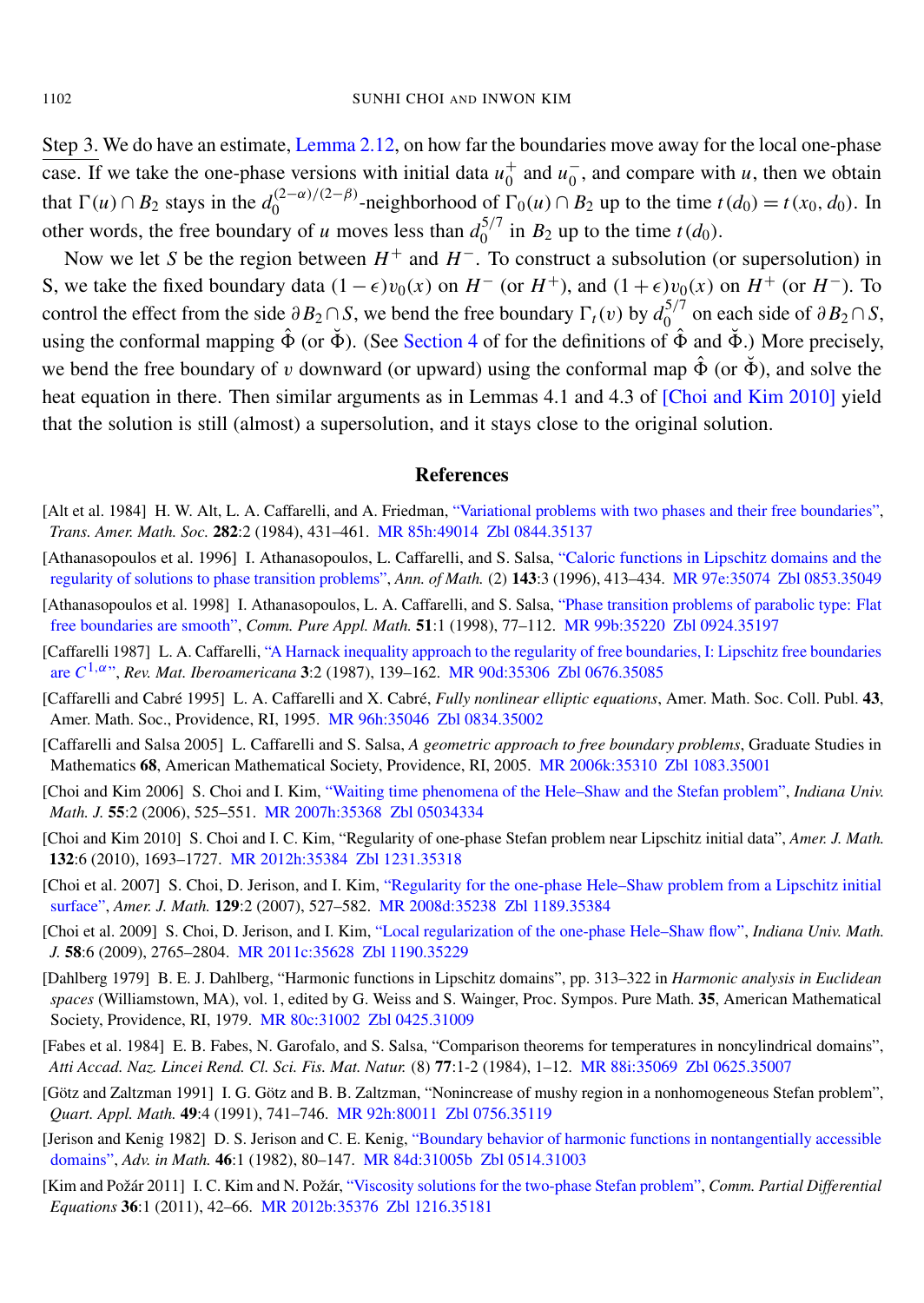- <span id="page-41-0"></span>[Meirmanov 1992] A. M. Meirmanov, *[The Stefan problem](http://dx.doi.org/10.1515/9783110846720.245)*, de Gruyter Expositions in Mathematics 3, Walter de Gruyter, Berlin, 1992. [MR 92m:35282](http://msp.org/idx/mr/92m:35282) [Zbl 0751.35052](http://msp.org/idx/zbl/0751.35052)
- <span id="page-41-1"></span>[Oleinik et al. 1993] O. Oleinik, M. Primicerio, and E. Radkevich, ["Stefan-like problems",](http://dx.doi.org/10.1007/BF01020325) *Meccanica* 28 (1993), 129–143. [Zbl 0786.76091](http://msp.org/idx/zbl/0786.76091)
- <span id="page-41-2"></span>[Rogers and Berger 1984] J. C. W. Rogers and A. E. Berger, ["Some properties of the nonlinear semigroup for the problem](http://dx.doi.org/10.1016/0362-546X(84)90111-1) *u*<sub>t</sub> −  $\Delta f(u)$  = [0",](http://dx.doi.org/10.1016/0362-546X(84)90111-1) *Nonlinear Anal.* 8:8 (1984), 909–939. [MR 86b:35075](http://msp.org/idx/mr/86b:35075) [Zbl 0557.35129](http://msp.org/idx/zbl/0557.35129)

Received 6 Feb 2011. Revised 12 Oct 2011. Accepted 15 Jan 2012.

SUNHI CHOI: Department of Mathematics, University of Arizona, Tucson, AZ 85721, United States [schoi@math.arizona.edu](mailto:schoi@math.arizona.edu)

INWON KIM: Department of Mathematics, UCLA, Los Angeles, CA 90095, United States [ikim@math.ucla.edu](mailto:ikim@math.ucla.edu)

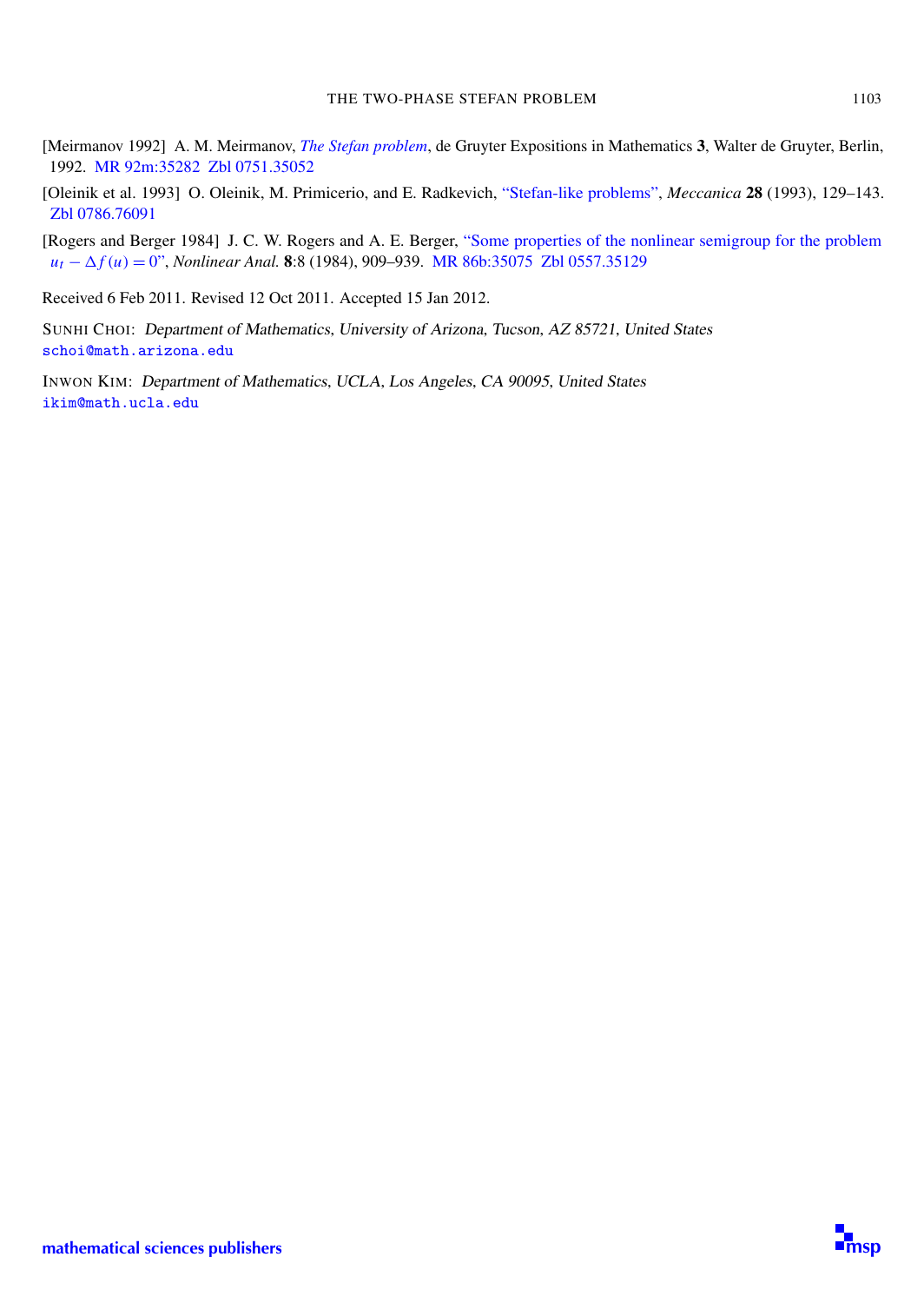### Analysis & PDE

#### [msp.berkeley.edu/apde](http://msp.berkeley.edu/apde)

#### EDITORS

#### EDITOR-IN-CHIEF

Maciej Zworski University of California Berkeley, USA

#### BOARD OF EDITORS

| Michael Aizenman      | Princeton University, USA                  | Nicolas Burg         | Université Paris-Sud 11, France             |
|-----------------------|--------------------------------------------|----------------------|---------------------------------------------|
|                       | aizenman@math.princeton.edu                |                      | nicolas.burq@math.u-psud.fr                 |
| Luis A. Caffarelli    | University of Texas, USA                   | Sun-Yung Alice Chang | Princeton University, USA                   |
|                       | caffarel@math.utexas.edu                   |                      | chang@math.princeton.edu                    |
| Michael Christ        | University of California, Berkeley, USA    | Charles Fefferman    | Princeton University, USA                   |
|                       | mchrist@math.berkeley.edu                  |                      | cf@math.princeton.edu                       |
| Ursula Hamenstaedt    | Universität Bonn, Germany                  | Nigel Higson         | Pennsylvania State Univesity, USA           |
|                       | ursula@math.uni-bonn.de                    |                      | higson@math.psu.edu                         |
| Vaughan Jones         | University of California, Berkeley, USA    | Herbert Koch         | Universität Bonn, Germany                   |
|                       | vfr@math.berkeley.edu                      |                      | koch@math.uni-bonn.de                       |
| Izabella Laba         | University of British Columbia, Canada     | Gilles Lebeau        | Université de Nice Sophia Antipolis, France |
|                       | ilaba@math.ubc.ca                          |                      | lebeau@unice.fr                             |
| László Lempert        | Purdue University, USA                     | Richard B. Melrose   | Massachussets Institute of Technology, USA  |
|                       | lempert@math.purdue.edu                    |                      | rbm@math.mit.edu                            |
| Frank Merle           | Université de Cergy-Pontoise, France       | William Minicozzi II | Johns Hopkins University, USA               |
|                       | Frank.Merle@u-cergy.fr                     |                      | minicozz@math.jhu.edu                       |
| Werner Müller         | Universität Bonn, Germany                  | <b>Yuval Peres</b>   | University of California, Berkeley, USA     |
|                       | mueller@math.uni-bonn.de                   |                      | peres@stat.berkeley.edu                     |
| Gilles Pisier         | Texas A&M University, and Paris 6          | Tristan Rivière      | ETH, Switzerland                            |
|                       | pisier@math.tamu.edu                       |                      | riviere@math.ethz.ch                        |
| Igor Rodnianski       | Princeton University, USA                  | Wilhelm Schlag       | University of Chicago, USA                  |
|                       | irod@math.princeton.edu                    |                      | schlag@math.uchicago.edu                    |
| Sylvia Serfaty        | New York University, USA                   | Yum-Tong Siu         | Harvard University, USA                     |
|                       | serfaty@cims.nyu.edu                       |                      | siu@math.harvard.edu                        |
| Terence Tao           | University of California, Los Angeles, USA | Michael E. Taylor    | Univ. of North Carolina, Chapel Hill, USA   |
|                       | tao@math.ucla.edu                          |                      | met@math.unc.edu                            |
| Gunther Uhlmann       | University of Washington, USA              | András Vasy          | Stanford University, USA                    |
|                       | gunther@math.washington.edu                |                      | andras@math.stanford.edu                    |
| Dan Virgil Voiculescu | University of California, Berkeley, USA    | Steven Zelditch      | Northwestern University, USA                |
|                       | dvv@math.berkeley.edu                      |                      | zelditch@math.northwestern.edu              |
|                       |                                            |                      |                                             |

#### PRODUCTION

[production@msp.org](mailto:production@msp.org)

Silvio Levy, Scientific Editor Sheila Newbery, Senior Production Editor

See inside back cover or [msp.berkeley.edu/apde](http://msp.berkeley.edu/apde) for submission instructions.

The subscription price for 2012 is US \$140/year for the electronic version, and \$240/year for print and electronic. Subscriptions, requests for back issues from the last three years and changes of subscribers address should be sent to Mathematical Sciences Publishers, Department of Mathematics, University of California, Berkeley, CA 94720-3840, USA.

Analysis & PDE, at Mathematical Sciences Publishers, Department of Mathematics, University of California, Berkeley, CA 94720-3840 is published continuously online. Periodical rate postage paid at Berkeley, CA 94704, and additional mailing offices.

APDE peer review and production are managed by EditFLOW™ from Mathematical Sciences Publishers.

PUBLISHED BY **To [mathematical sciences publishers](http://msp.org/)** <http://msp.org/>

A NON-PROFIT CORPORATION

Typeset in LATEX

Copyright ©2012 by Mathematical Sciences Publishers